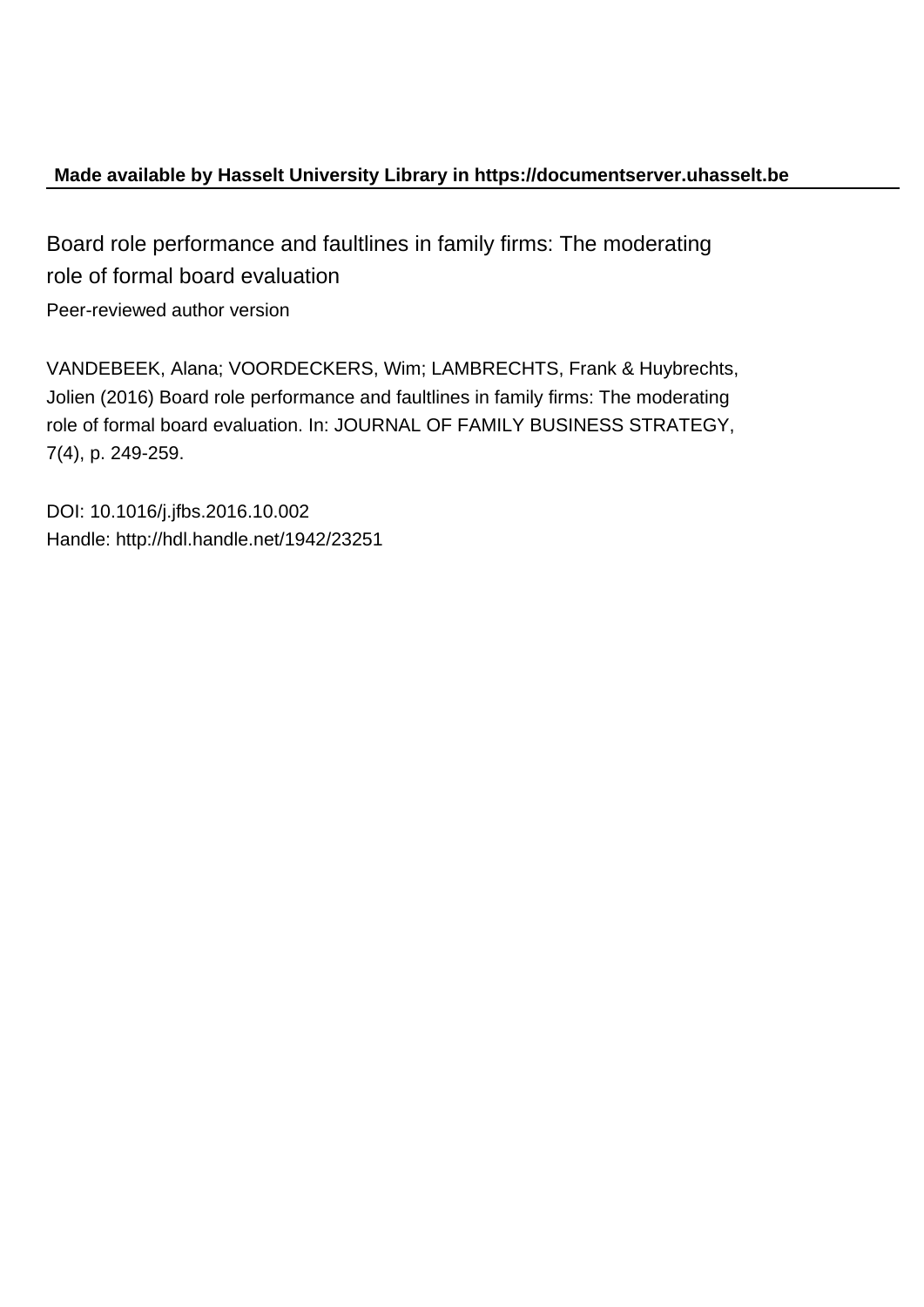Alana Vandebeek Hasselt University Research Center for Entrepreneurship and Family Firms (RCEF) Martelarenlaan 42 3500 Hasselt (Belgium) E-mail: [alana.vandebeek@uhasselt.be](mailto:alana.vandebeek@uhasselt.be)

Wim Voordeckers Hasselt University Research Center for Entrepreneurship and Family Firms (RCEF) Martelarenlaan 42 3500 Hasselt (Belgium) E-mail: [wim.voordeckers@uhasselt.be](mailto:wim.voordeckers@uhasselt.be) Corresponding author

Frank Lambrechts Research Center for Entrepreneurship and Family Firms (RCEF) Hasselt University Martelarenlaan 42 3500 Hasselt (Belgium) E-mail: [frank.lambrechts@uhasselt.be](mailto:frank.lambrechts@uhasselt.be)

> Jolien Huybrechts Maastricht University Tongersestraat 53 6122LM Maastricht (The Netherlands) E-mail: [j.huybrechts@maastrichtuniversity.nl](mailto:j.huybrechts@maastrichtuniversity.nl)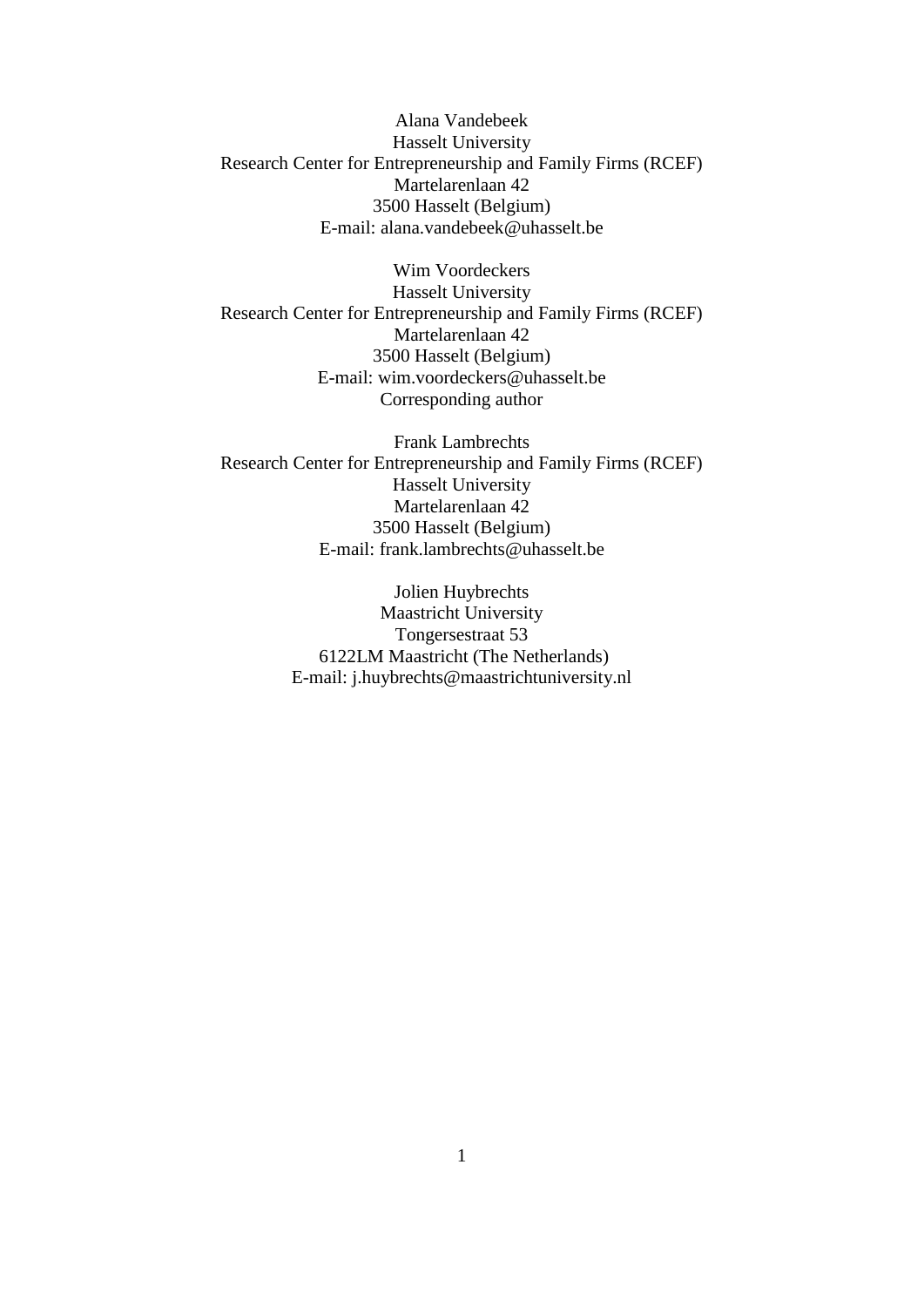# **Board role performance and faultlines in family firms: The moderating role of formal board evaluation**

# **ABSTRACT**

Recent research on the actual behaviour of boards suggests that more attention should be given to group dynamics in boards of directors. Therefore, we investigate if faultlines are detrimental to the role performance of boards of directors in family firms. In contrast to previous studies that only focus on one attribute, we use a more encompassing measure of faultlines, which is based on three attributes simultaneously (family-membership, type of directorship, and gender). Furthermore, we investigate the moderating role of formal board evaluation. Findings suggest a negative relationship between faultlines and both board control and service role performance. Interestingly, our study indicates that in boards that use formal evaluations, the negative effect of faultlines on control role performance is reversed. We discuss implications for faultline theory and research on boards of directors.

# **KEYWORDS**

Board composition, Board processes, Faultlines, Board evaluation, Family firms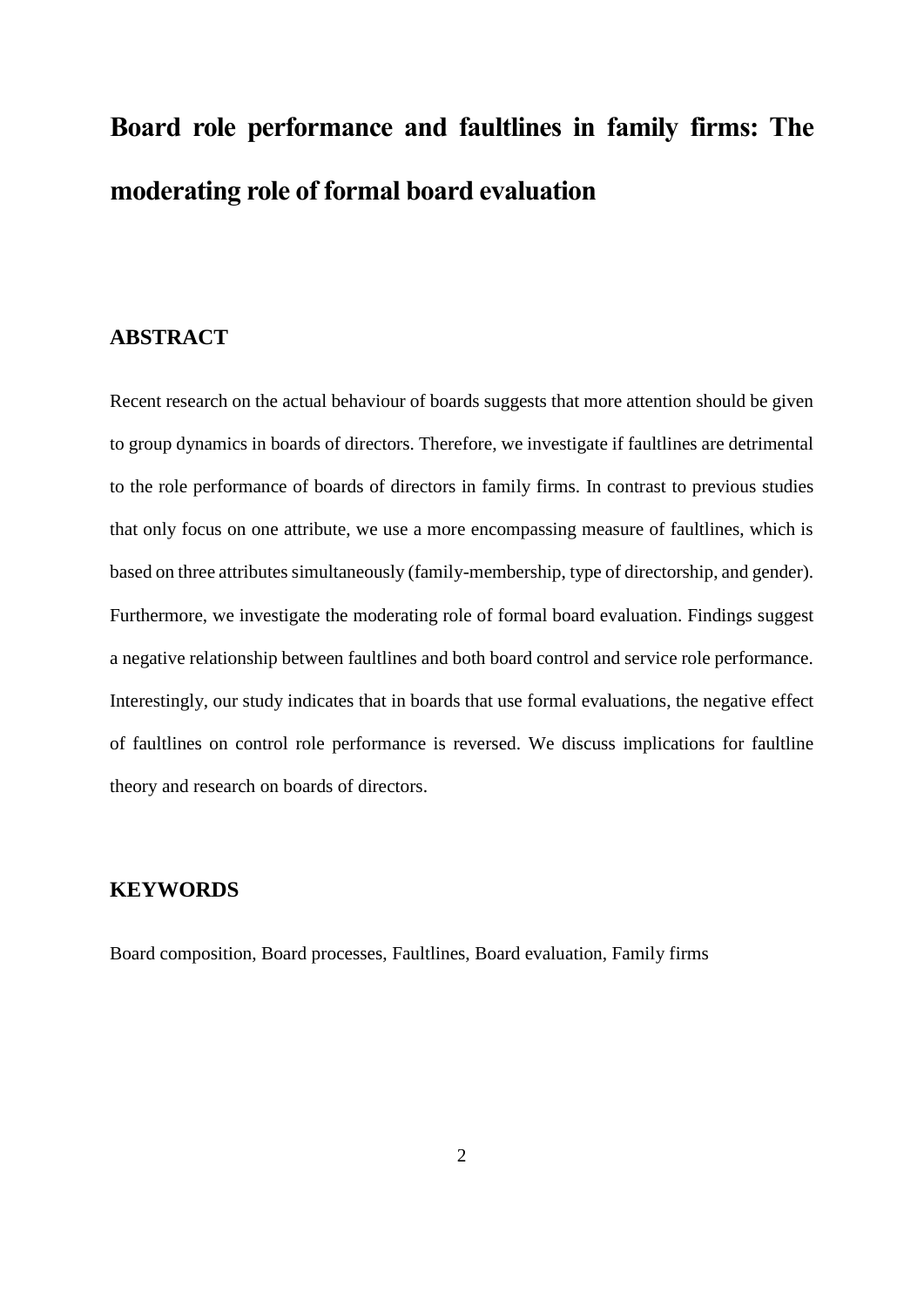# **1. Introduction**

A growing body of literature focuses on identifying the underlying mechanisms that explain differences in board role performance among family firms and calls for more research on the group dynamics that are present in these boards (Bammens, Voordeckers, & Van Gils, 2011; Collin & Ahlberg, 2012; Zattoni, Gnan, & Huse, 2015). In the specific setting of family firms, where the board can be composed of both family members and outsiders, the roles and behaviours of family versus other board members may be different due to possibly diverging viewpoints and interests (Bammens et al., 2011). For instance, Anderson and Reeb (2004) suggested that independent directors play a role in alleviating conflicts between shareholder groups and mitigating the family's power, which presented an opportunity for performance premiums for family-owned firms with higher levels of board independence. Moreover, families may nominate those outside directors to heighten the task-relevant skills of their board (Anderson & Reeb, 2004; Bammens et al., 2011; Zattoni et al., 2015). While this greater diversity in the boardroom seems beneficial for performance, owing to the increased availability of functional knowledge and skills, there are downsides to be considered as well.

One of these potential downsides, is the emergence of group faultlines, "hypothetical dividing lines that may split a group into subgroups based on one or more attributes" (Lau & Murnighan, 1998, p. 328). These faultlines may be grounded in demographic attributes, such as gender, as well as nondemographic characteristics, such as certain family attributes. The concept of faultlines is based on the alignment of several diversity attributes of individuals, and faultlines become stronger as more characteristics align themselves in the same way (Lau & Murnighan, 1998). For example, in a board composed of two female family executive directors and two male outside directors, based on the alignment of three attributes (i.e., gender, family membership and type of directorship) two homogenous subgroups are likely formed, creating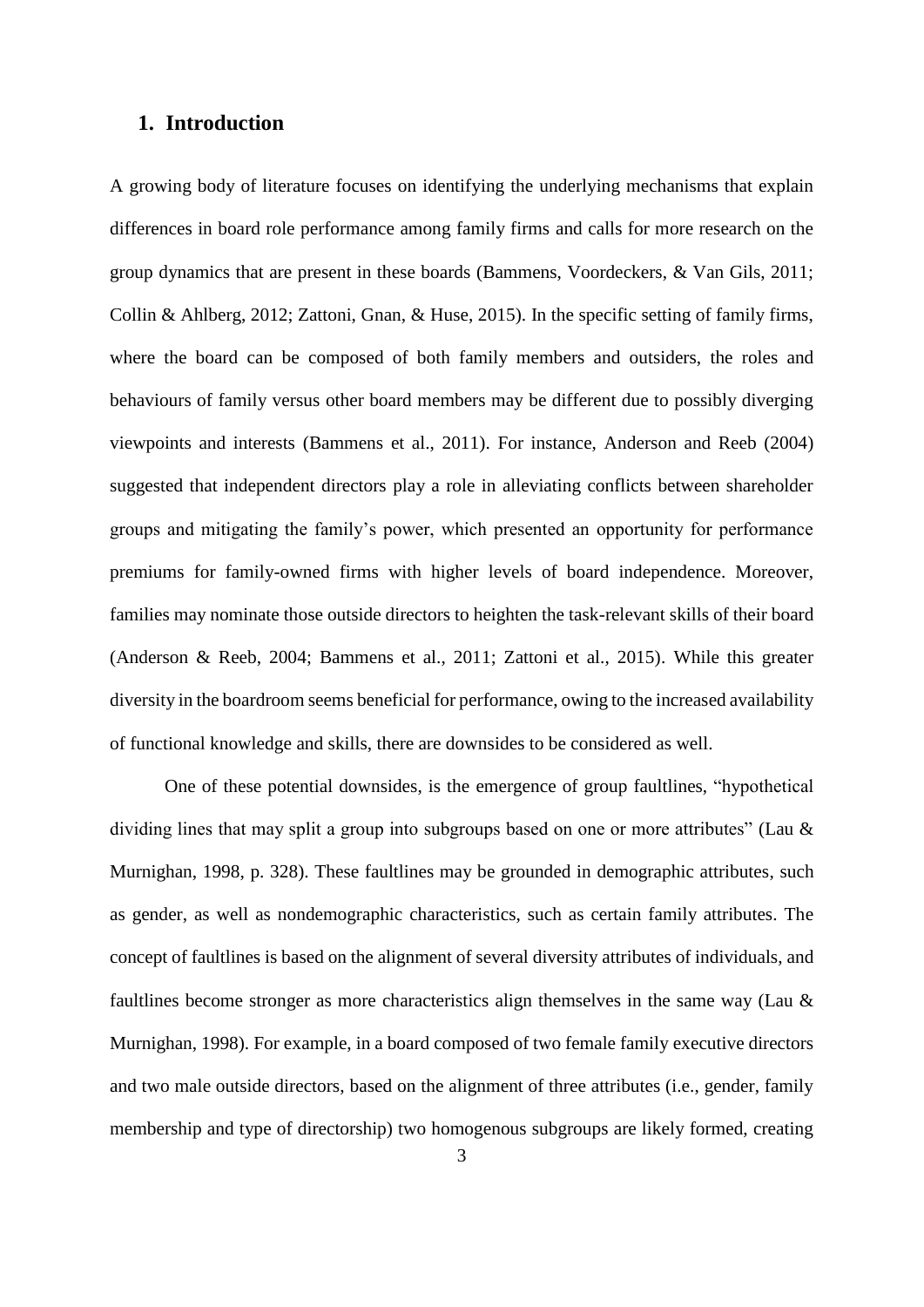a strong faultline. Family members are expected to create a highly committed "in-group" (Uhlaner, Wright, & Huse, 2007), as they may prefer working with other members of the family and may trust them more than outsiders. Subgroup formation in turn could have a detrimental effect on board cohesiveness, which is linked to board role performance (Forbes & Milliken, 1999).

To our knowledge, only two studies have focused on faultlines in the context of family firms. Firstly, Minichilli, Corbetta, and MacMillan (2010) argue that the proportion of family members in the top management team (TMT) will lead to faultlines among factions of family and nonfamily top executives. They found a U-shaped relationship between the ratio of family members in the top management team and firm financial performance, with a faultline occurring when there is a "balanced" representation of family and nonfamily members in the TMT. Another study, conducted by Basco and Voordeckers (2015), expected faultlines in the boards of private family firms between outside and inside directors, and found an inverted U-shaped pattern in the relationship between the outside director ratio and firm performance.

However, in spite of the important contributions of their findings, these studies link faultlines to firm performance. Governance studies have been focusing on finding a relationship between board demographics and firm outcomes (Daily, Dalton, & Cannella Jr, 2003; Johnson, Ellstrand, & Daily, 1996). However, contrasting findings and insignificant results (Dalton, Daily, Ellstrand, & Johnson, 1998; Pettigrew, 1992) have resulted in an ongoing search for the mechanisms that link input variables, such as board composition, to output variables, such as firm financial performance (Forbes & Milliken, 1999; Gabrielsson & Huse, 2005; van Ees, Gabrielsson, & Huse, 2009; Westphal & Zajac, 2013). To gain more understanding of the intervening processes through which board demographics influence firm performance, researchers must explore the effect of board demographics on board functioning and role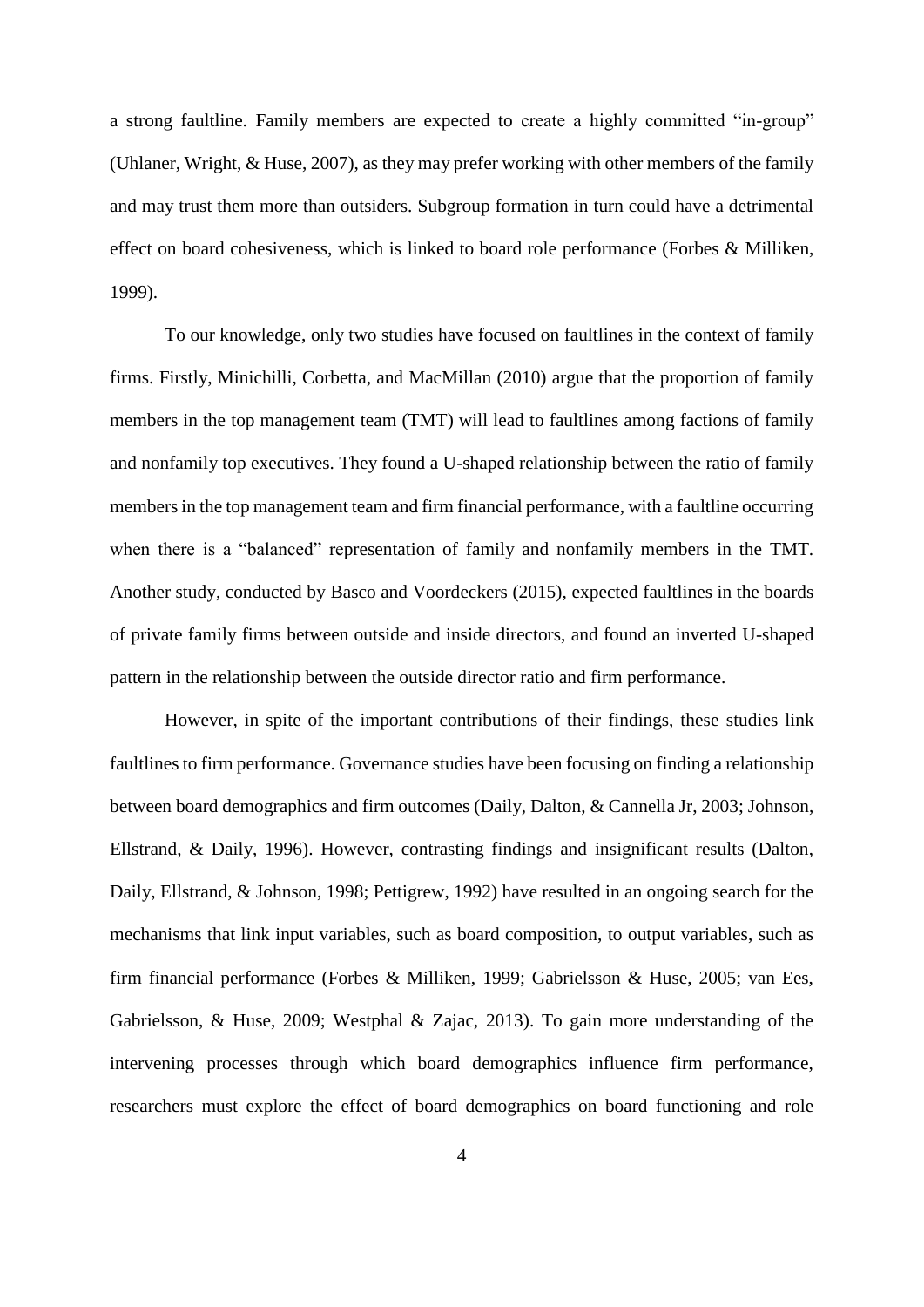performance. Moreover, our knowledge of the influence of complex group dynamics on board role performance in general, and especially in the specific setting of family firms, remains limited. We attempt to fill this gap in the literature by addressing the following research question: what is the effect of group faultlines on board role performance in family firms?

Previous studies either use the family ratio or outsider ratio to explain the phenomenon of faultlines in the specific context of family firms. In order to really capture the effect of faultlines, as first conceptualized by Lau and Murnighan (1998), a more precise way of measuring and identifying faultlines and subgroups in family firms is recommended. Therefore, we use the method of Shaw (2004), which assesses the extent to which categorical attributes are aligned within subgroups and deviate between subgroups. This provides us with a more encompassing measure of faultlines, since this method incorporates multiple attributes. More specifically, we will take the attributes "family membership" (i.e., part of the family or not), "type of directorship" (i.e., executive, nonexecutive or other) and "gender" into account.

Furthermore, there is still no general agreement about the effect of faultlines and resulting subgroups on group performance, as there are also scholars who argue that faultlines are not necessarily detrimental. For example, Bezrukova and Uparna (2009) claim that stronger faultlines can stimulate a culture shift from a desired to an actual culture of creativity in a team, which in turn might influence the team's creativity and performance. These contradictory results may be the result of the highly contextual nature of the effect of faultlines (Meyer, Glenz, Antino, Rico, & González-Romá, 2014). That is, there may be some contexts where the faultline effects are exacerbated, or potentially mitigated.

An important attribute of the board's context, which has been mainly overlooked in previous board research, is the formal evaluation of the board of directors. Indeed, board evaluations can serve as an opportunity to discuss potential faultline issues which could help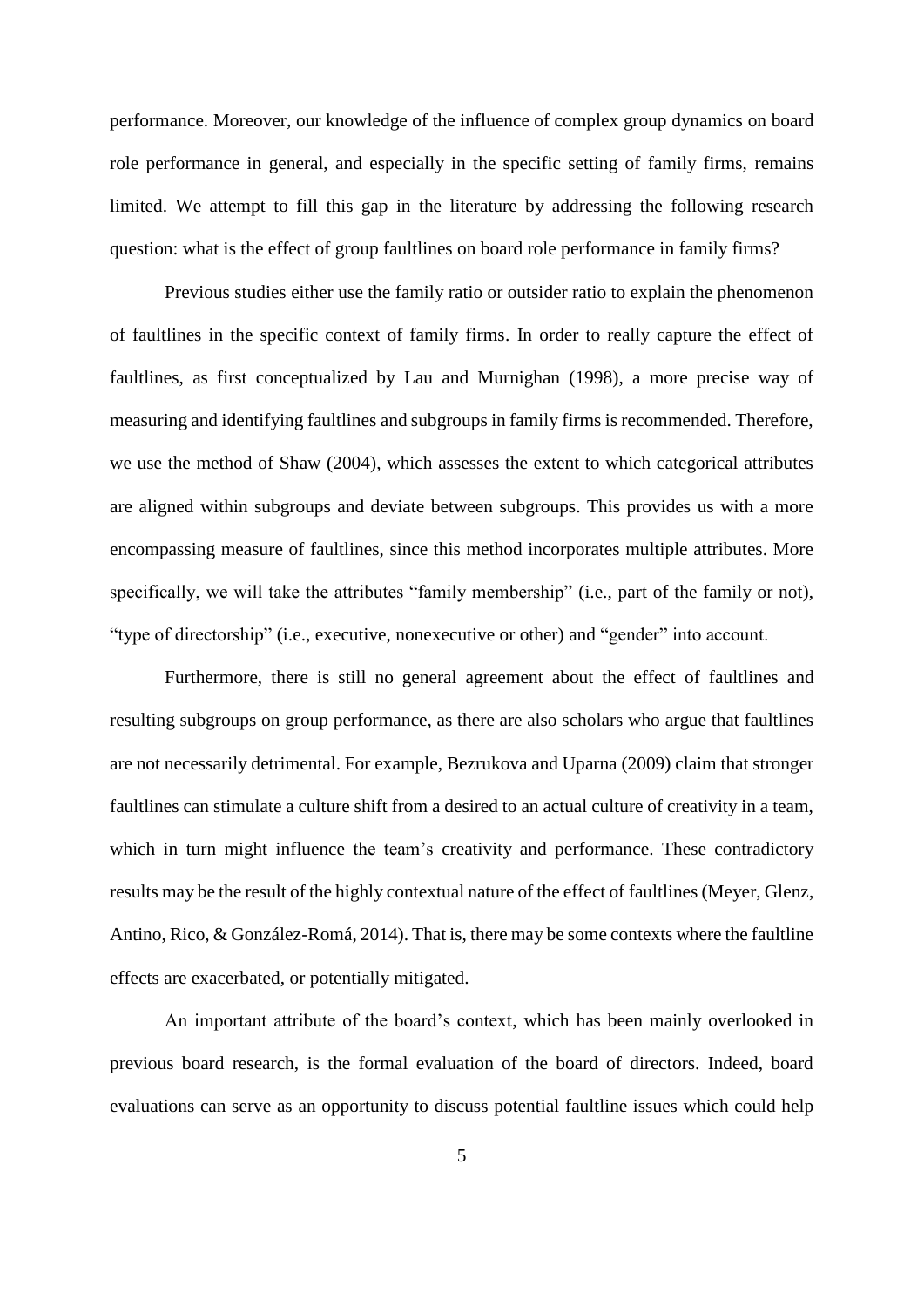counteract the detrimental effects of faultlines. In addition, board evaluation may have a positive effect on the identification of the members with the board as a whole, thereby stimulating board cohesiveness, which in turn has the potential to indirectly influence board role performance (Forbes & Milliken, 1999; Zona, 2015). As Edmondson, Dillon, and Roloff (2007) stated, low identification with the group as a whole, or low "collective team identification," leads to difficulties when trying to capture the benefits of diversity for learning, which in turn is an important component of team effectiveness (Edmondson et al., 2007). Building on previous studies that assert the potential detrimental effect of faultlines on grouplevel outcomes (Bezrukova, Jehn, Zanutto, & Thatcher, 2009; Choi & Sy, 2010; Rico, Molleman, Sanchez-Manzanares, & Vegt, 2007; Thatcher, Jehn, & Zanutto, 2003), our study aims at unravelling the implications of faultlines on board role performance in boards that use formal evaluations as well as in those that do not.

We provide several contributions to the field. First, we examine the effect of faultlines in the specific setting of family firms, as family characteristics may have important implications for the presence of faultlines (Bammens et al., 2011; Collin & Ahlberg, 2012; Zattoni et al., 2015). Second, by adopting principles from the organizational behaviour literature, this study contributes to the emergent dialogue on group dynamics in boards of directors. Our study responds to calls in the corporate governance literature to open up the "black box" of corporate boards (Huse, Hoskisson, Zattoni, & Viganò, 2011), as we investigate the faultline effect on the board level and gain a better understanding of the antecedents of board role performance in family firms. Third, we contribute by empirically testing the relationship between faultlines and board role performance, using a comprehensive method of calculating faultlines. By adding the variable "family membership" as an additional social category attribute, this study adds to the faultline literature, which has not yet considered this characteristic. Lastly, we investigate the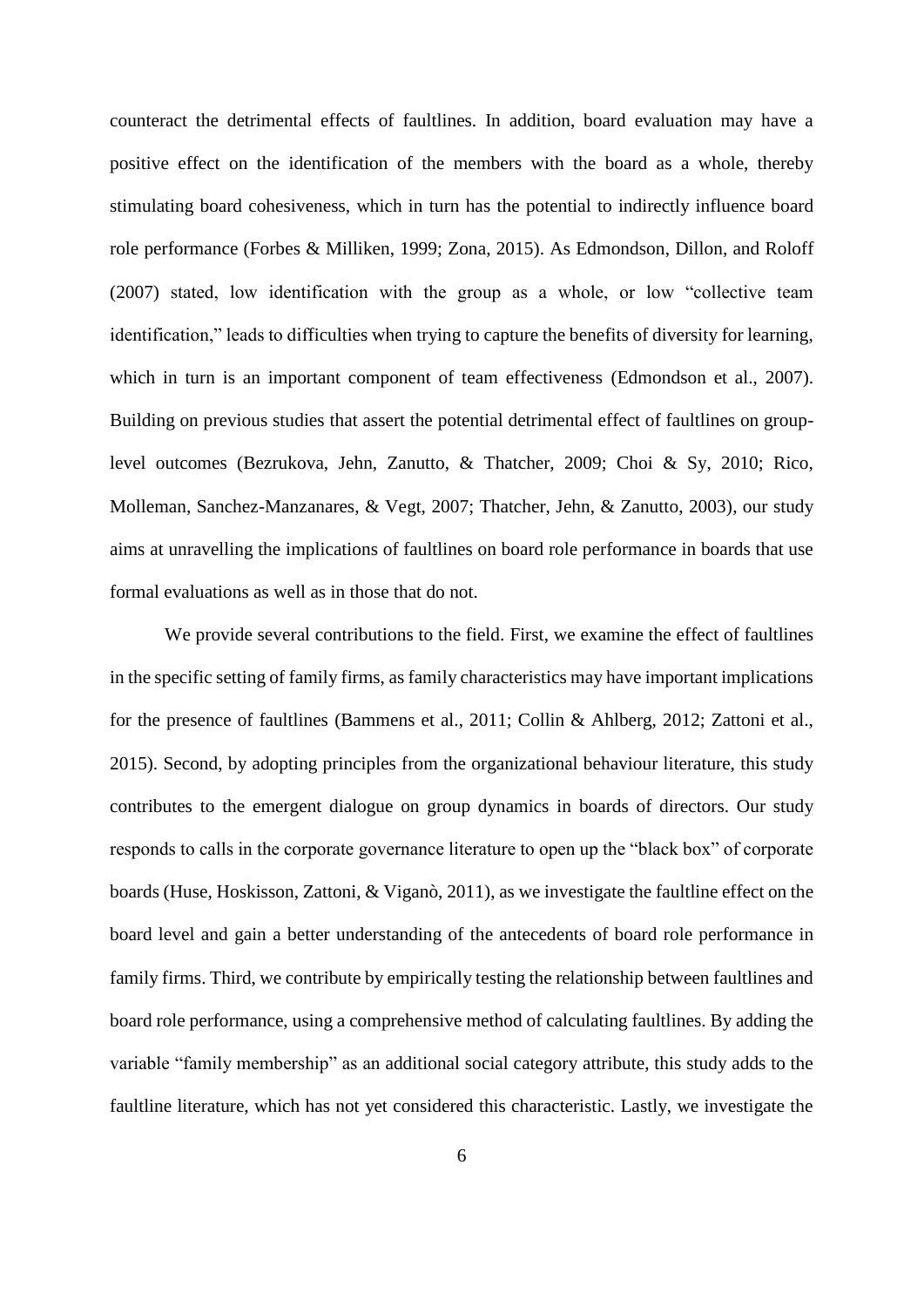effect of formal board evaluation on the relationship between faultlines and board role performance, which also contributes to practice, as board evaluation may represent a solution to bridge potential negative faultline effects.

# **2. Literature review and hypotheses**

## **2.1. Board role performance: Definition and level of analysis**

Board role performance represents the degree to which boards successfully fulfill their control and service role (Forbes & Milliken, 1999; van den Heuvel, Van Gils, & Voordeckers, 2006; Westphal, 1999). The control role is important in family firms. As family owners' wealth is often concentrated in one firm, they have a strong incentive to closely monitor top executives (Bammens et al., 2011). Indeed, even in case the top management team is composed of solely family members, research by Schulze, Lubatkin, and Dino (2003) and Lubatkin, Schulze, Ling, and Dino (2005) has shown the interests of family members need not be perfectly aligned. Moreover, there might also be stakeholders (e.g., minority shareholders) whose interests might differ from those of the controlling family, and who would depend on the board of directors for oversight on certain decisions and behaviours of the controlling family (Bammens et al., 2011; Zattoni et al., 2015). Board control tasks entail, for example: selecting new managers, determining the management's salary or directing succession problems (van den Heuvel et al., 2006).

The service role is relevant as well, as board members bring important additional resources to the firm (Hillman & Dalziel, 2003; Pfeffer & Salancik, 1978; Zahra & Pearce Ii, 1989) that could remedy potential shortcomings of the family managers (van den Heuvel et al., 2006). Indeed, as family members often possess more specific firm-related knowledge than general business knowledge (Bammens et al., 2011), a board composed of members that possess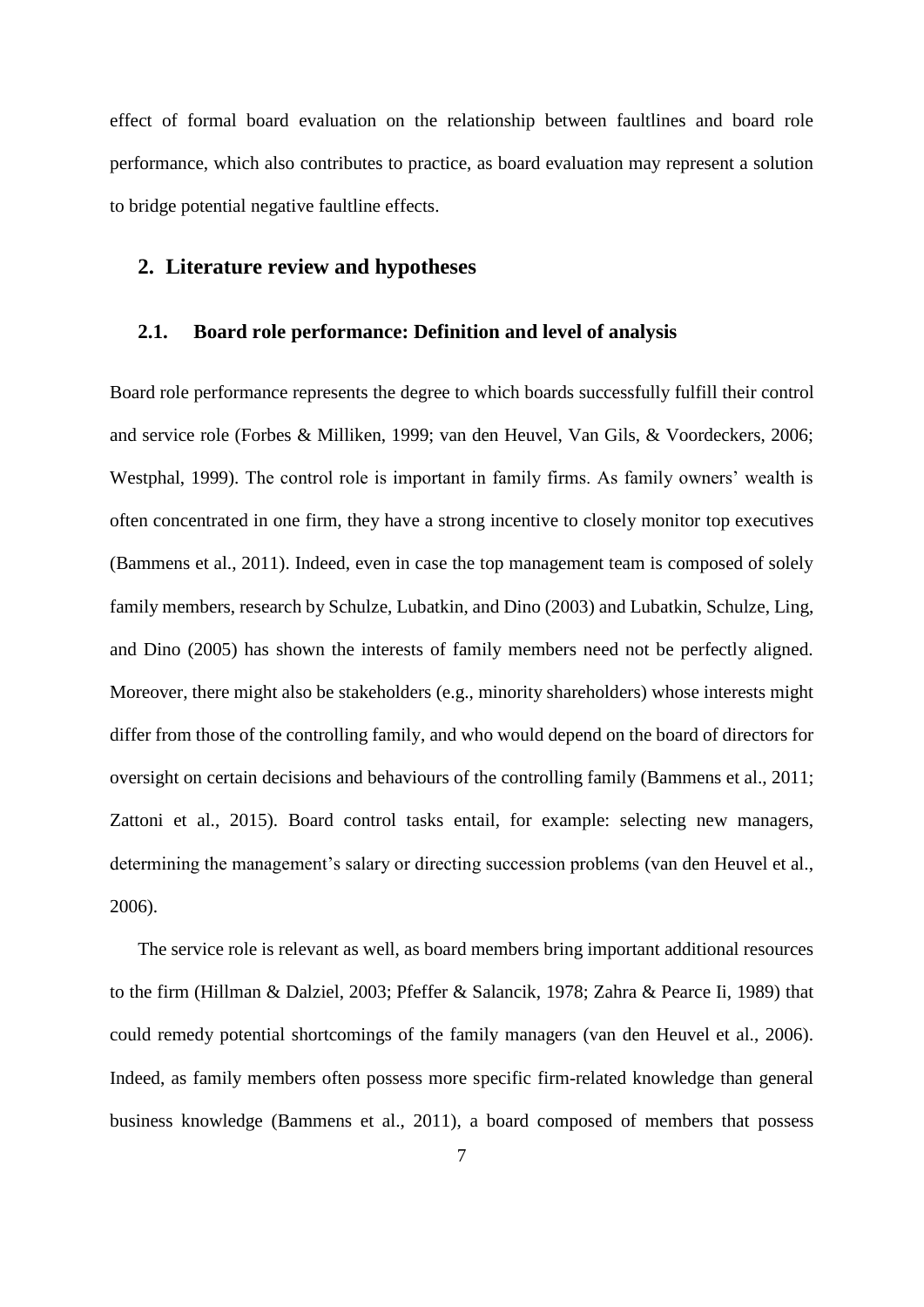valuable and complementary points of view may provide additional expertise to the family management. Board service tasks entail, for example: building organizational reputation, networking or advising management (van den Heuvel et al., 2006)

# **2.2. Faultlines and board role performance**

Various studies have investigated the impact of faultlines on group performance (e.g., Bezrukova et al., 2009; Homan et al., 2008; Thatcher et al., 2003). The majority of these studies show a negative effect of these "hypothetical dividing lines" on group-level outcomes(Thatcher & Patel, 2011, 2012), suggesting the presence of faultlines to be an important explanatory variable for group functioning (Lau & Murnighan, 1998). While an extensive body of research discusses the positive effects of diversity on group performance (Bell, Villado, Lukasik, Belau, & Briggs, 2011; Jehn, Northcraft, & Neale, 1999), the presence of faultlines might nullify this positive influence. Faultlines split a group's members based on the alignment of several diversity attributes (Lau & Murnighan, 1998) and this may have potential detrimental effects on team functioning, for instance, owing to increased relationship conflict (Choi & Sy, 2010; Lim, Busenitz, & Chidambaram, 2013).

Strategic-decision making teams like new venture teams, top management teams and boards of directors can suffer from strong faultline settings. Barkema and Shvyrkov (2007), for instance, found that strong faultline settings hamper communication within TMTs, while communication is crucial to making complex decisions involving strategic innovation. With regard to the context of board of directors, Kaczmarek, Kimino, and Pye (2012), for example, concluded that board task-related faultlines have a strong negative effect on financial performance. These task-related faultlines are based on task-related attributes such as functional background, education or tenure, which might create a knowledge barrier between the board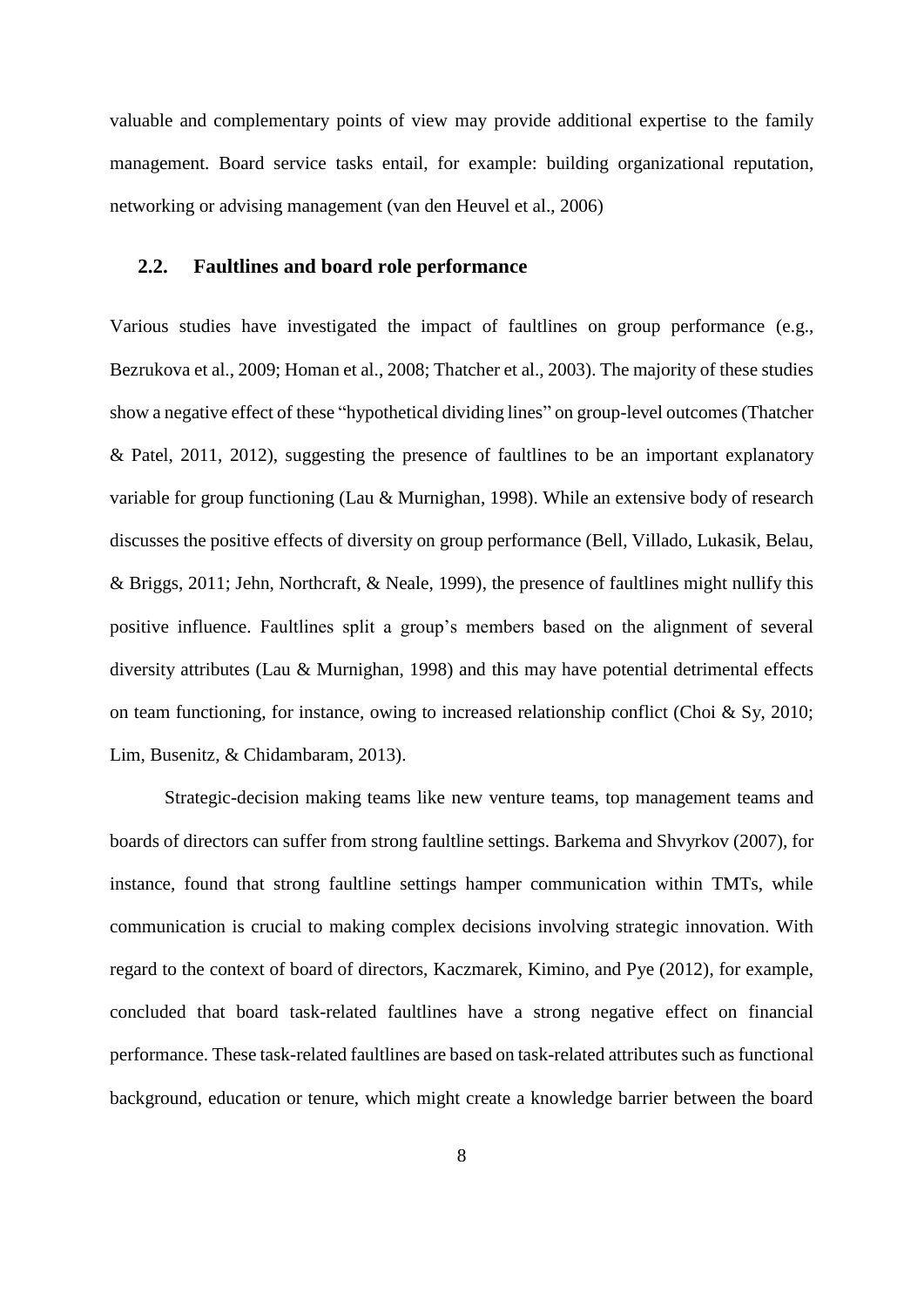members (Kaczmarek et al., 2012). Despite of this research, contributions regarding the faultline effect in the context of boards still remain limited.

In line with previous research, we use social identity and social categorization theories to explain faultlines (Ashforth & Mael, 1989; Brewer & Kramer, 1985; Hogg & Terry, 2000; Meyer et al., 2014; Tajfel & Turner, 2004). According to these theories, group members perceive each other as being part of different social categories, causing subgroups to form when some members share a common identity, values and social characteristics. This may lead to members of one subgroup feeling little personal attachment to members of another subgroup (i.e., the out-group) and therefore favouring interaction with their own subgroup members (i.e., the in-group) (Carton & Cummings, 2012; Kunze & Bruch, 2010). Individuals, by nature, desire to feel included, and strive for a positive social identity (Brewer & Kramer, 1985; Tajfel & Turner, 2004). When more attributes of members align, members likely identify themselves more with their respective subgroups rather than with the group as a whole (Bezrukova, Thatcher, & Jehn, 2007). The result of these faultlines and subgroups may be decreased cohesiveness of the group (Lau & Murnighan, 1998), reduced trust (Polzer, Crisp, Jarvenpaa, & Kim, 2006), lesser decision-quality (Rico et al., 2007) or lower productive energy (Kunze & Bruch, 2010), which may finally result in lower board role performance (Forbes & Milliken, 1999).

Applying these theories to family firms, we can see the apparent divide between members of the family and others, as family members are believed to form a highly committed in-group (Uhlaner et al., 2007). Family members are often involved in the firm since its foundation, feel part of the organization, and value that membership more than nonfamily members (Deephouse & Jaskiewicz, 2013). They grow up with the firm, frequently hearing stories about it. The company is often an essential part of their personal life and identity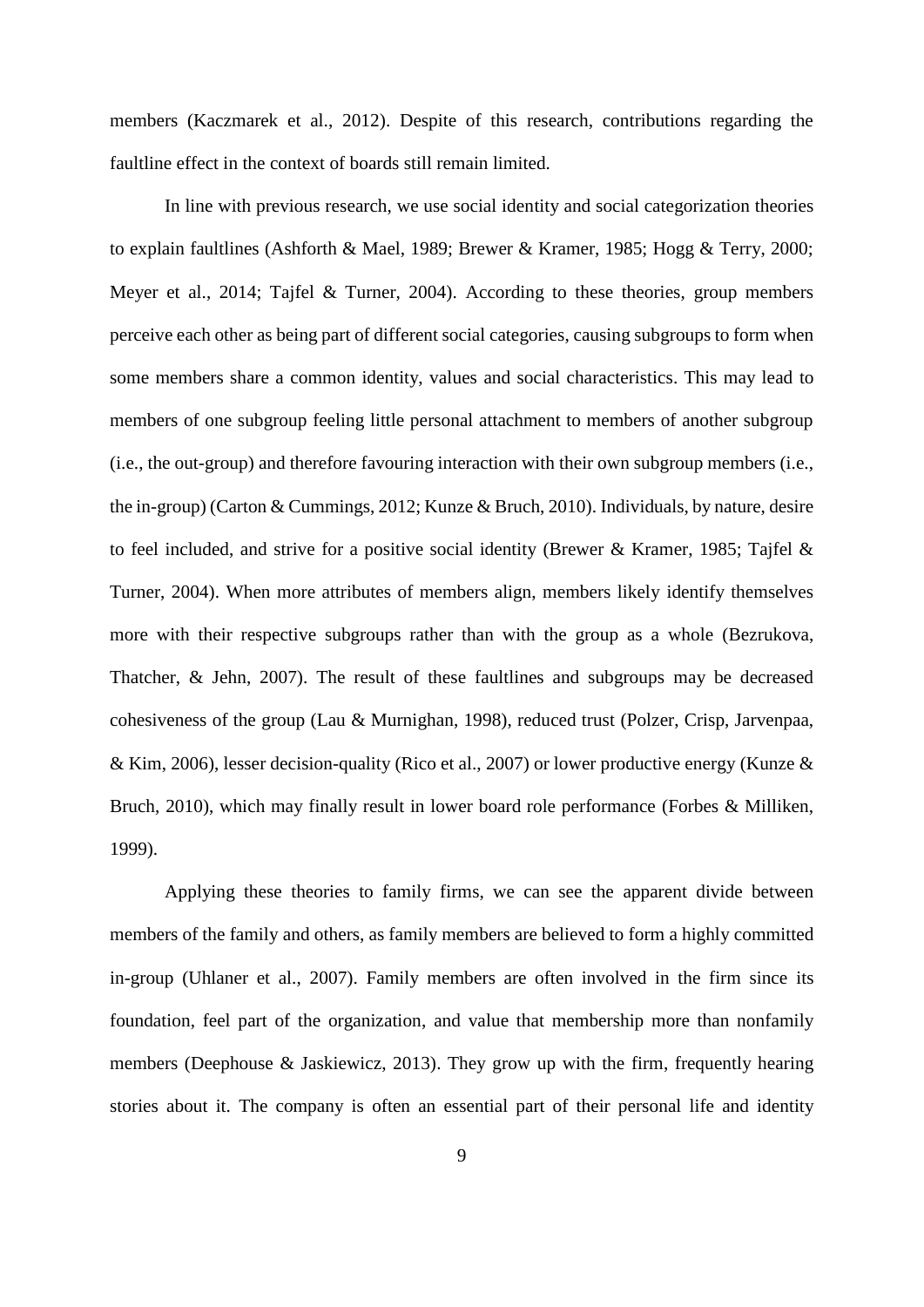(Murphy & Lambrechts, 2015). Because of this strong identification with the company (Dyer & Whetten, 2006; Zellweger, Eddleston, & Kellermanns, 2010), family members possess unique social and human capital (Sirmon & Hitt, 2003), might pursue family-centred goals (Carney, 2005), and may seek to preserve socioemotional wealth, that is, the "non-financial aspects of the firm that meet the family's affective needs" (Gómez-Mejía, Haynes, Núñez-Nickel, Jacobson, & Moyano-Fuentes, 2007, p. 107). They share a common culture, values and identity (Sundaramurthy & Kreiner, 2008), and are more emotionally invested in the firm than nonfamily members (Astrachan & Jaskiewicz, 2008). Furthermore, Tagiuri and Davis (1996) state that family members share a common history, know each other's strengths and weaknesses, may have strong emotional bonds, and even share a "family language". Moreover, family members see each other more often, which leads to more communication and increased awareness of each other's circumstances (Tagiuri & Davis, 1996).

Taken together, we argue that when the family board members identify strongly with the firm and the family (Zellweger et al., 2010), strong family membership-related faultlines may occur, which may lead to an identity-based subgroup (Carton & Cummings, 2012). The formation of this subgroup could consequently result in a lower cohesiveness of the board, which is an important determinant of board effectiveness (Forbes & Milliken, 1999).

Board members in the family can thus split on the basis of the family membership attribute, but they can also divide on the basis of the type of directorship (i.e., executive, nonexecutive or other). This may lead to the respective subgroups and in turn result in the performance losses that we previously discussed. Indeed, Basco and Voordeckers (2015) noticed the potential divide on the basis of type of directorship and state that, in order to decrease the risk of subgroup formation, the outsider ratio should be less than 50 per cent, as to avoid two subgroups with comparable power. Executive directors often have more access to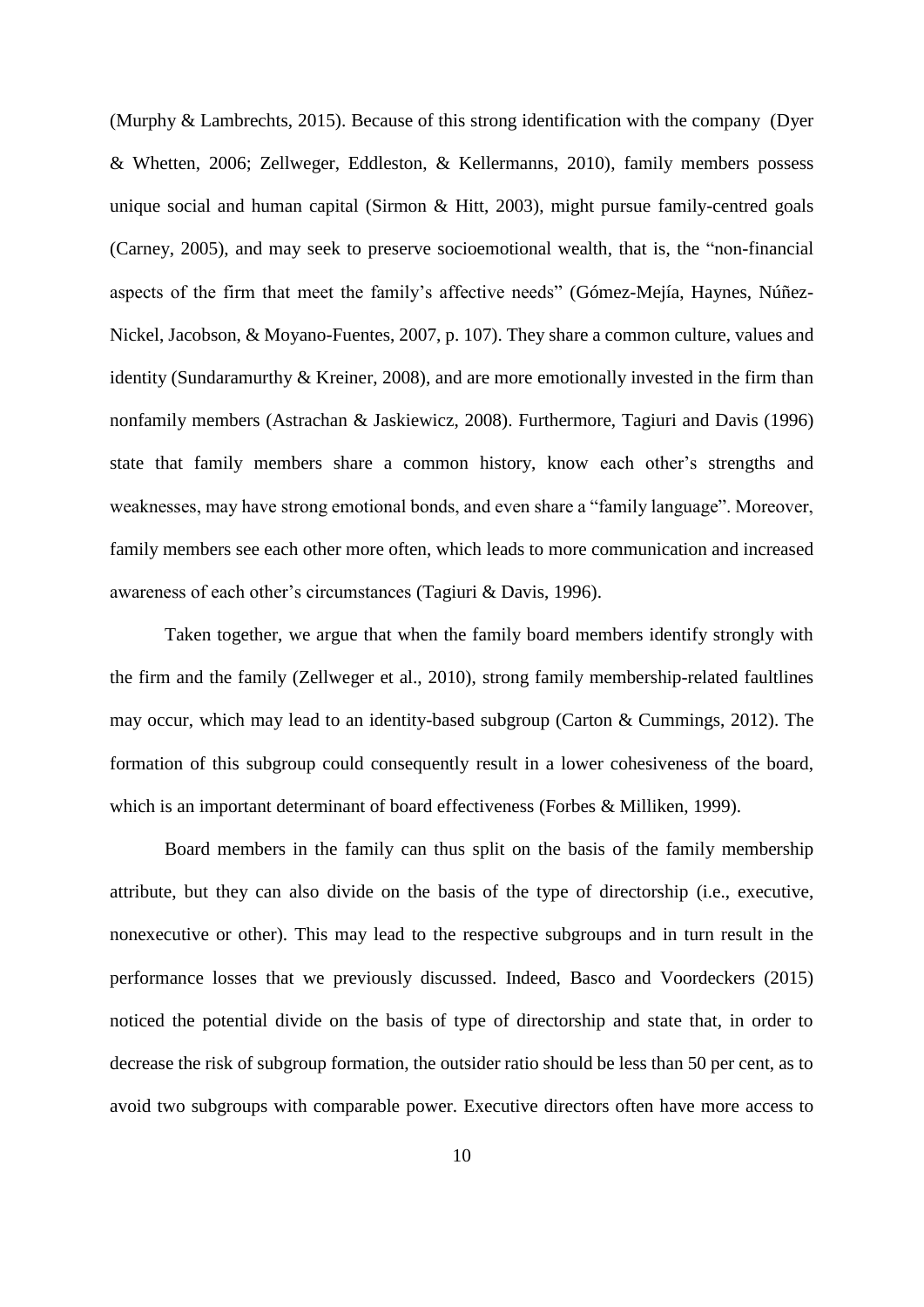internal resources and have more interactions with other executive directors, which may heighten the identification of these members with the own subgroup. On the other hand, nonexecutive directors often share the same external networks, and may possess their own, different kind of knowledge and capabilities (Bezemer, Maassen, Van den Bosch, & Volberda, 2007).

Additionally, members of the board in a family firm may divide on the basis of their gender. The gender of group members is an easily observable attribute and members will therefore quickly classify each other in the respective categories (i.e., male or female) (Tajfel & Turner, 2004). In family firms, women are increasingly rising to leadership and ownership positions (Cole, 1997; Jimenez, 2009; Nelton, 1998). However, women in family business encounter several obstacles due to traditional perspectives on the role that women have in the business. For instance, women in family firms face problems with invisibility or not being viewed in the same way as men (Cole, 1997; Jimenez, 2009), the "glass ceiling" (Songini & Gnan, 2009) and the role that primogeniture still plays in family business succession (Vera & Dean, 2005). According to the primogeniture criterion, it is self-evident that the firstborn male child should take over the family firm (Jimenez, 2009). This specific gender stereotyping could also exist in the boardroom, which may lead to male versus female subgroupings. When there is alignment of these three attributes (i.e., family membership, type of directorship and gender) for some board members, faultlines are expected to be strong. For example, a board that contains two female family executive directors and two male nonfamily nonexecutive directors may have two homogeneous subgroups. In this case, faultlines are strong as there is high member similarity within the subgroups and low member similarity between the subgroups (Shaw, 2004).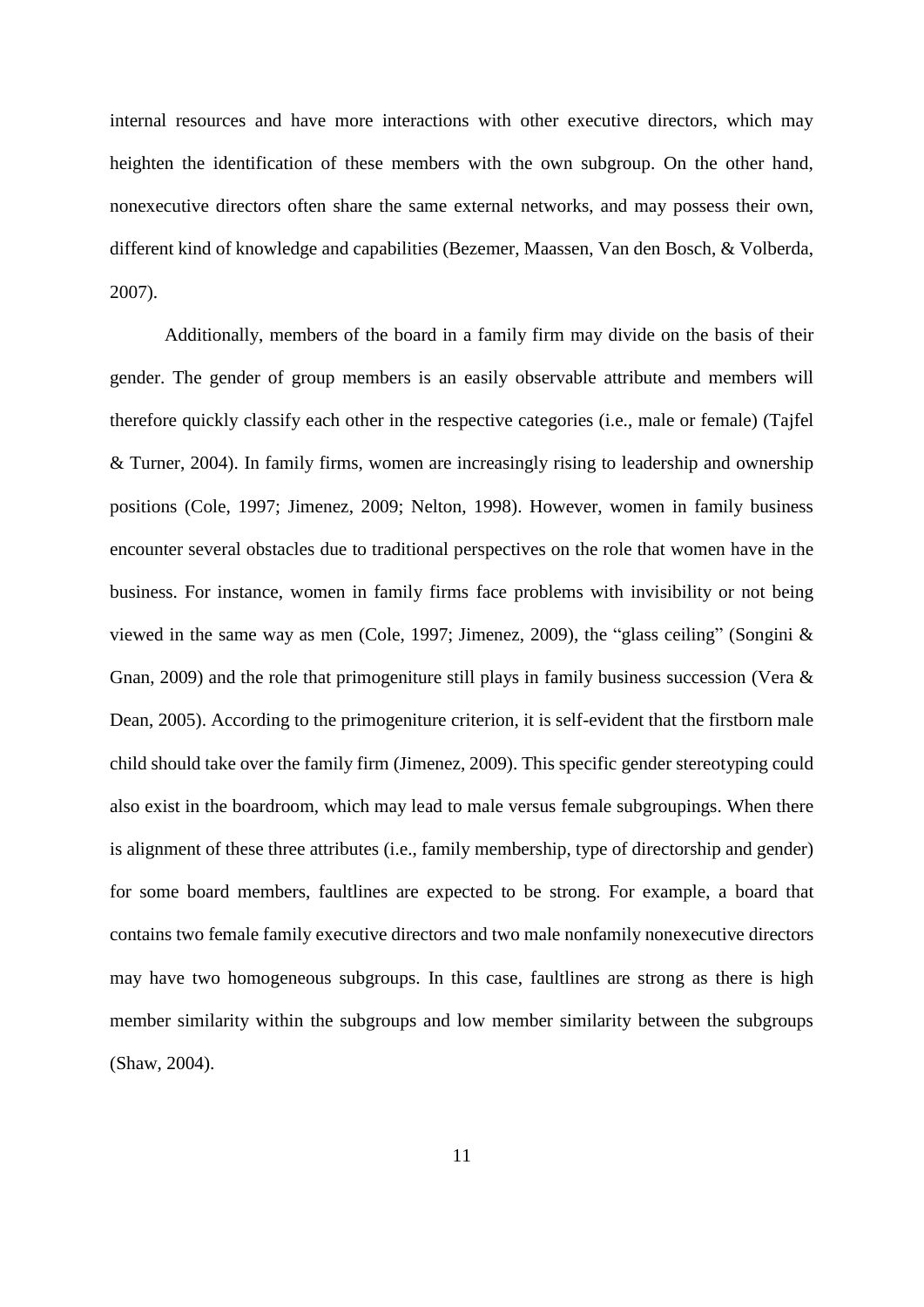To summarize, different attributes may be present in a family board of directors, all of which may be a strong base for a faultline and should thus be considered simultaneously when calculating faultline strength, in line with Lau and Murnighan's (1998) conceptualization of faultlines. Therefore, on the basis of these arguments, we posit that faultlines will be present in family firm boards, based on the alignment of the attributes "family membership", "type of directorship", and "gender", and will be negatively associated with board role performance, measured in this study as the degree to which boards successfully fulfill their control and service role:

*Hypothesis 1: Faultlines, based simultaneously on family-membership, type of directorship and gender, will be negatively related to board role performance.*

# **2.3. Faultlines and board role performance: the moderating role of board evaluation**

Prior studies have argued that the effects of faultlines depend on contextual conditions (Meyer et al., 2014) and this may be the case for boards of directors in family firms as well. For example, Kaczmarek et al. (2012) found that in busy boards (i.e., boards in which many directors hold multiple board seats) and in boards on which long-tenured CEOs have a seat, the negative effect of faultlines was exacerbated while this negative effect was less pronounced in firms where executive directors' pay was related to firm performance.

In our study, we focus on formal board evaluation as a contextual variable. Board evaluations can be linked to value creation for boards (Rasmussen, 2015) and may enhance leadership, role clarity, teamwork, accountability, decision making, communication and operations in a board (Kiel & Nicholson, 2005). Moreover, evaluations may help boards in handling performance pressures and preventing potential governance failures (Kiel &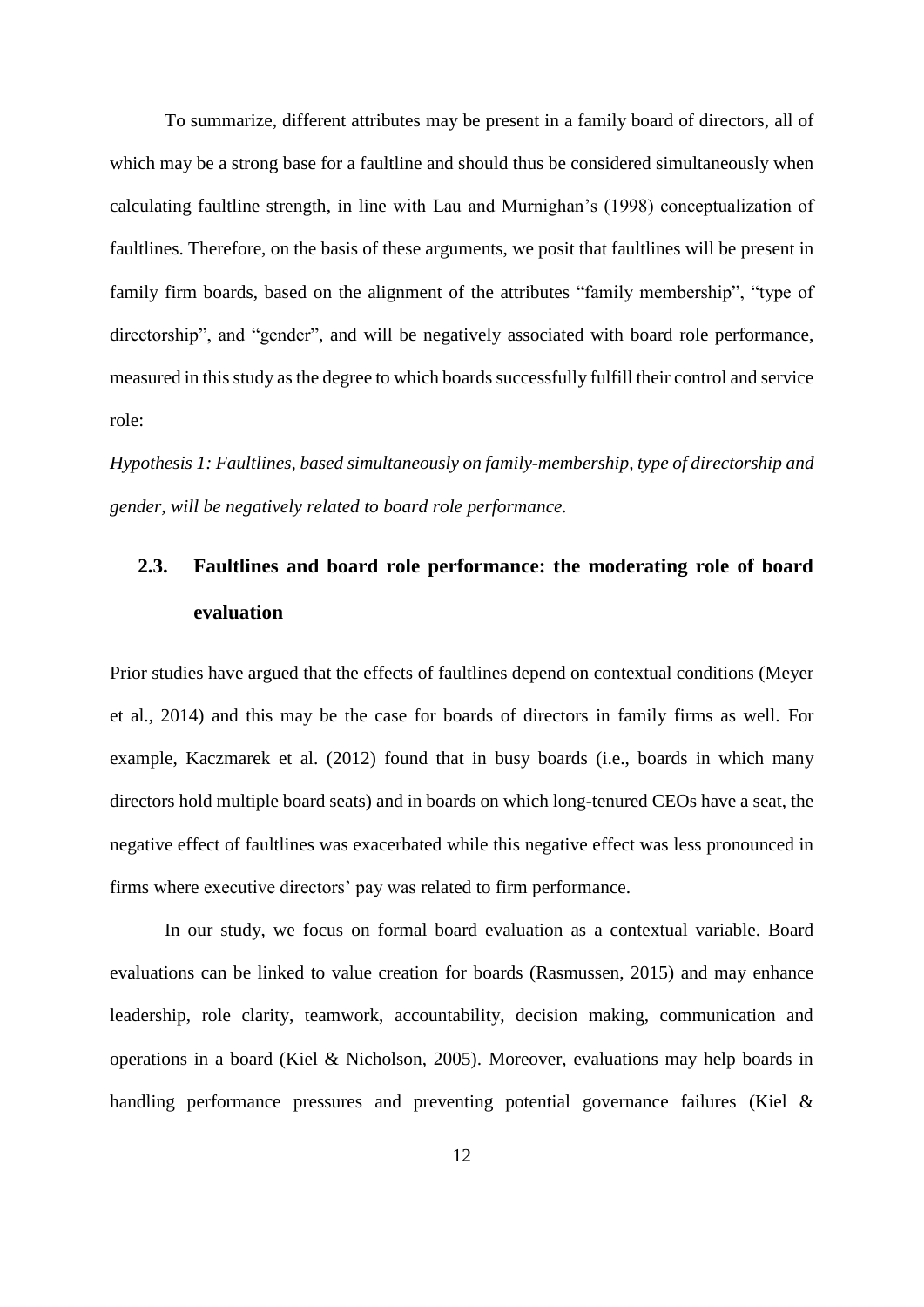Nicholson, 2005). In addition, board evaluations can potentially bring to attention the board members' responsibility towards the stakeholders of the company (Kiel & Nicholson, 2005).

We argue that an evaluation will inform the board members about the current situation and future goals, which are important prerequisites for effective team learning (Decuyper, Dochy, & Van den Bossche, 2010), which in turn is a crucial component of team effectiveness (Edmondson et al., 2007). Moreover, board reflexivity, defined as "the extent to which group members overtly reflect upon, and communicate about the group's objectives, strategies and processes, and adapt them to current or anticipated circumstances" (West, Garrod, & Carletta, 1997, p. 296), is likely to transpire during evaluations or debriefings, and is essential for effective team learning as well (Decuyper et al., 2010).

Furthermore, board evaluations provide an opportunity for board members to address several topics that are important for team functioning. According to Fry, Rubin, and Plovnick (1981), groups that want to increase their effectiveness, should develop shared meaning about what the team tries to achieve ("goals"), who is going to do what to achieve these goals ("roles"), how people wish to work together in performing their roles ("procedures"), and how they wish to relate and communicate in order to achieve the necessary collaboration ("interpersonal relations") (Bouwen & Fry, 1996; Fry et al., 1981). This conversational process may shift the attention away from the subgroups to the board as a whole, leading to a higher level of group cohesiveness (Lau & Murnighan, 1998).

Moreover, board evaluations may contribute to the formation of a collective team identity (Bezrukova et al., 2009; Edmondson et al., 2007; Homan et al., 2008; Van Der Vegt & Bunderson, 2005), through discussing organizational goals (Nederveen Pieterse, Van Knippenberg, & Van Dierendonck, 2013) and shared objectives (van Knippenberg, Dawson, West, & Homan, 2011). Indeed, Bezrukova et al. (2009) found that when members identify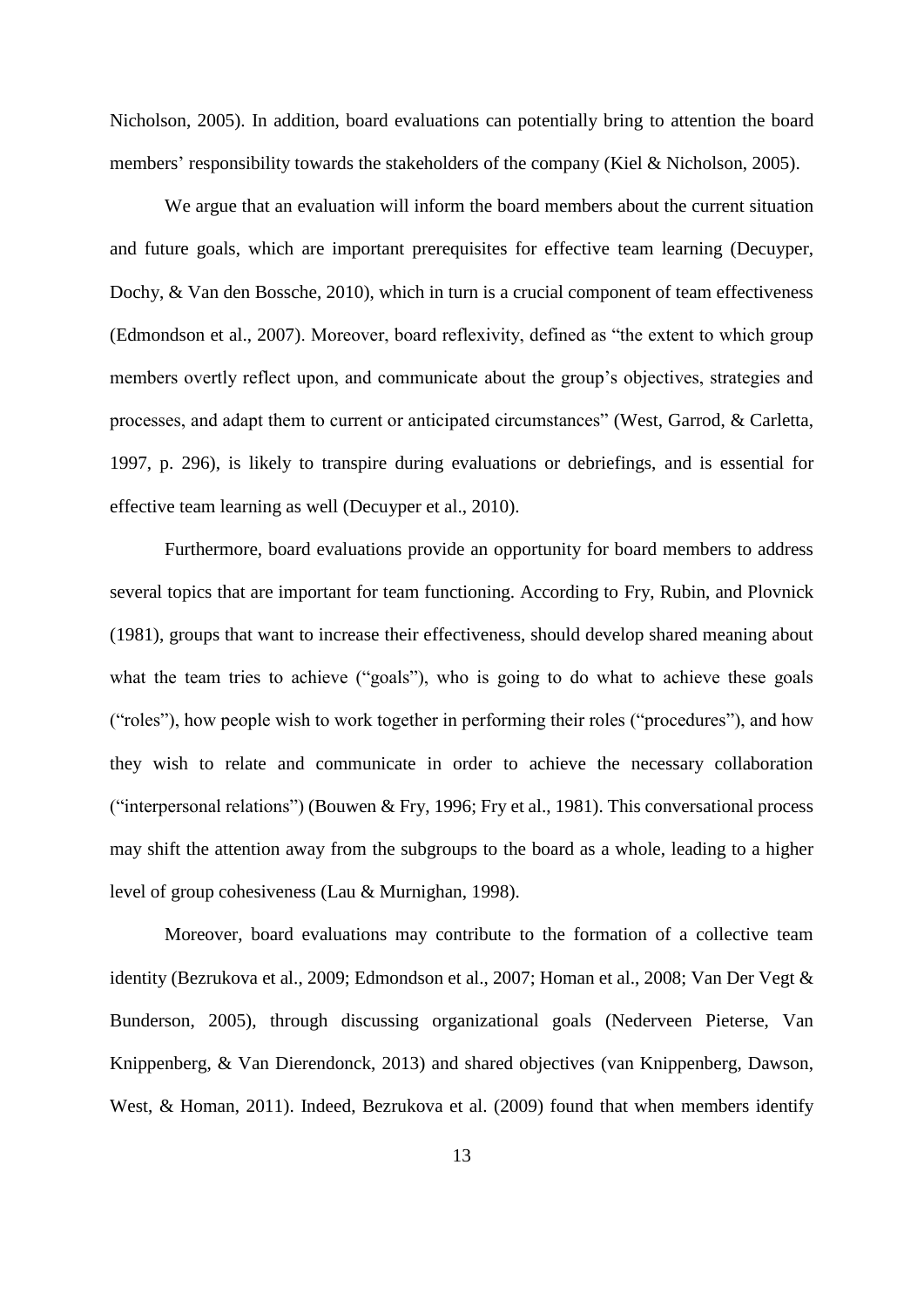themselves with the team rather than with a particular subgroup, a team was more able to reap the benefits of the team's diversity. Consequently, evaluating the board could ameliorate the negative effects of faultlines on team functioning. Therefore, we expect that the implementation of formal board evaluation will positively influence the relationship between faultlines and board role performance. Therefore, we posit:

*Hypothesis 2: The negative relationship between faultlines and board role performance will be positively moderated by the presence of formal board evaluation.*

# **3. Methods**

<u>.</u>

# **3.1. Research setting and data collection**

We derived unique empirical data from a wider data collection effort held in the period 2002– 2003 on different variables characterizing a sample of Belgian private family firms (e.g., variables related to strategy, environment, board composition, management, succession, performance)<sup>1</sup>.

For the purpose of the study, a family business was classified as such if: (1) at least 50 per cent of the shares are family-owned and management is controlled by the family, or (2) at least 50 per cent of the shares are family-owned and the company is not managed by a family CEO but the CEO perceives the firm as a family firm. This is in line with commonly used definitions of family firms (Chrisman, Chua, & Sharma, 2005; Chua, Chrisman, & Sharma, 1999; Westhead & Howorth, 2006).

<sup>&</sup>lt;sup>1</sup> Belgian companies operate under the one-tier board system, which means that both executive and nonexecutive directors form one board. In the period after this data collection, specific but non-compulsory guidelines were developed in order to guide non-listed (family) firms in establishing good governance.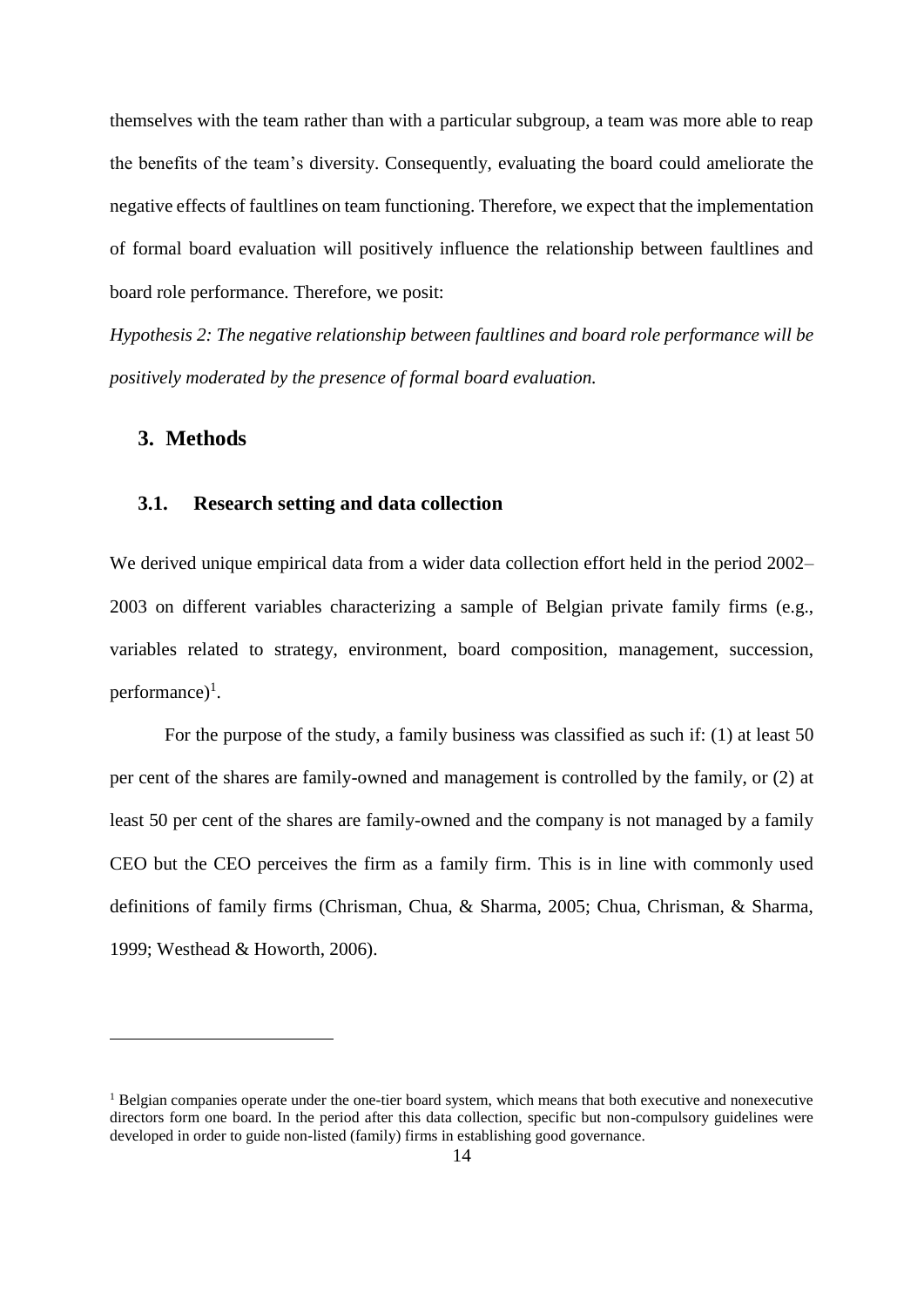Using the financial database Belfirst, supplied by Bureau Van Dijk, a sample of 3,400 potential privately-owned family firms was collected and a survey was sent to the CEO. After sending a reminder to all the potential respondents, 311 responses were received (9.2 per cent). To check for non-response bias, we contacted a random sample of non-respondents to request data about certain firm characteristics. None of these variables showed significant differences when comparing the data of non-respondents to respondents in our sample. After excluding the firms not matching the definition criteria, 295 family firms remained.

When board members do not meet regularly, and therefore have less face-to-face interactions, the concept of board dynamics becomes less relevant (Pugliese, Nicholson, & Bezemer, 2015). Therefore, in our final sample, we only include family firms that possessed active boards, that is boards with at least two formal meetings a year. Furthermore, we only include boards that have at least three members, as these boards are consistent with the definition of a team (i.e., composed of three or more individuals) (Hackman, 1987; Hoegl & Gemuenden, 2001). This resulted in a final dataset of 126 firms.

After data screening, in which we deleted unusable entries due to missing values with regard to our main variables, the final dataset consisted of 106 valid cases for our dependent variable control role performance, and 102 firms for our dependent variable service role performance. The sample of 106 boards represented a total of 479 directors, while the sample of 102 boards represented a total of 451 directors. Table 1 provides an overview of the relative distribution of the respondents in terms of their firm and board characteristics.

\*\*\*\* Insert Table 1 about here \*\*\*\*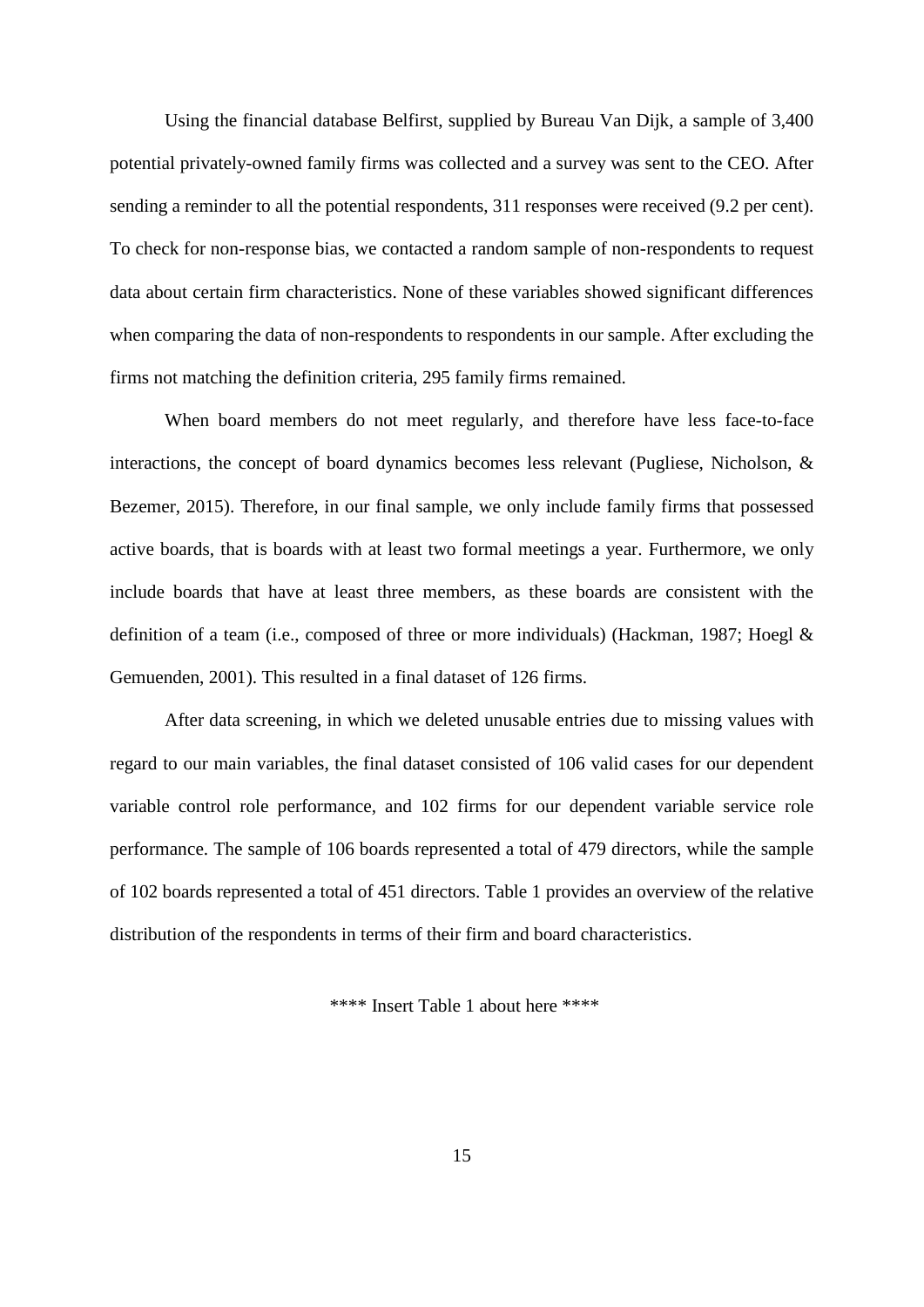# **3.2. Measures**

#### **3.2.1. Dependent variable**

The dependent variables in this study were based on multiple-item constructs, measured through a five point Likert-type scale. We measured board role performance as the degree to which boards successfully fulfill their control and service role.

Control role performance was measured through six items. CEOs were asked to rate the degree to which the board (i) selects new managers, (ii) determines management's responsibility, (iii) determines salary/compensation of management, (iv) directs succession problems, (v) maximises shareholder value, (vi) evaluates/controls management performance (van den Heuvel et al., 2006). Factor analysis showed that all items load on one factor. We calculated the mean of these items to compute the control role performance and the Cronbach's alpha equals 0.830, indicating a high level of internal consistency (Hair, Black, Babin, Anderson, & Tatham, 2006).

Service role performance was measured through five items where the CEO rated to what extent the board fulfilled the following tasks: (i) building organizational reputation, (ii) networking and maintaining relations, (iii) advising management, (iv) formulating/ratifying organizational strategy, (v) taking care of access to extra resources (van den Heuvel et al., 2006). Factor analysis confirmed the unidimensionality of this scale. The variable service role performance was calculated as a mean of those five items, and also showed a high level of internal consistency, as the Cronbach's alpha equals 0.735 (Hair et al., 2006).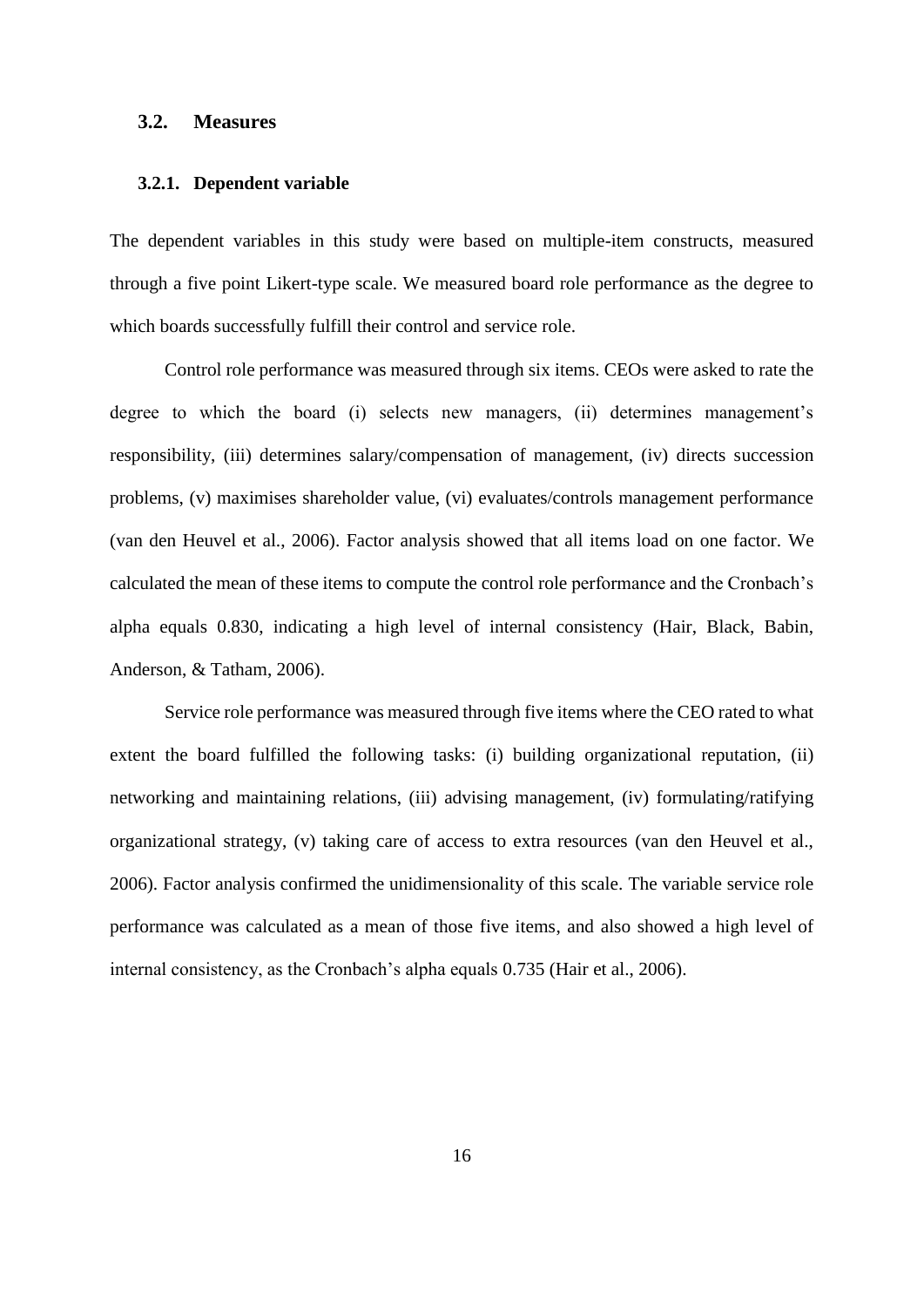#### **3.2.2. Independent variable**

1

The independent variable in our analyses was the faultline strength (FLS), employing the formula developed by Shaw  $(2004)^2$ . In this study, the statistical software language R was used to run Meyer and Glenz's (2013) program, which was specifically designed to calculate group faultlines. Shaw's measure assesses*the extent to which categorical attributes are aligned within subgroups and deviate between subgroups*. This method provided us with a thorough analysis of substructures within a team, and a detailed view on relations between in-groups and outgroups (Meyer & Glenz, 2013).

Calculating FLS using Shaw's method involved several steps. First, different attributes had to be identified. To calculate FLS, we used three attributes: family membership, type of directorship, and gender. A board member could either be "part of the family" or "not part of the family". Type of directorship was divided into four categories: "executive director", "affiliated director", "outside director with company shares" and "outside director without company shares" and a board member would belong to one category. Finally, a board member was categorized as "female" or "male". Secondly, since Shaw's faultline measure is not suitable for numeric data, all attributes had to be categorical. This was already the case for our study, so categorization was not required. Next, the program measured the subgroup internal alignment (IA). IA denotes "the extent to which members within a particular subgroup are similar to one another on all other relevant attributes" (Shaw, 2004 , p. 72) and can range in value from 0.0 to 1.0 with 0.0 indicating no alignment and 1.0 indicating total alignment within a subgroup. The fourth step was computing the cross-subgroup alignment (CGAI), which refers to the extent

<sup>&</sup>lt;sup>2</sup> We followed the recommendations made by Meyer et al.  $(2014)$  for choosing the most appropriate faultline measure given our research setting.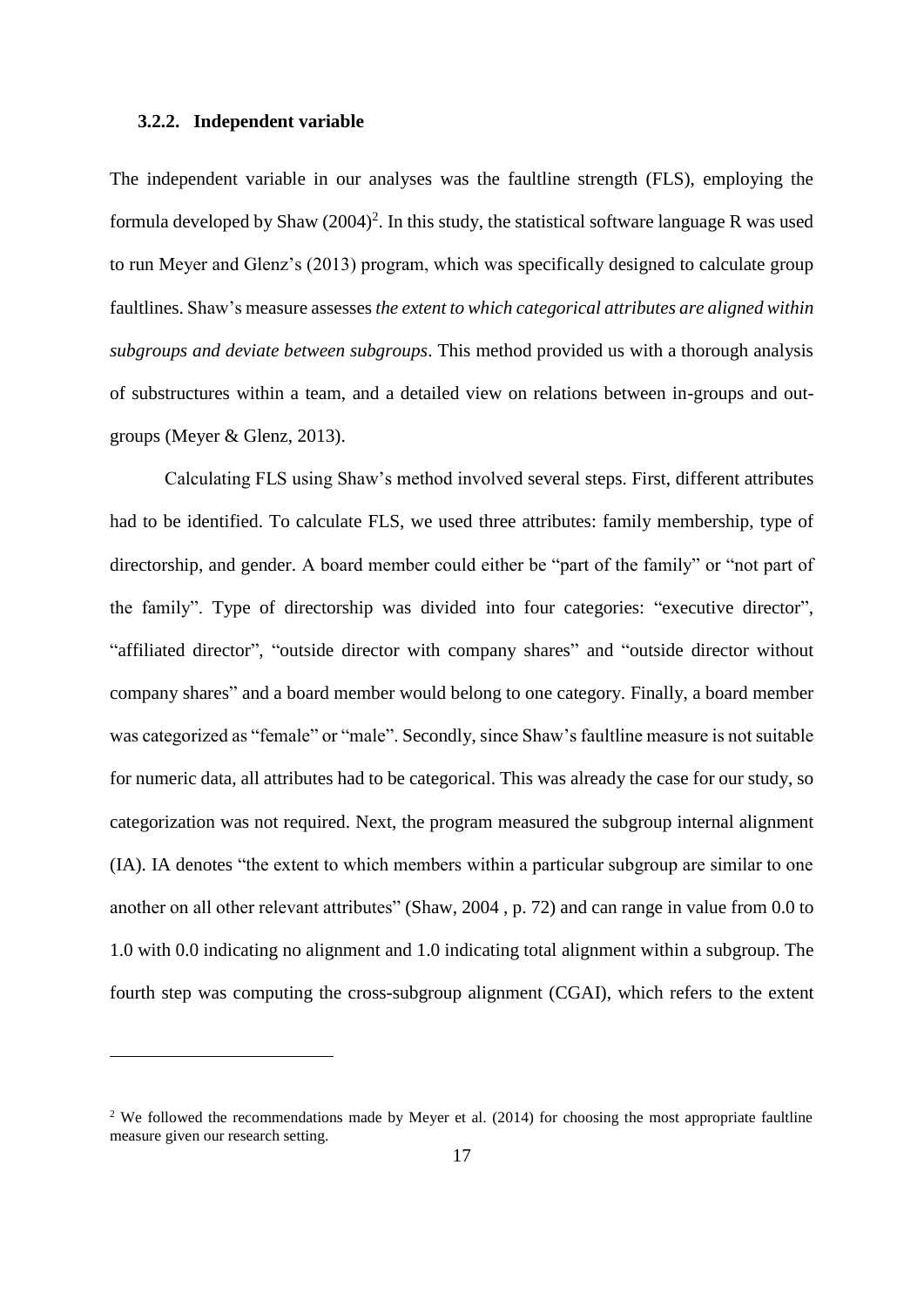that group members of different subgroups formed by one attribute share the same category of all other attributes. This value ranges from 0.0 to 1.0 as well. Lastly, the faultline measure FLS was calculated as follows:  $FLS = IA \times (1 - CGAI)$  so each  $FLS$  score will also range between 0.0 and 1.0, and increases with faultline strength. For example, a board that is composed of four male family executive members is extremely homogeneous and would therefore have a faultline strength equal to 0. However, in a board composed of four members with an alignment of two attributes for two members (e.g., they are both family and male, but one is an executive director and the other is a nonexecutive), and an alignment of two attributes for the other two members (e.g., they are both nonfamily and female, but one is an executive director and the other is a nonexecutive), faultlines would be stronger (as indicated by Shaw, 2004). The Meyer and Glenz's (2013) program provided us with a faultline strength for each board of directors.

As we calculated faultline strength based on objective data resulting from the questionnaire, used different response formats for the different variables (Podsakoff, MacKenzie, Jeong-Yeon, & Podsakoff, 2003), and are studying interaction effects (Siemsen, Roth, & Oliveira, 2010), common method bias concerns are substantially mitigated.

#### **3.2.3. Moderating variable**

In order to examine the moderating impact of board evaluation on the relationship between FLS and board role performance, we constructed a dummy, coded "1" if there was a formal board evaluation and "0" otherwise. This variable was derived from the survey.

# **3.2.4. Control variables**

In our analysis, we used three control variables to capture firm or board level effects that could affect the relationships under study. At firm level, we controlled for firm size measured as the number of employees. Firm size has been an important factor in board research, as for instance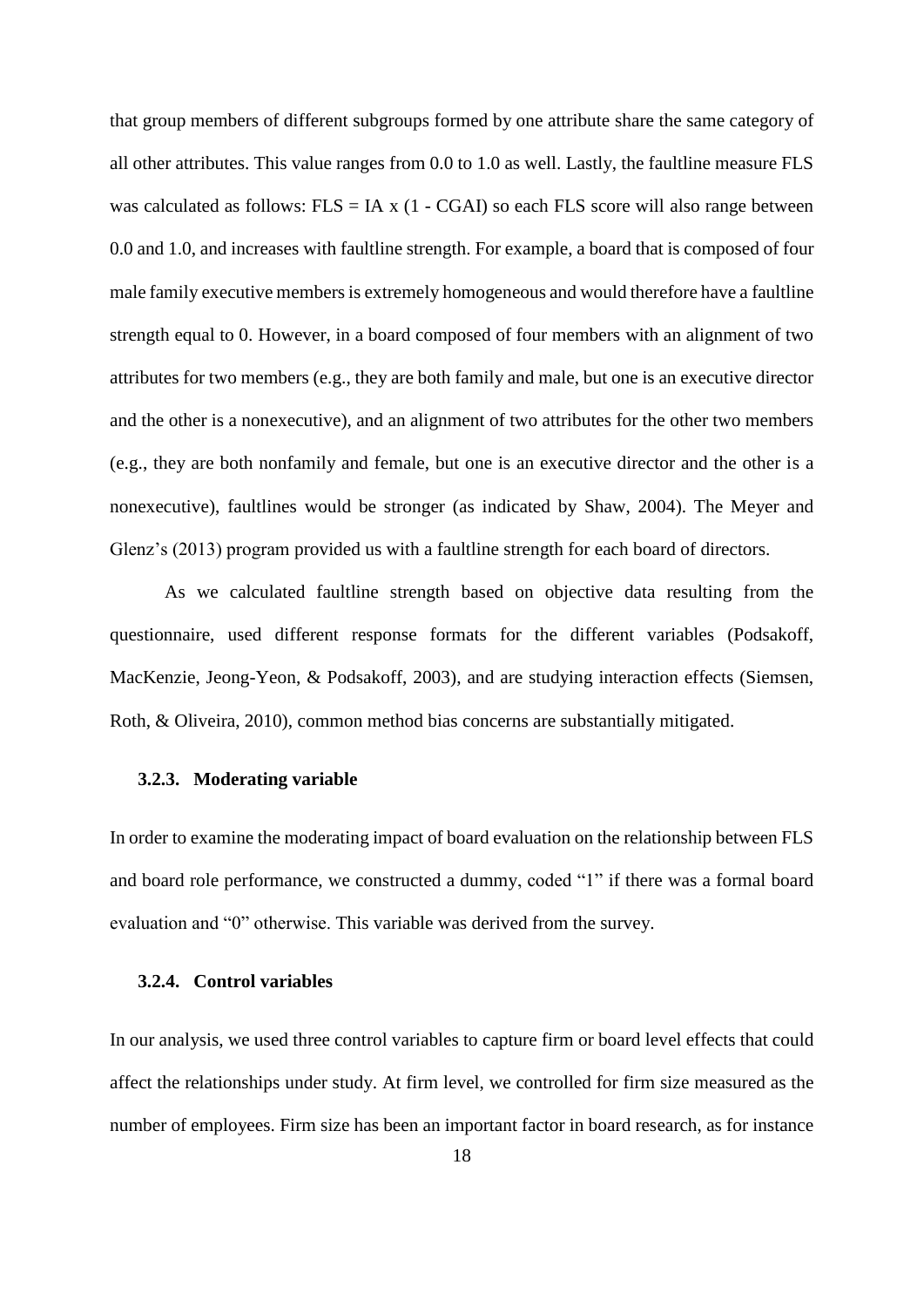boards of larger firms can be expected to engage more in strategic decisions (Fiegener, 2005). This variable was derived from the financial database Belfirst, provided by Bureau Van Dijk. At board level, we controlled for board size, indicated by the number of board members. This variable was included as it can be expected that larger boards will be more able to provide additional resources (Corbetta & Salvato, 2004; Forbes & Milliken, 1999). In addition, we controlled for independent director ratio. Previous research has pointed out that the board's independence may be for instance positively related to their monitoring effectiveness (Corbetta & Salvato, 2004). This variable was measured as the total number of independent directors, divided by the total board size. These last two variables were derived from the questionnaire.

# **4. Analysis and results**

In this study, we applied a hierarchical regression model to test our hypotheses. In the extended models which included the moderating variable, the independent variable highly correlated with the interaction term. Therefore, these variables were mean-centred (Aiken & West, 1991; Cohen, Cohen, West, & Aiken, 2003). We computed variance inflation factors (VIF) to assess whether there was a multicollinearity problem in our sample. Since all values were lower than 4.95, there was no problem of multicollinearity in our analyses (Kennedy, 2008). To test for heteroscedasticity, we performed a White's general test and a Cook-Weisberg test. Both indicated there were no problems concerning heteroscedasticity. Table 2 provides means, standard deviations, and correlations of variables. On average, firms have 63 employees. Furthermore, the independent director ratio is relatively low (10%) and the average board size is 4.50 members, which is comparable to other studies conducted in the context of family firm boards (Basco & Voordeckers, 2015; Collin & Ahlberg, 2012; Zattoni et al., 2015). The average faultline strength included in our sample is 0.05 and the maximum faultline strength measured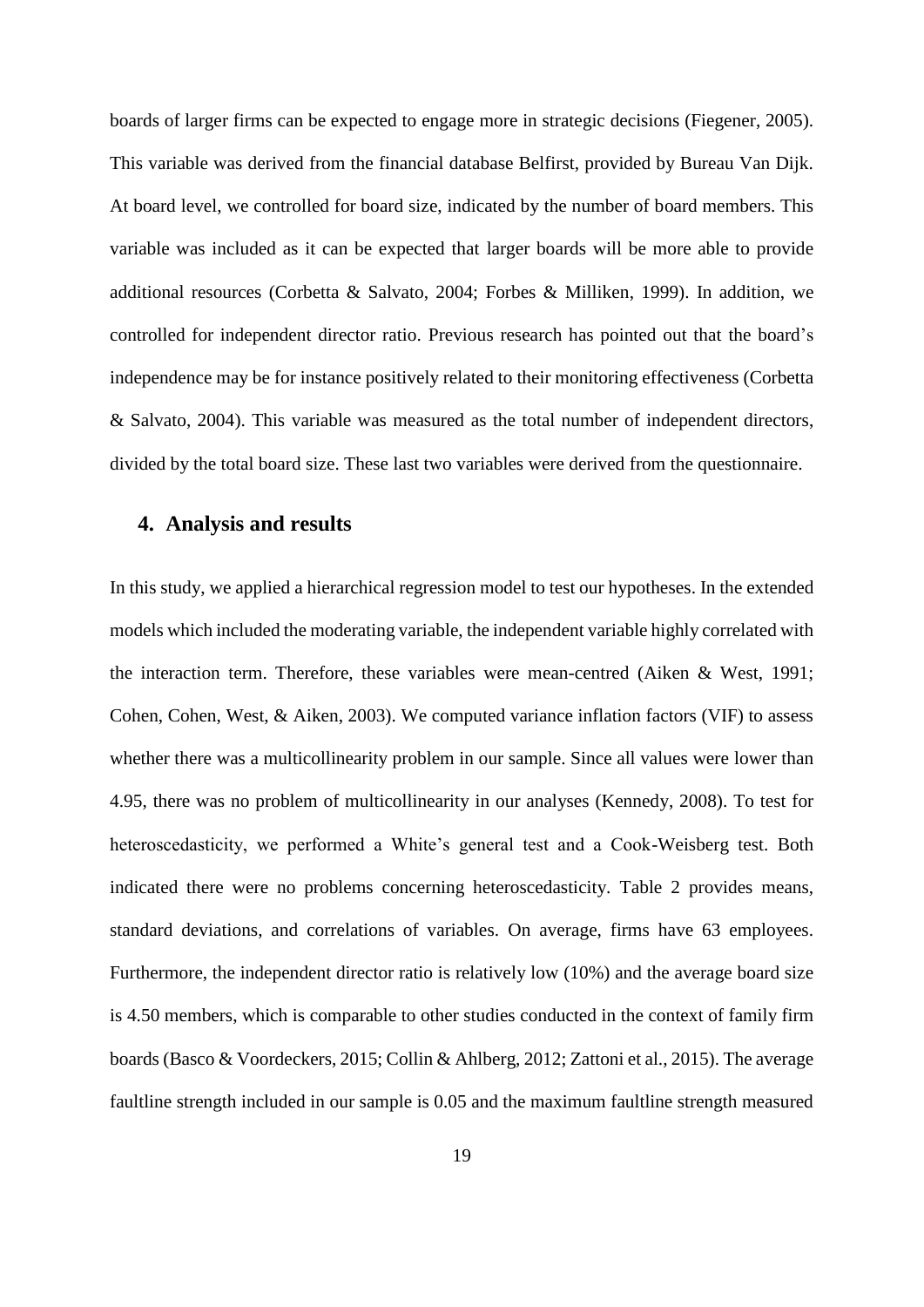is 0.22. According to Shaw (2004), these numbers indicate that the average faultline strength is rather weak, but that rather strong faultlines are also present in the upper quartile, showing a wide variance of faultline strengths in our sample<sup>3</sup>. Furthermore, our average faultline strength is comparable with other studies that calculate faultline strength using Shaw's method, as these average values range from 0.03 to 0.14 (e.g., Choi & Sy, 2010; Meyer & Glenz, 2013).

#### \*\*\*\* Insert Table 2 about here \*\*\*\*

Table 3 shows the results of the regression analysis with board control role performance as the dependent variable and Table 4 the results with service role performance as the dependent variable. For each dependent variable, we analysed five models to examine our hypotheses and also verify whether including additional variables increased the variance explained. Moreover, following these steps, we can test for moderation (Hayes, 2013). The first model (model 1) includes only the control variables. From the results presented in this model, we learn that firm size yields significant results regarding board control performance, but not for board service performance. Subsequently, FLS was introduced and tested (model 2). Finally, we added the moderating variable and the interaction term (model 3). Although the reported R<sup>2</sup>s are relatively low, the changes in  $\mathbb{R}^2$  were significant when adding the faultline strength as a predictor in the second model. The results show that hypothesis 1 was supported. For our dependent variable control role performance, the variable FLS in model 3 was significant at the 1% level. For service role performance, the variable was significant at the 5% level. Second, we tested whether formal board evaluation moderates the relationship between faultlines and board role

1

<sup>&</sup>lt;sup>3</sup> Shaw (2004) does not specify the exact threshold values that should be used to categorize groups into different faultline levels, but would consider a faultline strength of 0.16 as rather strong (p. 68).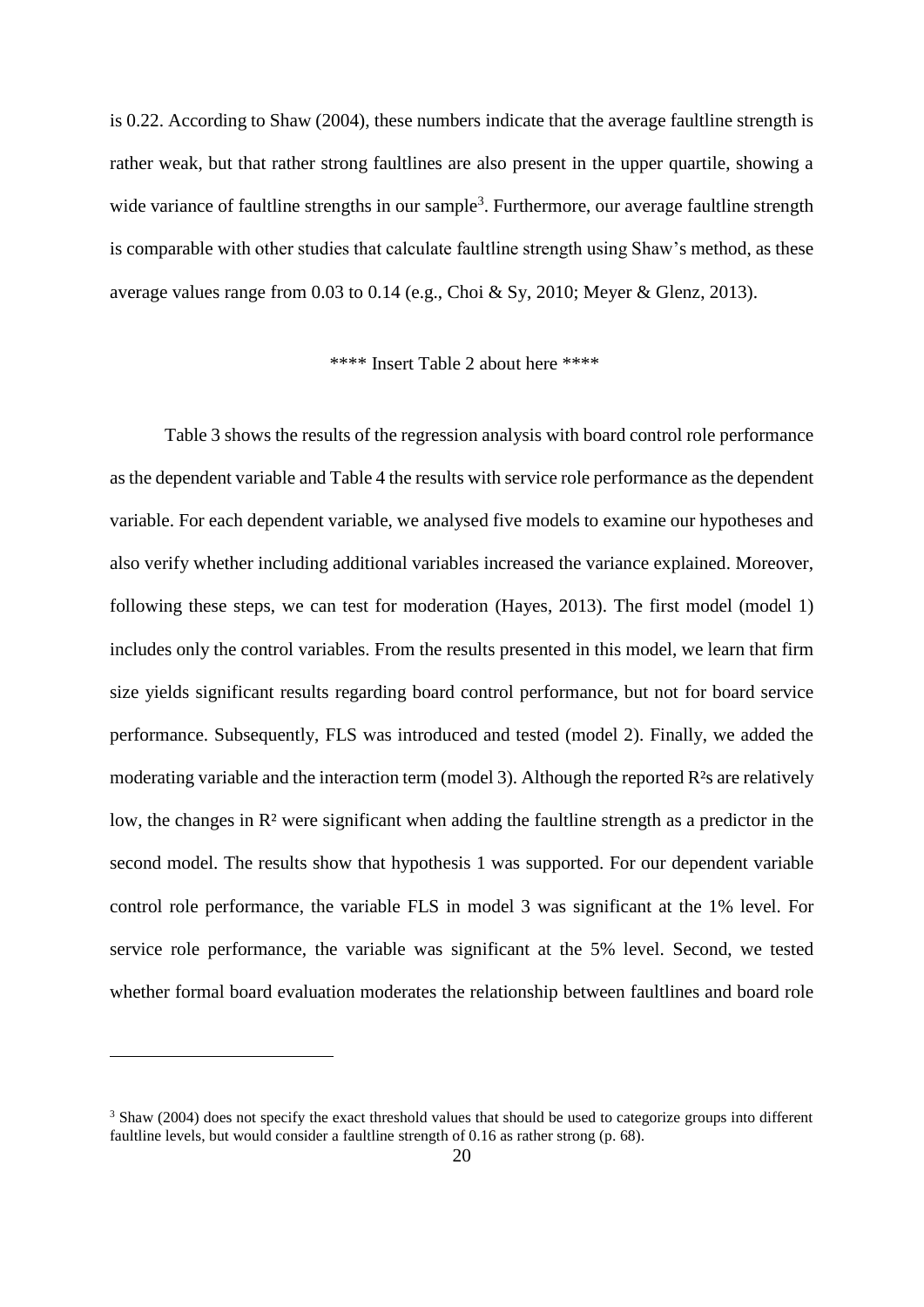performance (model 3). For control role performance, we indeed found that formal board evaluation had a moderating effect. The interaction term was significant at the 5% level. The negative effect of faultlines seemed to be counteracted by the presence of formal board evaluation (see Figure 1). The negative effect was reversed in this case. However, for service role performance, we did not find any significant results for the sample of 102 firms (Figure 2), hence hypothesis 2 was only partly supported. As the control variables did not add to the explanatory power of the models predicting service role performance, we also tested our hypotheses without them (model 4 and 5). In these additional tests, our main results remained significant and the significance of the model improved substantially.

Subsequently, we executed a set of robustness tests. We made the observation that some boards in our sample were relatively homogeneous and therefore had no or only weak faultlines. However, in the case of family firms, this homogeneity represents a real-life occurrence, as most family firm boards still only contain family, executive directors. Therefore, to measure the effect of moderate to strong faultlines and to make sure the significant effect was not only due to these homogeneous groups, we repeated the analysis without the boards with no or weak faultlines. The results of this additional test remained similar to our primary findings concerning the faultline effect, as the variable FLS was significant at the 5% level for our dependent variable control role performance. For service role performance, the variable was significant at the 10% level. With regard to the dependent variable control role performance, the interaction term was significant at the 10% level. Unlike our mean analysis, this test revealed a significant coefficient for our interaction term, regarding the dependent variable board service role performance (at the 10% level). Additionally, while skewness did not pose a problem in our study, we repeated the analysis with the logarithmic transformation of the FLS score, as suggested by Shaw (2004). This additional test revealed similar results.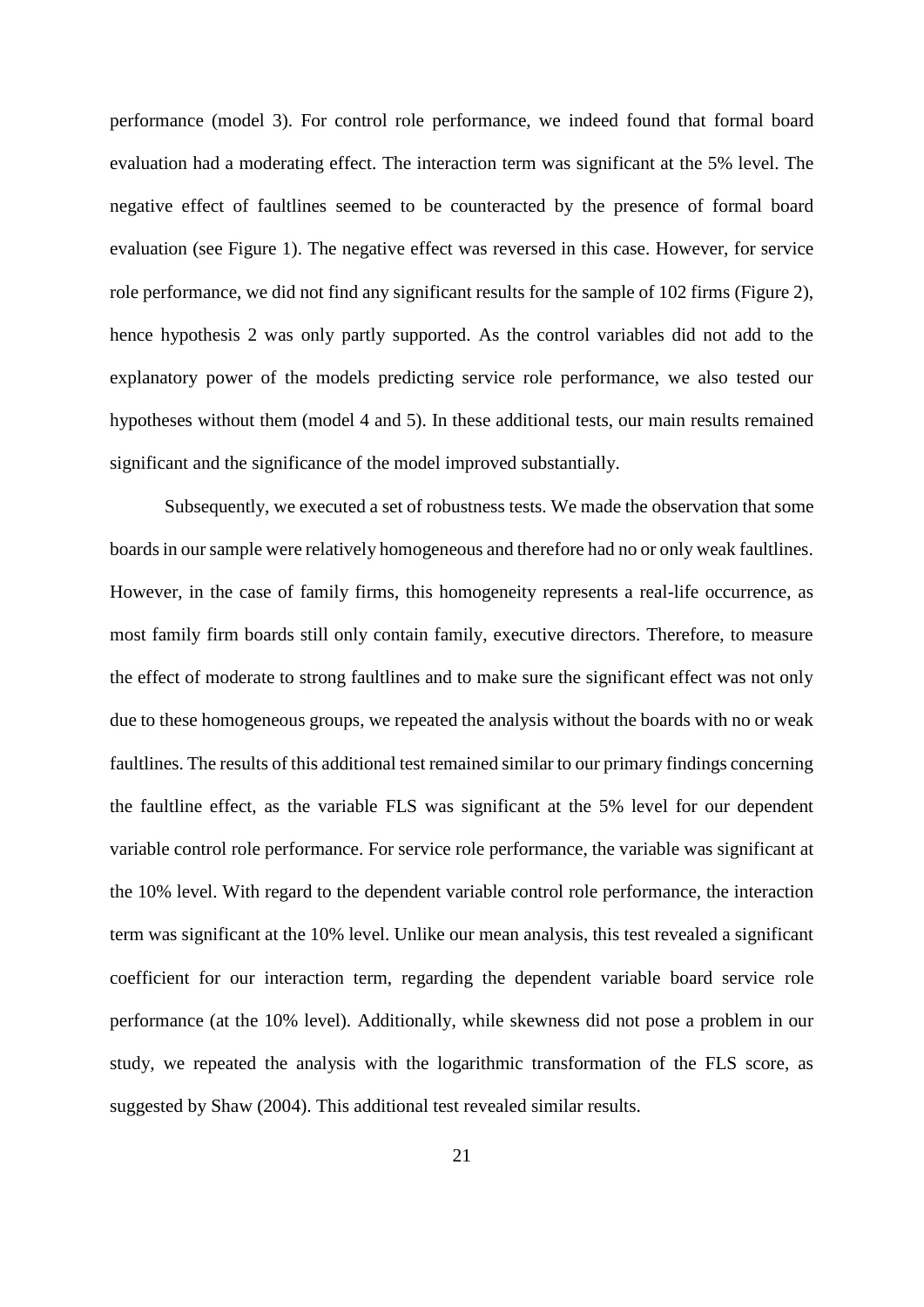\*\*\*\* Insert Table 3 and 4 about here \*\*\*\*

\*\*\*\* Insert Figure 1 and 2 about here \*\*\*\*

# **5. Discussion and conclusion**

# **5.1. Theoretical and practical contributions**

While the relationship between board demographics and firm performance has received a great deal of attention from researchers, insights into the actual behaviour of boards have only recently begun to emerge. By investigating the board role performance in family firms, while adopting principles from the literature on group dynamics and effectiveness, this study reflects the impact of group dynamics on board role performance and responds to calls in the corporate governance literature to open up the "black box" of corporate boards (Huse et al., 2011). Our study provides new insights regarding the influence of faultlines on board control and service role performance respectively (Forbes & Milliken, 1999). While diversity has been argued beneficial for performance, we find that the presence of faultlines can be an important downside of greater diversity in the boardroom of family firms. We provide evidence that the presence of faultlines, based on three attributes (family membership, type of directorship, and gender), negatively influences both board control and board service role performance. We thereby show the role faultlines play in the undermining of board effectiveness, through their influence on the board's cohesiveness (Lau & Murnighan, 1998) or decision quality (Rico et al., 2007).

This study has several important implications for the literature. To start with, our study advances prior studies which addressed the effect of faultlines on firm performance instead of board role performance, focused only on faultline formation based on task-related attributes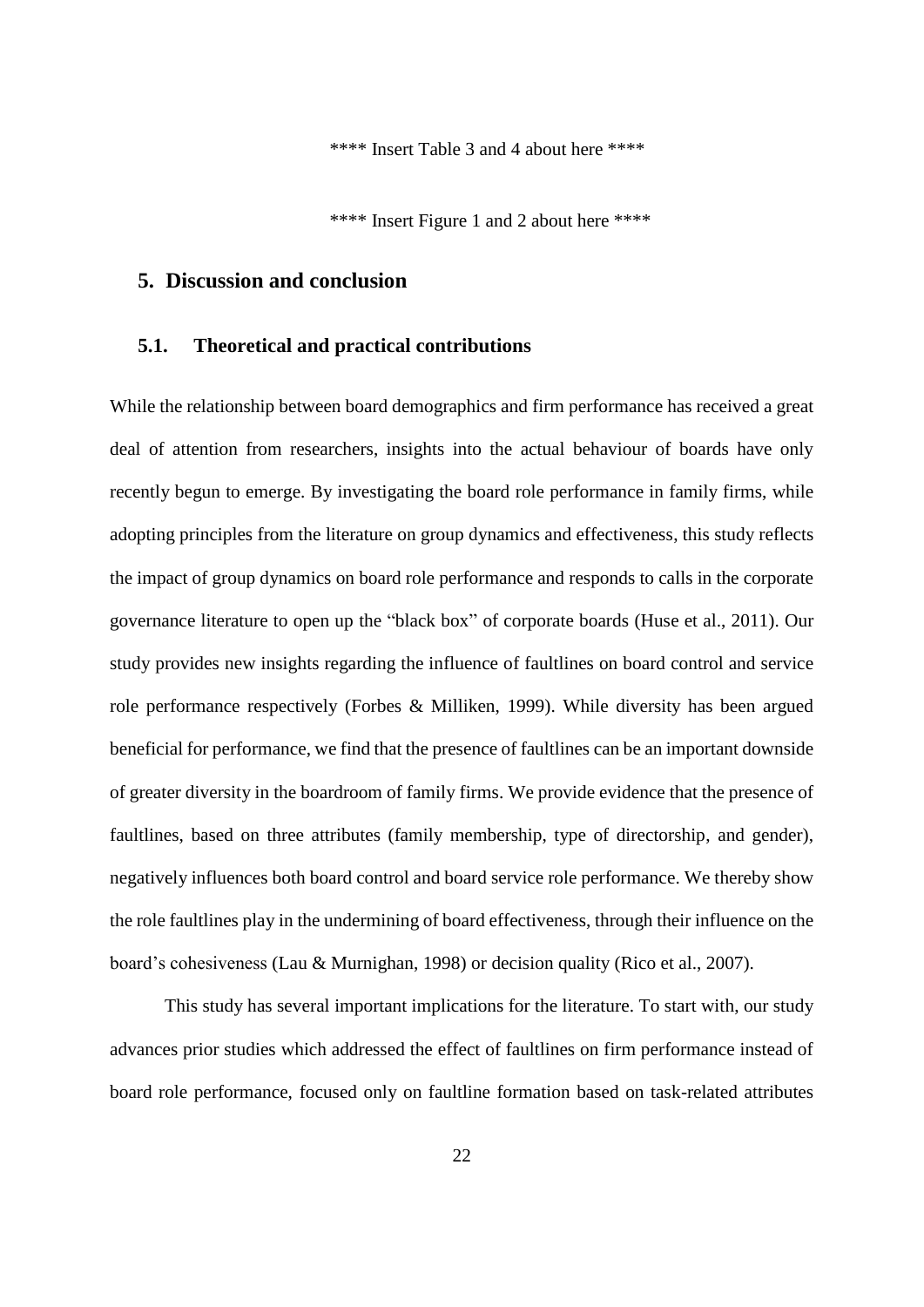(e.g., Kaczmarek et al., 2012), and were limited to one faultline attribute (e.g., Basco & Voordeckers, 2015; Minichilli et al., 2010). Our findings suggest that faultlines in family firms can be formed on the basis of more than one attribute, as we measure faultlines in line with the conceptualisation by Lau and Murnighan (1998), which is based on the alignment of several diversity attributes of individuals. Furthermore, this study extends the faultline literature, by adding the variable "family membership" as an additional social identity attribute. As the observed detrimental effect of faultlines was partly based on family membership, our findings confirm that there is a higher risk of identity-based subgroups in family firms. Our study further contributes to prior studies in the management literature linking the presence of faultlines to organizational outcome variables such as firm performance (van Knippenberg et al., 2011), foreign expansion of firms (Barkema & Shvyrkov, 2007), or teams' productive energy (Kunze & Bruch, 2010). We go beyond these previous findings by providing evidence of the detrimental effect of faultlines in a board context; an important topic of which our knowledge was still rather limited.

Furthermore, we hypothesized and empirically found that these detrimental effects of faultlines are reversed by the presence of formal board evaluation. Our results indicate that formal board evaluation provides a solution to faultline problems, as certain processes come into play that mitigate faultline issues. When the board discusses the problems arising from these faultlines openly, there is room for potential positive effects of board diversity. Regarding this moderating role of formal board evaluation on the relationship between faultlines and board role performance, our study contributes to prior studies that indicated the importance of incorporating contextual conditions when studying faultlines in group contexts (e.g., Meyer et al., 2014). Indeed, the ameliorating effect of formal board evaluation occurred in the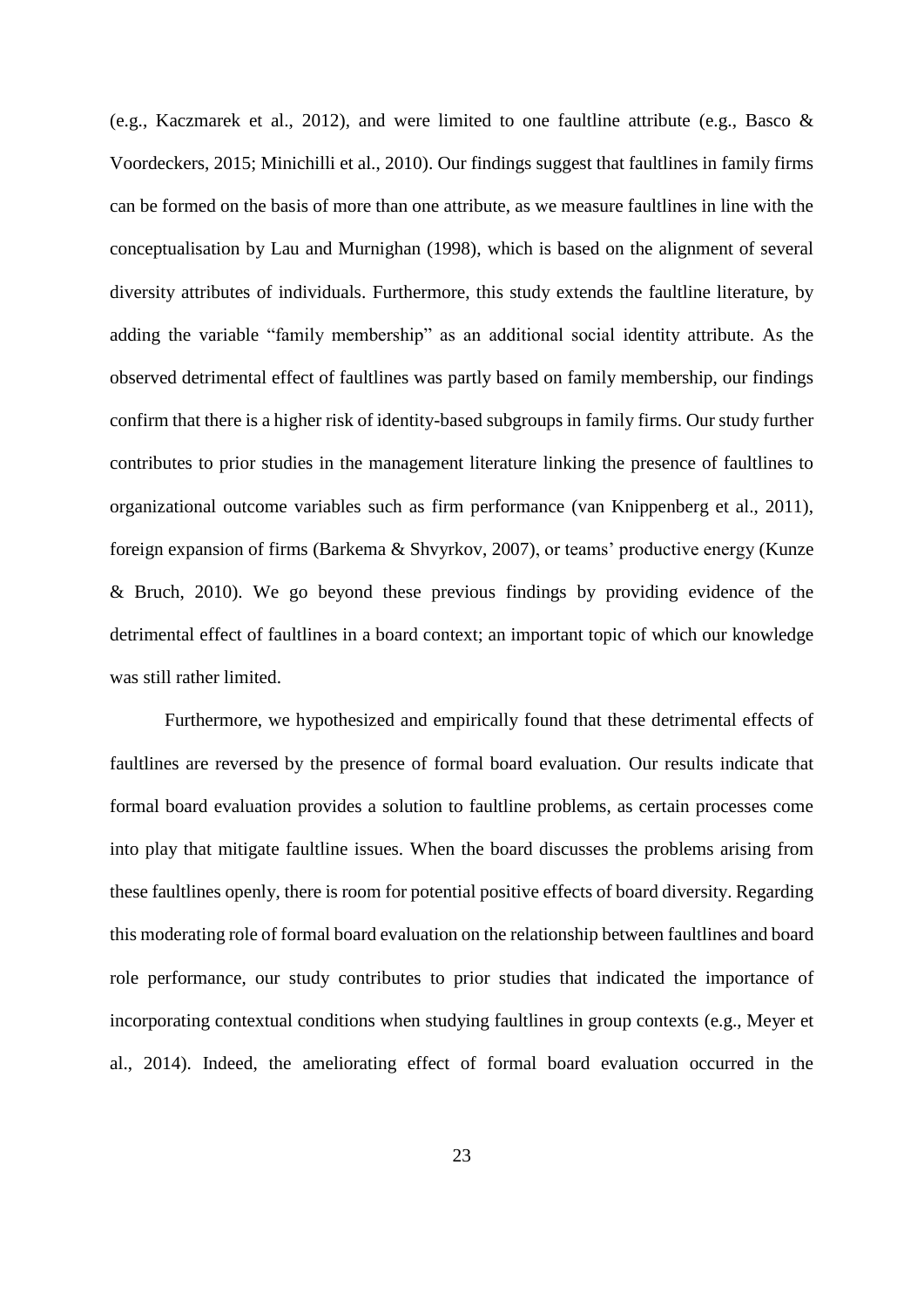relationship between faultlines and board control role performance. However, with regard to board service role performance, there was no significant effect.

A potential explanation for this finding can be found in the amount of problems that arise from faultlines regarding each board role. Family members value the service role more than the control role (van den Heuvel et al., 2006), as they value the different perspectives outside directors bring to the board (Bammens et al., 2011). They desire that outside members assist in networking and maintaining relations or advise the management in determining the organizational strategy (van den Heuvel et al., 2006). However, when outside members are invited to join the board, mainly for their contribution to service tasks, they are legally obligated to perform control tasks as well (Bammens, Voordeckers, & Van Gils, 2008). Confronted with this reality, the family may be afraid of losing a certain degree of control, which they need to preserve their socioemotional wealth interests (Gómez-Mejía et al., 2007). The members of the particular subgroups, when protecting their own interests, will identify more with the own subgroup instead of with the board as a whole. Therefore, when decisions involving the control role have to be made, there is an increased risk of intergroup conflicts arising from faultlines. Consequently, during the evaluation of the board, board members may focus more on problems regarding the control role than on issues involving the service role, which is why control role performance can benefit significantly more from formal board evaluation.

A second reason lies in the way the board is being evaluated. The board can be evaluated as a whole or the directors can be assessed individually (Rasmussen, 2015). Minichilli, Gabrielsson, and Huse (2007) recommend the use of peer evaluation, instead of individual director evaluation, since this may result in higher trust and openness among board members, which improves the decision-making culture in the boardroom. However, Kiel and Nicholson (2005) state that a well-designed evaluation covers both board-as-a-whole and individual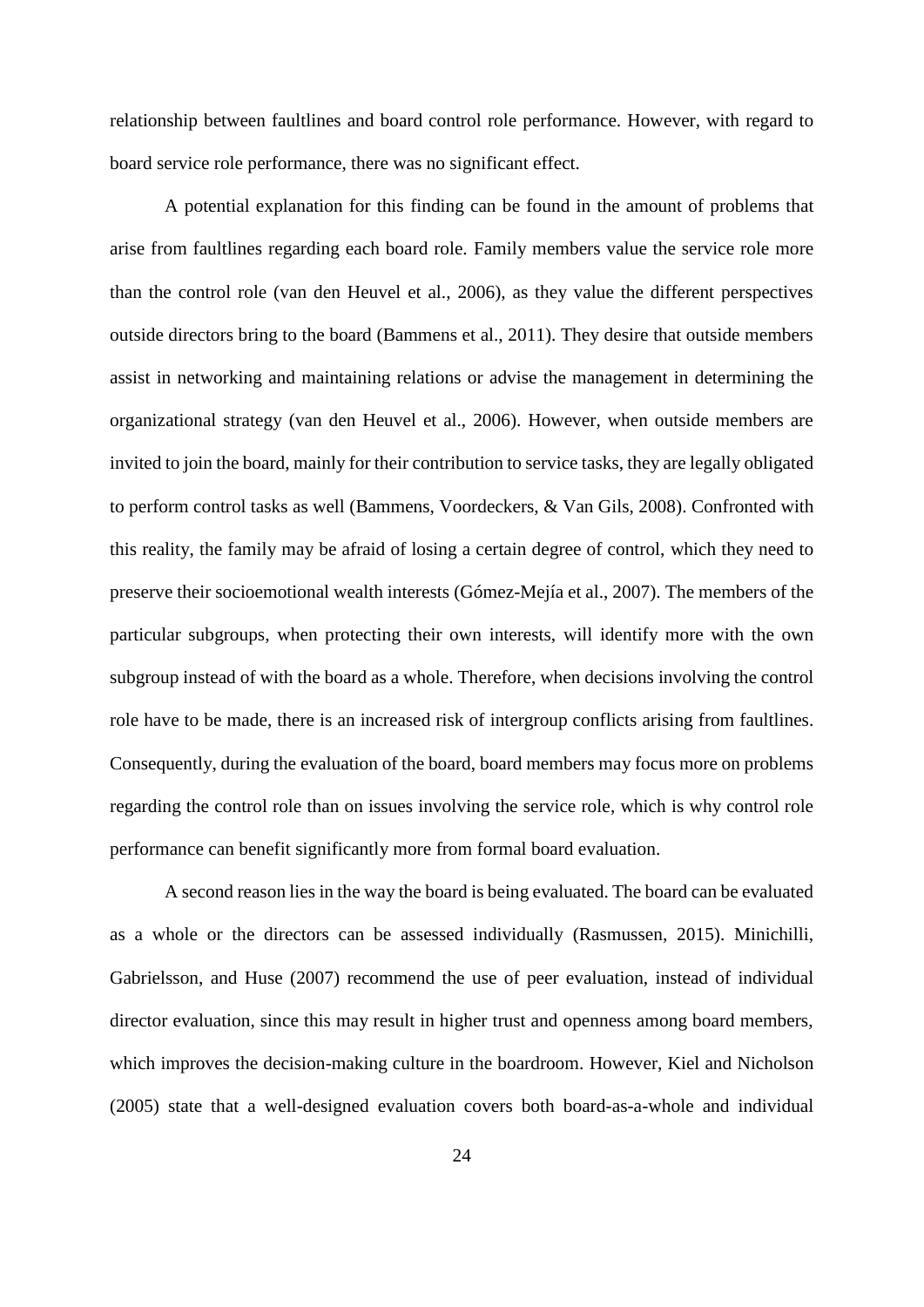director evaluation, while taking into account the specific purpose and objectives of the evaluation. For example, when boards wish to compare their performance over the years, using quantitative evaluation techniques are more suitable than qualitative evaluation methods (Kiel & Nicholson, 2005). The specific purpose and objectives might have been different for control or service role decisions, and different types of evaluation might have been used.

Overall, our findings reflect a group dynamics and effectiveness perspective on board role performance, while underscoring the role of conditional factors. Furthermore, these results have important implications for practice, as we propose formal board evaluation as a possible solution to bridge potential faultline issues in family firm boards.

While our study shows interesting results that indicate that the presence of faultlines influences board role performance, the rather low R²s of our econometric models suggest that board role performance will be explained by a much wider array of factors. By focusing on faultlines, we have touched on only one aspect involved in understanding board role performance. We propose that team processes such as team learning behaviour (Edmondson, 1999; Gibson & Vermeulen, 2003; Van Der Vegt & Bunderson, 2005), board cohesiveness (Bettinelli, 2011; Forbes & Milliken, 1999), group morale (Thatcher et al., 2003) and team motivation (Mitchell, Parker, & Giles, 2011; Park, Spitzmuller, & DeShon, 2013) may have significant additional explanatory power for board role performance. In addition, although the presence of faultlines may explain variance in board role performance as we show in our study, we believe that it is critical to examine destructive group patterns such as relationship conflict (Choi & Sy, 2010; Jehn et al., 1999), behavioural disintegration (Li & Hambrick, 2005), group polarization (Merchant & Pick, 2010; Zhu, 2013) or pluralistic ignorance (Merchant & Pick, 2010; Westphal & Bednar, 2005). As family involvement in the business may have a strong effect on board internal processes (Zattoni et al., 2015), it is especially relevant to study these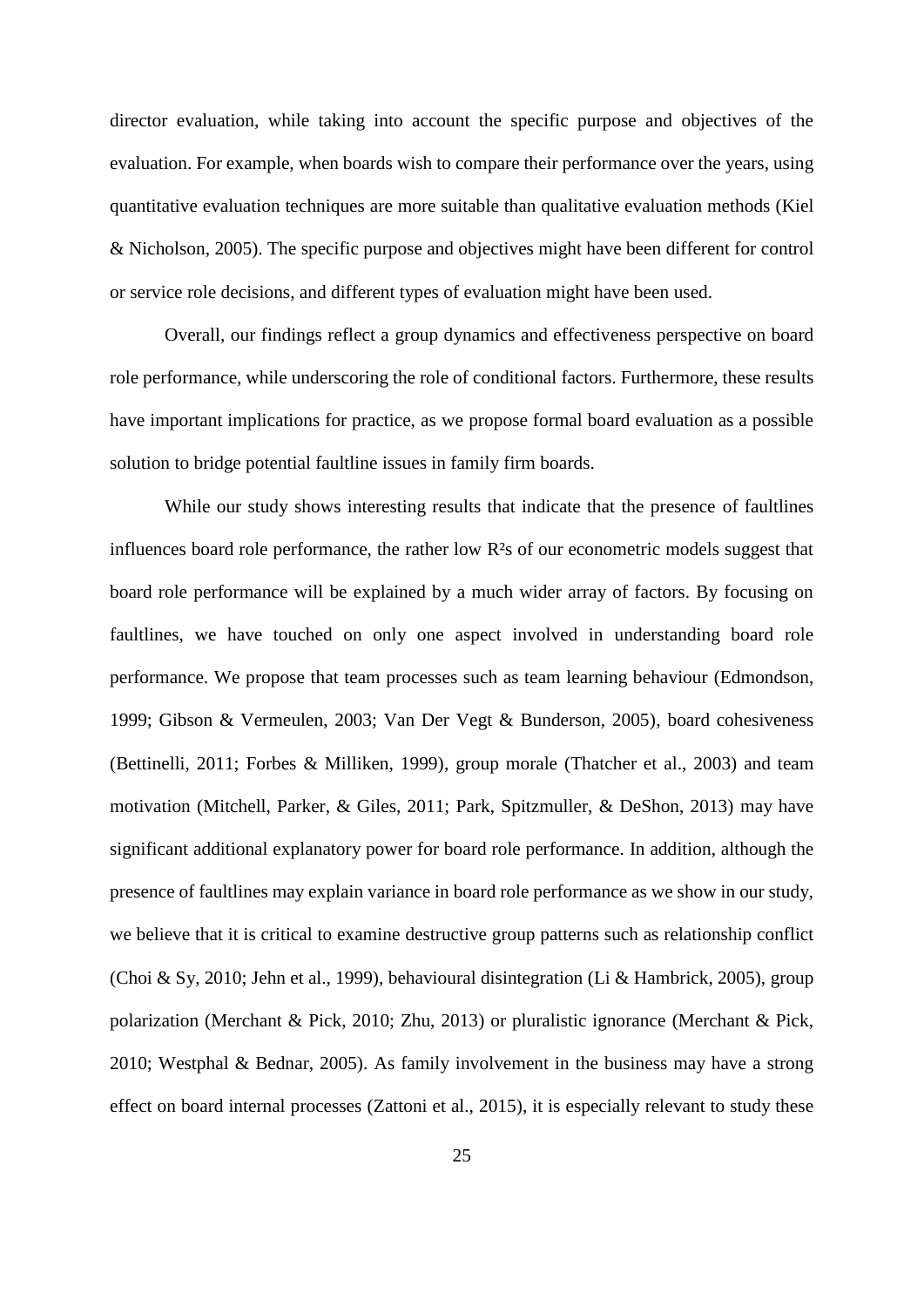group patterns in a family firm context. These variables could all be introduced in order to explain more of the variance in board role performance, and future studies might use research designs that allow for incorporating these processes.

# **5.2. Future research directions and limitations**

This study has limitations that point to future research opportunities. First, although inviting CEOs to answer our questionnaires has many advantages, such as the detailed knowledge they possess on what goes on in the boardroom<sup>4</sup>, incorporating views of other board members on board role performance can be useful in order to better understand and measure the board's role performance. Moreover, such a multi-perspectivistic approach would allow for a more detailed understanding about how the different types of board members assess and frame their board's performance.

Second, since our results are based on cross-sectional data, we are not able to draw inferences about the effects of faultlines over time. We agree with Srikanth, Harvey, and Peterson (2016) that the effects of diversity might unfold over time. Longitudinal data can provide additional insights in how the effects of faultlines might change over time, or what type of events might strengthen the influence of faultlines. Particularly within the context of family firms, it would be interesting to investigate what kind of events can trigger certain social identity conflicts (Chrobot-Mason, Ruderman, Weber, & Ernst, 2009). For example, the effect of faultlines might be aggravated by extreme favouritism towards the family members (e.g., appointing of a family member irrespective of competencies) or overly strong cohesive family bonds in the board (e.g., the family acting as a "club" within the board).

1

<sup>4</sup> In Belgium, CEOs generally attend all board meetings, even when they are not a formal board member.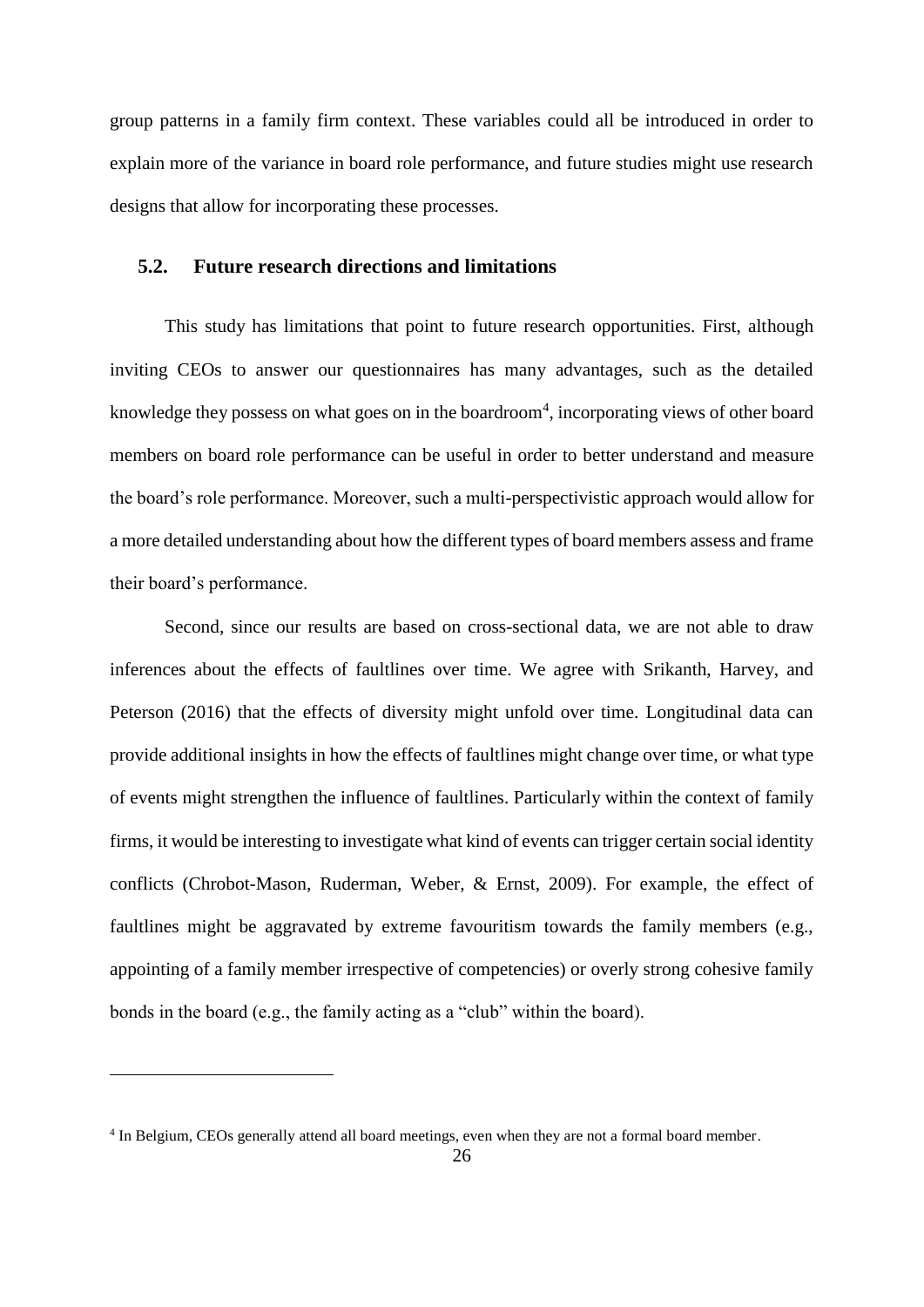In addition, our study only considers formal board evaluation as an important contextual variable moderating the relationship between faultlines and board performance in family firms, while several other moderators could be considered. Other contextual conditions that are promising to inquire into are for example, boards characterized by high team psychological safety (Edmondson, 1999), a transformational leader (Kunze & Bruch, 2010), or shared leadership (Vandewaerde, Voordeckers, Lambrechts, & Bammens, 2011). Transformational or shared leadership behaviours in the board might contribute to the creation of a collective team identity, as these leaders develop shared vision in the board (Kunze & Bruch, 2010) and focus on shared organizational goals (Vandewaerde et al., 2011), thereby mitigating the effect of faultlines. Moreover, Roberge and van Dick (2010) state that members of heterogeneous groups need a psychological safe environment in addition to a collective team identity before they might engage in certain positive psychological processes that lead to increased group performance.

Finally, while conducting this study, several "micro-process" questions emerged during discussions in our research team and with colleague-scholars. How do faultlines actually develop over time, what are underlying mechanisms, and when do faultlines become problematic for group performance? How do social categorisation processes exactly work? How are faultlines experienced, framed, enacted and (constructively) handled by different actors that form a collective—in our case board members in family firms? These questions point to the need of developing and refining faultline *theory* itself. Indeed, although Lau and Murnighan (1998) started initial theorizing with regard to when faultlines may be the strongest and most likely, there is no clear framework yet of the conditions and boundaries that are needed to bound the application of the faultline concept (Smith & Hitt, 2005). Such a framework is needed to understand how and why faultlines influence group performance. More specifically,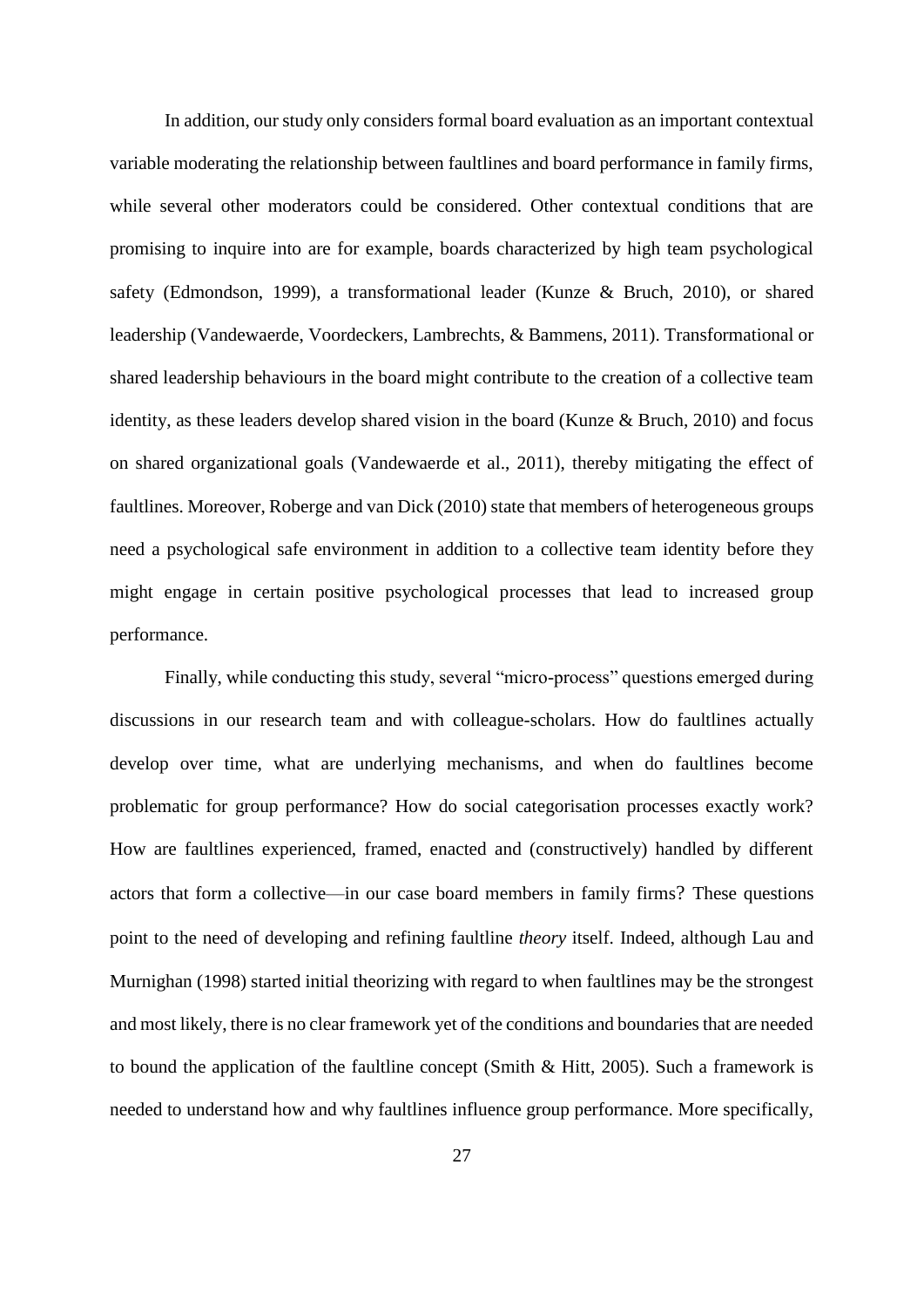the development of faultline theory would benefit from research that explores the spatial and temporal boundaries of the concept of faultlines (Bacharach, 1989). Furthermore, since Lau and Murnighan (1998) introduced faultlines as a new variable in demographic diversity research, the dominant approach used in faultline studies has been empirical, with a focus on how to measure group faultlines. Therefore, we argue that there is a need for much more theory development that addresses our previous questions and stresses the importance of underlying micro-processes (Sutton & Staw, 1995). We agree with Meyer et al. (2014) and Srikanth et al. (2016) that theory on faultlines can be advanced by adopting a more micro-level approach of faultlines-in-(inter)action. Qualitative, interpretative case study research (e.g., Fletcher, De Massis, & Nordqvist, 2016; Murphy & Lambrechts, 2015) that aims to elaborate and develop theory concerning faultline process questions seems therefore called for. Literature that links the quality of relating or handling differences (e.g., in terms of power, perspectives, interests, expertise) between a diversity of actors to the quality of teaming and organizing might contribute greatly in this respect (e.g., Dewulf & Bouwen, 2012; Lambrechts, Grieten, Bouwen, & Corthouts, 2009). Especially, how a group values and handles differences in power (Lambrechts, Taillieu, Grieten, & Poisquet, 2012) or status (Maloney, Bresman, Zellmer-Bruhn, & Beaver, 2016) is an interesting research question. Moreover, as underlying group processes might be time-sensitive (Srikanth et al., 2016), future research may use a more dynamic perspective and include time as an important variable in models that explain the complex phenomenon of faultlines in group settings.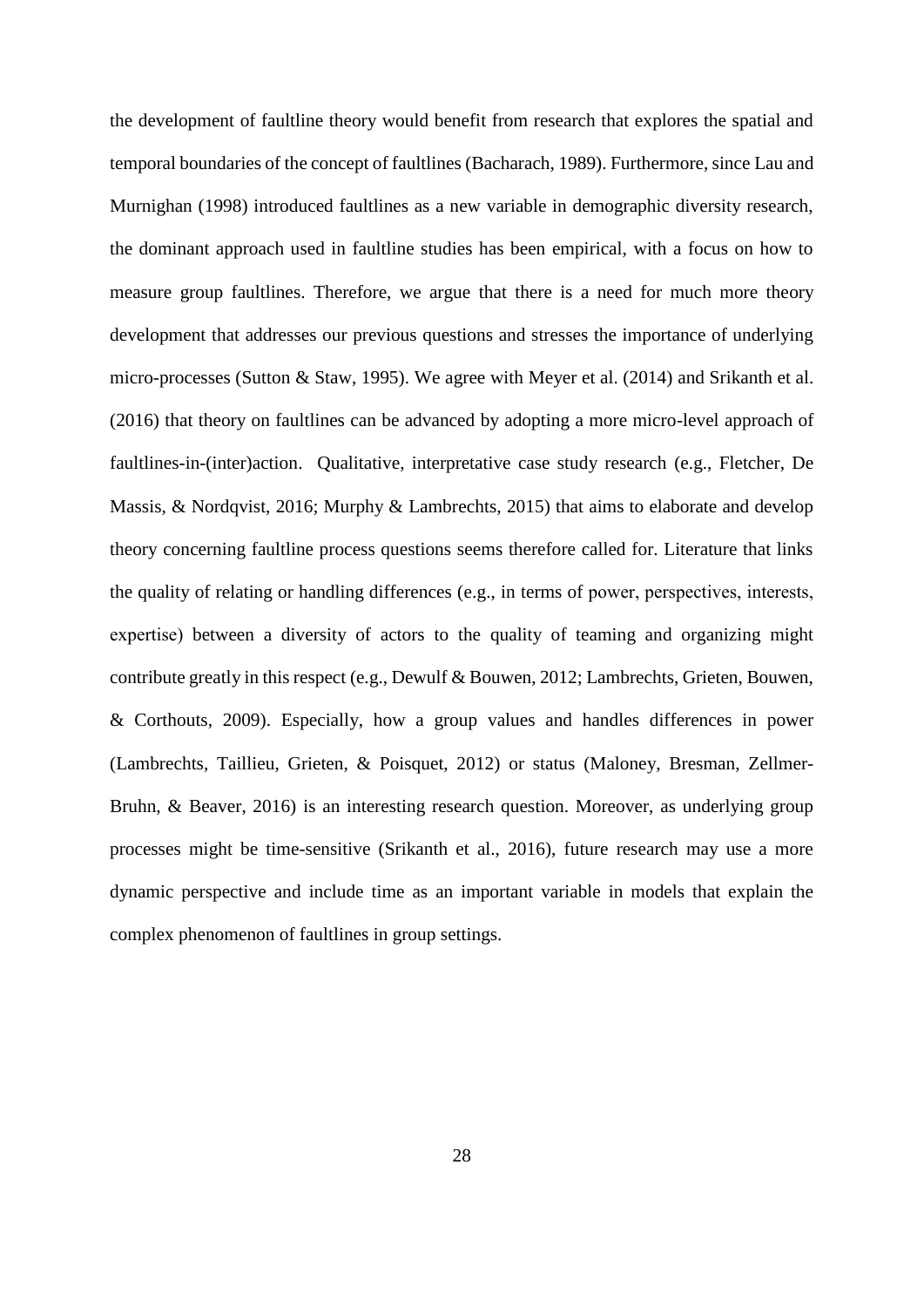# **REFERENCES**

- Aiken, L. S., & West, S. G. (1991). *Multiple regression: Testing and interpreting interactions*. Thousand Oakes, CA: Sage Publications.
- Anderson, R. C., & Reeb, D. M. (2004). Board Composition: Balancing Family Influence in S&P 500 Firms. *Administrative Science Quarterly, 49*(2), 209-237.
- Ashforth, B. E., & Mael, F. (1989). Social Identity Theory and the Organization. *Academy of Management Review, 14*(1), 20-39.
- Astrachan, J. H., & Jaskiewicz, P. (2008). Emotional Returns and Emotional Costs in Privately Held Family Businesses: Advancing Traditional Business Valuation. *Family Business Review, 21*(2), 139-149.
- Bacharach, S. B. (1989). Organizational theories: Some criteria for evaluation. *Academy of Management Review, 14*(4), 496-515.
- Bammens, Y., Voordeckers, W., & Van Gils, A. (2008). Boards of directors in family firms: a generational perspective. *Small Business Economics, 31*(2), 163-180.
- Bammens, Y., Voordeckers, W., & Van Gils, A. (2011). Boards of Directors in Family Businesses: A Literature Review and Research Agenda. *International Journal of Management Reviews, 13*(2), 134-152.
- Barkema, H. G., & Shvyrkov, O. (2007). Does Top Management Team Diversity Promote or Hamper Foreign Expansion? *Strategic Management Journal, 28*(7), 663-680.
- Basco, R., & Voordeckers, W. (2015). The relationship between the board of directors and firm performance in private family firms: A test of the demographic versus behavioral approach. *Journal of Management & Organization, 21*(4), 1-25.
- Bell, S. T., Villado, A. J., Lukasik, M. A., Belau, L., & Briggs, A. L. (2011). Getting Specific about Demographic Diversity Variable and Team Performance Relationships: A Meta-Analysis. *Journal of Management, 37*(3), 709-743.
- Bettinelli, C. (2011). Boards of Directors in Family Firms: An Exploratory Study of Structure and Group Process. *Family Business Review, 24*(2), 151-169.
- Bezemer, P.-J., Maassen, G. F., Van den Bosch, F. A. J., & Volberda, H. W. (2007). Investigating the Development of the Internal and External Service Tasks of Nonexecutive Directors: the case of the Netherlands (1997–2005). *Corporate Governance: An International Review, 15*(6), 1119-1129.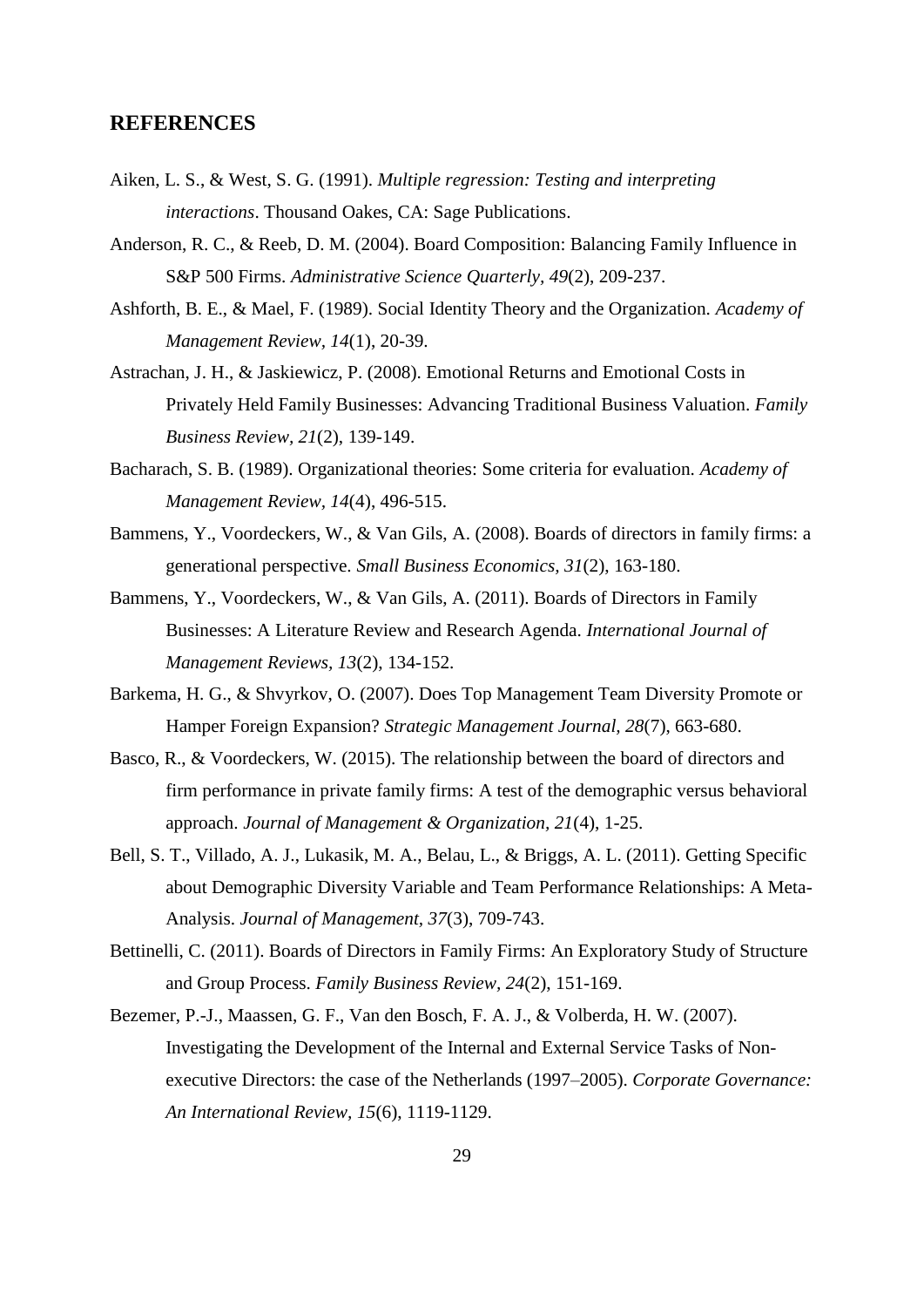- Bezrukova, K., Jehn, K., Zanutto, E., & Thatcher, S. (2009). Do Workgroup Faultlines Help or Hurt? A Moderated Model of Faultlines, Team Identification, and Group Performance. *Organization Science, 20*(1), 35-50.
- Bezrukova, K., Thatcher, S. M., & Jehn, K. A. (2007). Group heterogeneity and faultlines: Comparing alignment and dispersion theories of group composition. In K. J. Behfar & L. L. Thompson (Eds.), *Conflict in organizational groups: New directions in theory and practice* (pp. 57-92). Evanston, IL: The Northwestern University Press.
- Bezrukova, K., & Uparna, J. (2009). Group splits and culture shifts: A new map of the creativity terrain. In M.A.Neale, B.Mannix, & J.Goncalo (Eds.), *Research on Managing Groups and Teams* (Vol. 12, pp. 161-191). Stamford, CT: JAI Press.
- Bouwen, R., & Fry, R. (1996). Facilitating group development: Interventions for a relational and contextual construction. In M. A. West (Ed.), *Handbook of work group psychology* (pp. 531-552). London: John Wiley & Sons Ltd.
- Brewer, M. B., & Kramer, R. M. (1985). The Psychology of Intergroup Attitudes and Behavior. *Annual Review of Psychology, 36*(1), 219.
- Carney, M. (2005). Corporate Governance and Competitive Advantage in Family-Controlled Firms. *Entrepreneurship: Theory & Practice, 29*(3), 249-265.
- Carton, A. M., & Cummings, J. N. (2012). A Theory of Subgroups in Work Teams. *Academy of Management Review, 37*(3), 441-470.
- Choi, J. N., & Sy, T. (2010). Group-level organizational citizenship behavior: Effects of demographic faultlines and conflict in small work groups. *Journal of Organizational behavior, 31*(7), 1032-1054.
- Chrisman, J. J., Chua, J. H., & Sharma, P. (2005). Trends and Directions in the Development of a Strategic Management Theory of the Family Firm. *Entrepreneurship: Theory & Practice, 29*(5), 555-575.
- Chrobot-Mason, D., Ruderman, M. N., Weber, T. J., & Ernst, C. (2009). The challenge of leading on unstable ground: Triggers that activate social identity faultlines. *Human Relations, 62*(11), 1763-1794.
- Chua, J. H., Chrisman, J. J., & Sharma, P. (1999). Defining the Family Business by Behavior. *Entrepreneurship: Theory & Practice, 23*(4), 19-39.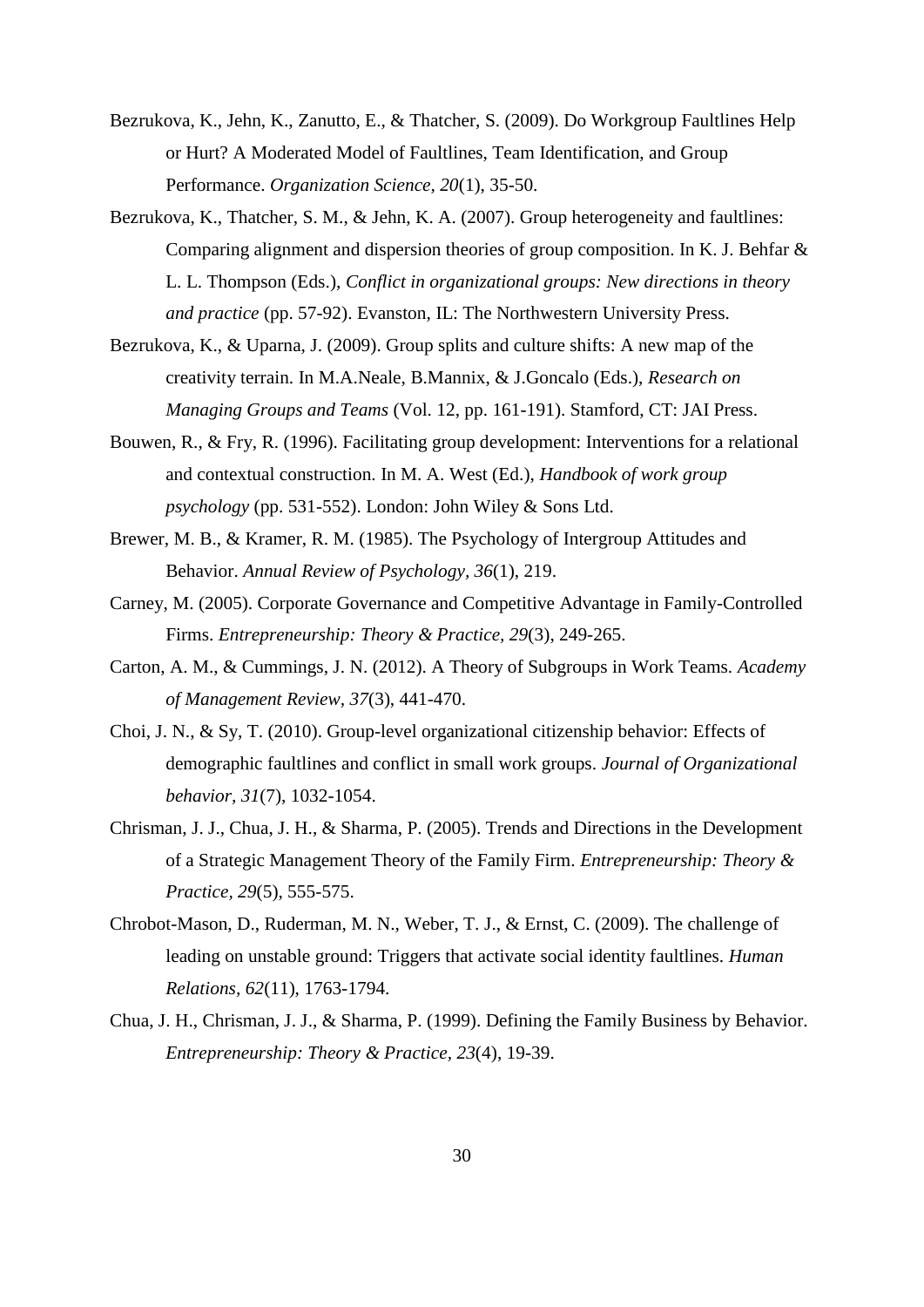- Cohen, J., Cohen, P., West, S. G., & Aiken, L. S. (2003). *Applied multiple regression/correlation analysis for the behavioral sciences*. Mahwah, JN: Lawrence Erlbaum Associates.
- Cole, P. M. (1997). Women in family business. *Family Business Review, 10*(4), 353-371.
- Collin, S. Y., & Ahlberg, J. (2012). Blood in the boardroom: Family relationships influencing the functions of the board. *Journal of Family Business Strategy, 3*, 207-219.
- Corbetta, G., & Salvato, C. A. (2004). The Board of Directors in Family Firms: One Size Fits All? *Family Business Review, 17*(2), 119-134.
- Daily, C. M., Dalton, D. R., & Cannella Jr, A. A. (2003). Corporate Governance: Decades of Dialogue and Data. *Academy of Management Review, 28*(3), 371-382.
- Dalton, D. R., Daily, C. M., Ellstrand, A. E., & Johnson, J. L. (1998). Meta-analytic reviews of board composition, leadership structure, and financial performance. *Strategic Management Journal, 19*(3), 269-290.
- Decuyper, S., Dochy, F., & Van den Bossche, P. (2010). Grasping the dynamic complexity of team learning: An integrative model for effective team learning in organisations. *Educational Research Review, 5*(2), 111-133.
- Deephouse, D. L., & Jaskiewicz, P. (2013). Do Family Firms Have Better Reputations Than Non-Family Firms? An Integration of Socioemotional Wealth and Social Identity Theories. *Journal of Management Studies, 50*(3), 337-360.
- Dewulf, A., & Bouwen, R. (2012). Issue Framing in Conversations for Change: Discursive Interaction Strategies for "Doing Differences". *The Journal of applied behavioral science, 48*(2), 168-193.
- Dyer, W. G., & Whetten, D. A. (2006). Family Firms and Social Responsibility: Preliminary Evidence from the S&P 500. *Entrepreneurship: Theory & Practice, 30*(6), 785-802.
- Edmondson, A. (1999). Psychological Safety and Learning Behavior in Work Teams. *Administrative Science Quarterly, 44*(2), 350-383.
- Edmondson, A., Dillon, J., & Roloff, K. (2007). Three Perspectives on Team Learning Outcome Improvement, Task Mastery, and Group Process. *Academy of Management Annals, 1*(1), 269-314.
- Fiegener, M. K. (2005). Determinants of Board Participation in the Strategic Decisions of Small Corporations. *Entrepreneurship: Theory & Practice, 29*(5), 627-650.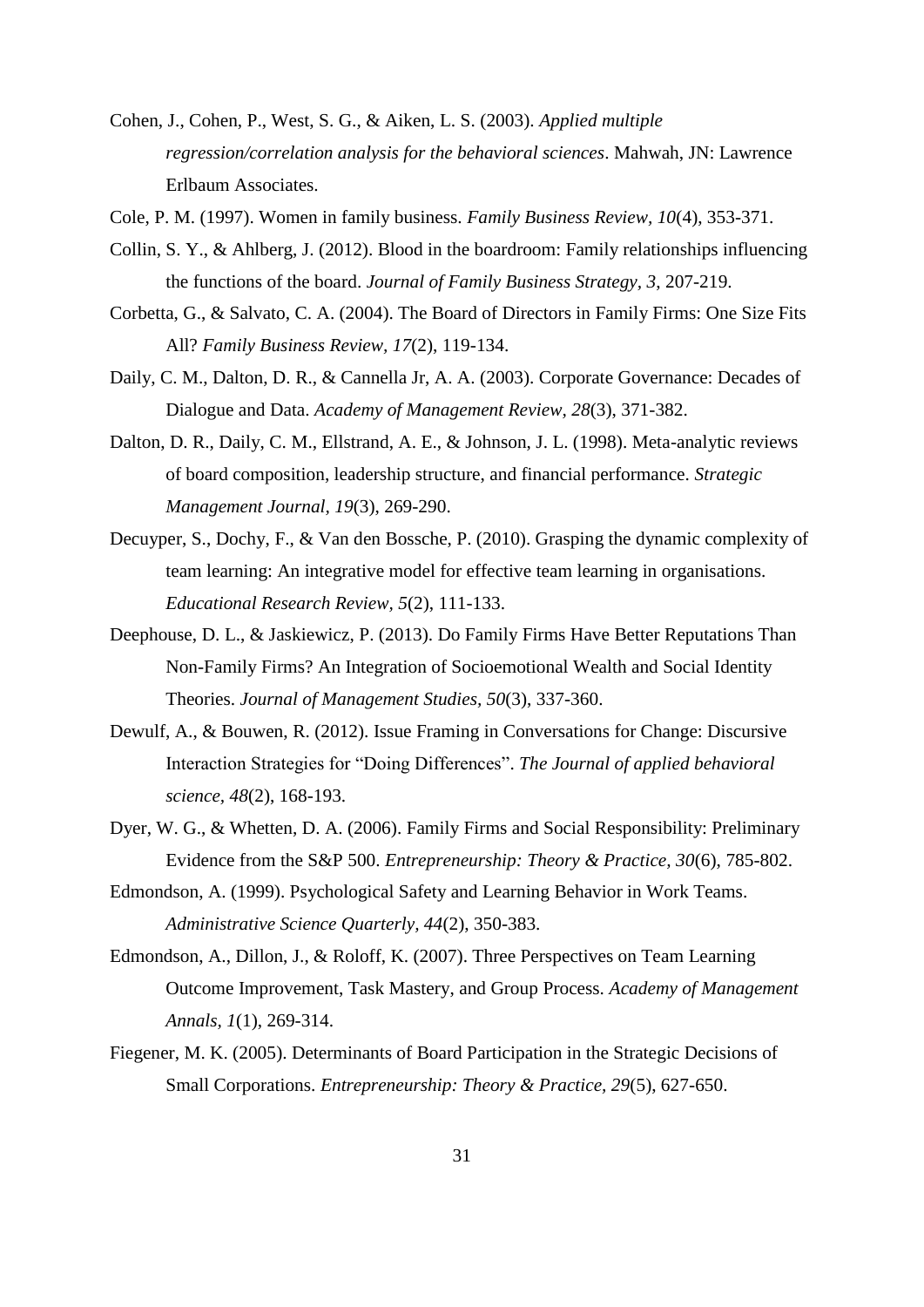- Fletcher, D., De Massis, A., & Nordqvist, M. (2016). Qualitative research practices and family business scholarship: A review and future research agenda. *Journal of Family Business Strategy, 7*(1), 8-25.
- Forbes, D. P., & Milliken, F. J. (1999). Cognition and Corporate Governance: Understanding Boards of Directors as Strategic Decision-making Groups. *Academy of Management Review, 24*(3), 489-505.
- Fry, R., Rubin, I., & Plovnick, M. (1981). Dynamics of groups that execute or manage policy. In R. Payne & C. Cooper (Eds.), *Groups at work.* (pp. 41-57). New York: John Wiley & Sons.
- Gabrielsson, J., & Huse, M. (2005). Outside directors in SME boards: a call for theoretical reflections. *Corporate Board: role, duties and composition, 1*(1), 28-37.
- Gibson, C., & Vermeulen, F. (2003). A Healthy Divide: Subgroups as a Stimulus for Team Learning Behavior. *Administrative Science Quarterly, 48*(2), 202-239.
- Gómez-Mejía, L. R., Haynes, K. T., Núñez-Nickel, M., Jacobson, K. J. L., & Moyano-Fuentes, J. (2007). Socioemotional Wealth and Business Risks in Family-controlled Firms: Evidence from Spanish Olive Oil Mills. *Administrative Science Quarterly, 52*(1), 106-137.
- Hackman, J. R. (1987). The design of work teams. In J. Lorsch (Ed.), *Handbook of Organizational Behavior* (pp. 315-342). Englewood Cliffs, NJ: Prentice-Hall.
- Hair, J. F., Black, W. C., Babin, B. J., Anderson, R. E., & Tatham, R. L. (2006). *Multivariate data analysis* (Vol. 6): Pearson Prentice Hall Upper Saddle River, NJ.
- Hayes, A. F. (2013). *Introduction to mediation, moderation, and conditional process analysis: A regression-based approach*: Guilford Press.
- Hillman, A. J., & Dalziel, T. (2003). Boards of Directors and Firm Performance: Integrating Agency and Resource Dependence Perspectives. *Academy of Management Review, 28*(3), 383-396.
- Hoegl, M., & Gemuenden, H. G. (2001). Teamwork Quality and the Success of Innovative Projects: A Theoretical Concept and Empirical Evidence. *Organization Science, 12*(4), 435-449.
- Hogg, M. A., & Terry, D. J. (2000). Social Identity and Self-Categorization Processes in Organizational Contexts. *Academy of Management Review, 25*(1), 121-140.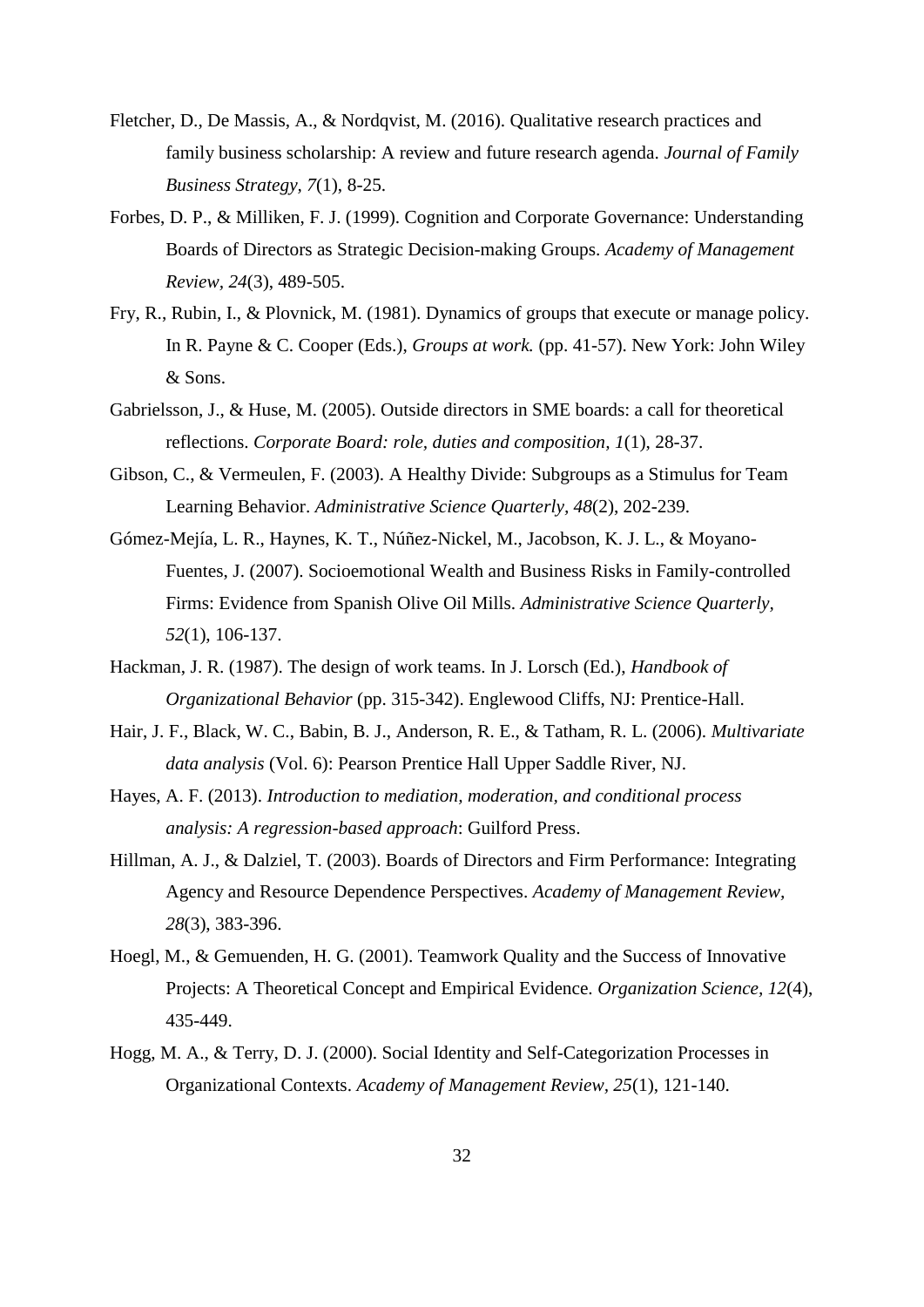- Homan, A. C., Hollenbeck, J. R., Humphrey, S. E., Van Knippenberg, D., Ilgen, D. R., & Van Kleef, G. A. (2008). Facing Differences With An Open Mind: Openness to Experience, Salience of Intragroup Differences, and Performance of Diverse Work Groups. *Academy of Management Journal, 51*(6), 1204-1222.
- Huse, M., Hoskisson, R., Zattoni, A., & Viganò, R. (2011). New perspectives on board research: changing the research agenda. *Journal of Management & Governance, 15*(1), 5-28.
- Jehn, K. A., Northcraft, G. B., & Neale, M. A. (1999). Why Differences Make a Difference: A Field Study of Diversity, Conflict, and Performance in Workgroups. *Administrative Science Quarterly, 44*(4), 741-763.
- Jimenez, R. M. (2009). Research on Women in Family Firms: Current Status and Future Directions. *Family Business Review, 22*(1), 4-4.
- Johnson, J. L., Ellstrand, A. E., & Daily, C. M. (1996). Boards of Directors: A Review and Research Agenda. *Journal of Management, 22*(3), 409-438.
- Kaczmarek, S., Kimino, S., & Pye, A. (2012). Board Task-related Faultlines and Firm Performance: A Decade of Evidence. *Corporate Governance: An International Review, 20*(4), 337-351.
- Kennedy, P. (2008). *A guide to econometrics* (6th ed.). Cambridge, MA: Wiley-Blackwell.
- Kiel, G. C., & Nicholson, G. J. (2005). Evaluating Boards and Directors. *Corporate Governance: An International Review, 13*(5), 613-631.
- Kunze, F., & Bruch, H. (2010). Age-Based Faultlines and Perceived Productive Energy: The Moderation of Transformational Leadership. *Small Group Research, 41*(5), 593-620.
- Lambrechts, F., Grieten, S., Bouwen, R., & Corthouts, F. (2009). Process Consultation Revisited Taking a Relational Practice Perspective. *The Journal of applied behavioral science, 45*(1), 39-58.
- Lambrechts, F., Taillieu, T., Grieten, S., & Poisquet, J. (2012). In-depth joint supply chain learning: towards a framework. *Supply Chain Management: An International Journal, 17*(6), 627-637.
- Lau, D. C., & Murnighan, J. K. (1998). Demographic Diversity and Faultlines: the Compositional Dynamics of Organizational Groups. *Academy of Management Review, 23*(2), 325-340.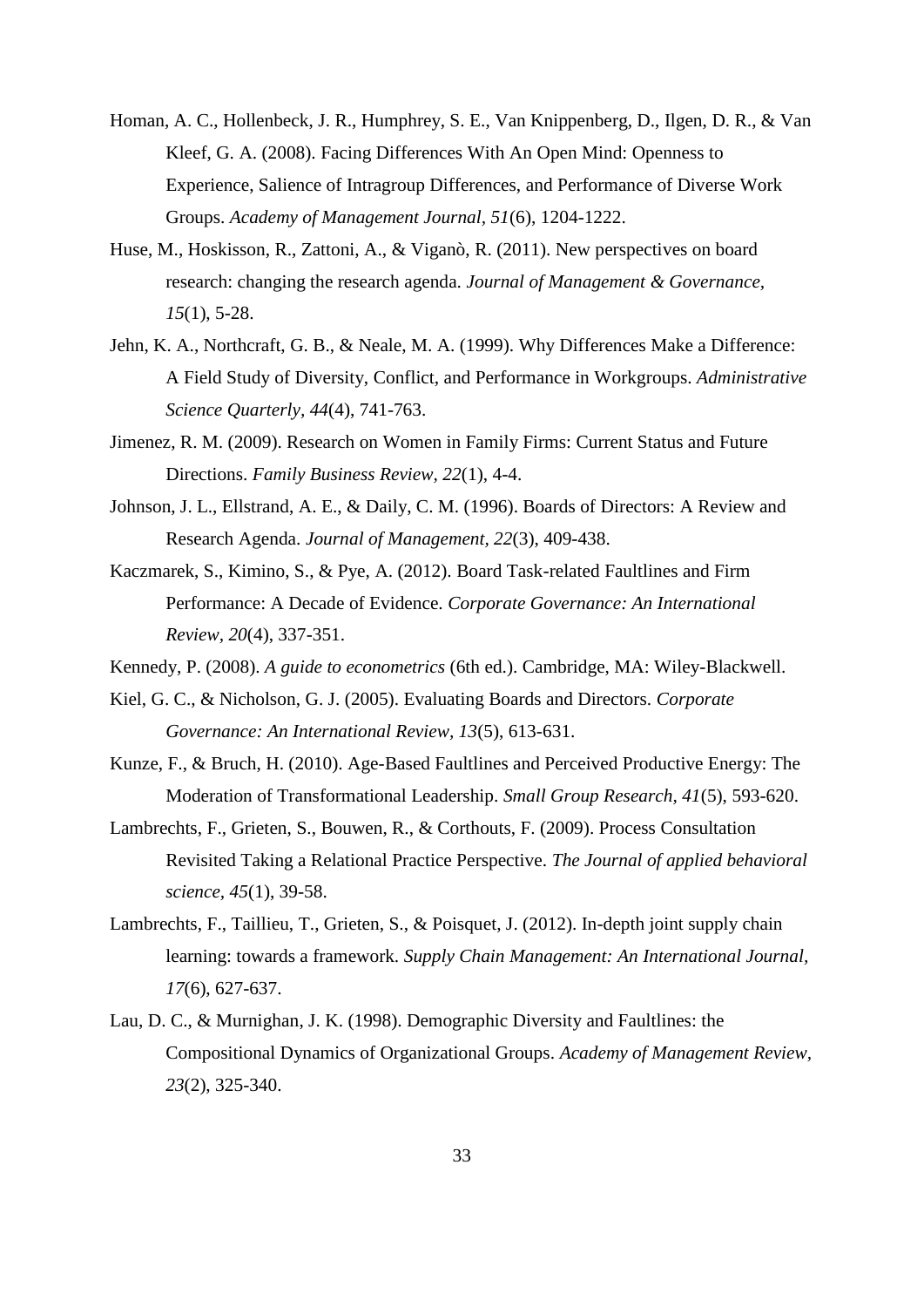- Li, J., & Hambrick, D. C. (2005). Factional Groups: A New Vantage on Demographic Faultlines, Conflict, and Disintegration in Work Teams. *Academy of Management Journal, 48*(5), 794-813.
- Lim, J. Y., Busenitz, L. W., & Chidambaram, L. (2013). New Venture Teams and the Quality of Business Opportunities Identified: Faultlines Between Subgroups of Founders and Investors. *Entrepreneurship: Theory & Practice, 37*(1), 47-67.
- Lubatkin, M. H., Schulze, W. S., Ling, Y., & Dino, R. N. (2005). The effects of parental altruism on the governance of family-managed firms. *Journal of Organizational behavior, 26*(3), 313-330.
- Maloney, M. M., Bresman, H., Zellmer-Bruhn, M. E., & Beaver, G. R. (2016). Contextualization and Context Theorizing in Teams Research: A Look Back and a Path Forward. *The Academy of Management Annals*, 1-52.
- Merchant, K. A., & Pick, K. (2010). *Blind Spots, Biases, and Other Pathologies in the Boardroom*. New York: Business Expert Press.
- Meyer, B., & Glenz, A. (2013). Team Faultline Measures: A Computational Comparison and a New Approach to Multiple Subgroups. *Organizational Research Methods, 16*(3), 393-424.
- Meyer, B., Glenz, A., Antino, M., Rico, R., & González-Romá, V. (2014). Faultlines and Subgroups: A Meta-Review and Measurement Guide. *Small Group Research, 45*(6), 633-670.
- Minichilli, A., Corbetta, G., & MacMillan, I. C. (2010). Top Management Teams in Family-Controlled Companies: 'Familiness', 'Faultlines', and Their Impact on Financial Performance. *Journal of Management Studies, 47*(2), 205-222.
- Minichilli, A., Gabrielsson, J., & Huse, M. (2007). Board Evaluations: making a fit between the purpose and the system. *Corporate Governance: An International Review, 15*(4), 609-622.
- Mitchell, R. J., Parker, V., & Giles, M. (2011). When do interprofessional teams succeed? Investigating the moderating roles of team and professional identity in interprofessional effectiveness. *Human Relations, 64*(10), 1321-1343.
- Murphy, L., & Lambrechts, F. (2015). Investigating the actual career decisions of the next generation: The impact of family business involvement. *Journal of Family Business Strategy, 6*(1), 33-44.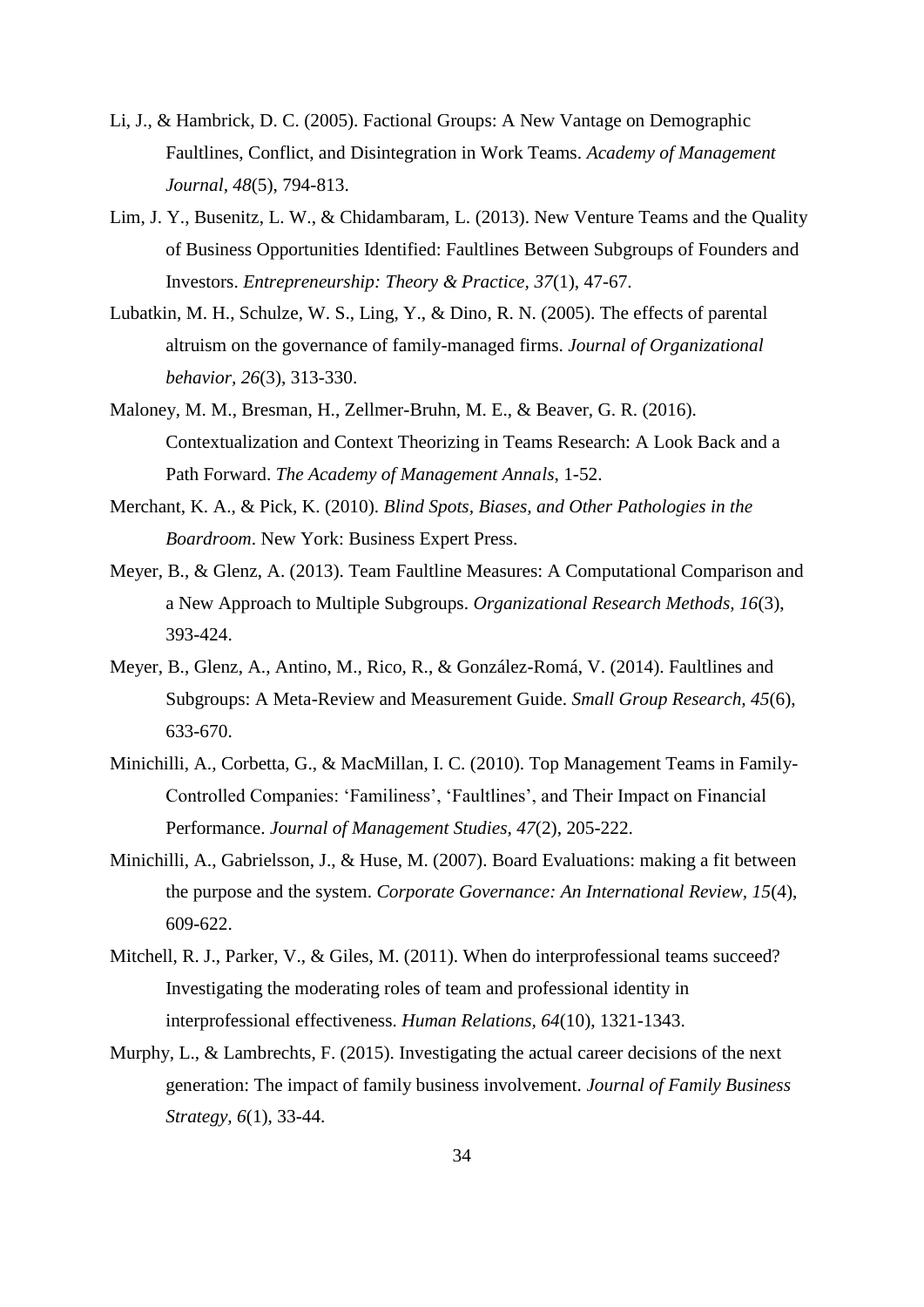- Nederveen Pieterse, A., Van Knippenberg, D., & Van Dierendonck, D. (2013). Cultural Diversity and Team Performance: The Role of Team Member Goal Orientation. *Academy of Management Journal, 56*(3), 782-804.
- Nelton, S. (1998). The rise of women in family firms: A call for research now. *Family Business Review, 11*(3), 215-218.
- Park, G., Spitzmuller, M., & DeShon, R. P. (2013). Advancing Our Understanding of Team Motivation: Integrating Conceptual Approaches and Content Areas. *Journal of Management, 39*(5), 1339-1379.
- Pettigrew, A. M. (1992). On studying managerial elites. *Strategic Management Journal, 13*(S2), 163-182.
- Pfeffer, J., & Salancik, G. R. (1978). *The External Control of Organizations: A Resource Dependence Perspective*. New York: Harper & Row.
- Podsakoff, P. M., MacKenzie, S. B., Jeong-Yeon, L., & Podsakoff, N. P. (2003). Common Method Biases in Behavioral Research: A Critical Review of the Literature and Recommended Remedies. *Journal of Applied Psychology, 88*(5), 879.
- Polzer, J. T., Crisp, C. B., Jarvenpaa, S. L., & Kim, J. W. (2006). Extending the faultline model to geographically dispersed teams: How colocated subgroups can impair group functioning. *Academy of Management Journal, 49*(4), 679-692.
- Pugliese, A., Nicholson, G., & Bezemer, P. (2015). An Observational Analysis of the Impact of Board Dynamics and Directors' Participation on Perceived Board Effectiveness. *British Journal of Management, 26*(1), 1-25.
- Rasmussen, J. (2015). Do Board Evaluations Measure Board Effectiveness? *International Studies of Management & Organization, 45*(1), 80-98.
- Rico, R., Molleman, E., Sanchez-Manzanares, M., & Vegt, G. S. V. d. (2007). The Effects of Diversity Faultlines and Team Task Autonomy on Decision Quality and Social Integration. *Journal of Management, 33*(1), 111-132.
- Roberge, M.-É., & van Dick, R. (2010). Recognizing the benefits of diversity: When and how does diversity increase group performance? *Human Resource Management Review, 20*(4), 295-308.
- Schulze, W. S., Lubatkin, M. H., & Dino, R. N. (2003). Exploring the Agency Consequences of Ownership Dispersion Among the Directors of Private Family Firms. *Academy of Management Journal, 46*(2), 179-194.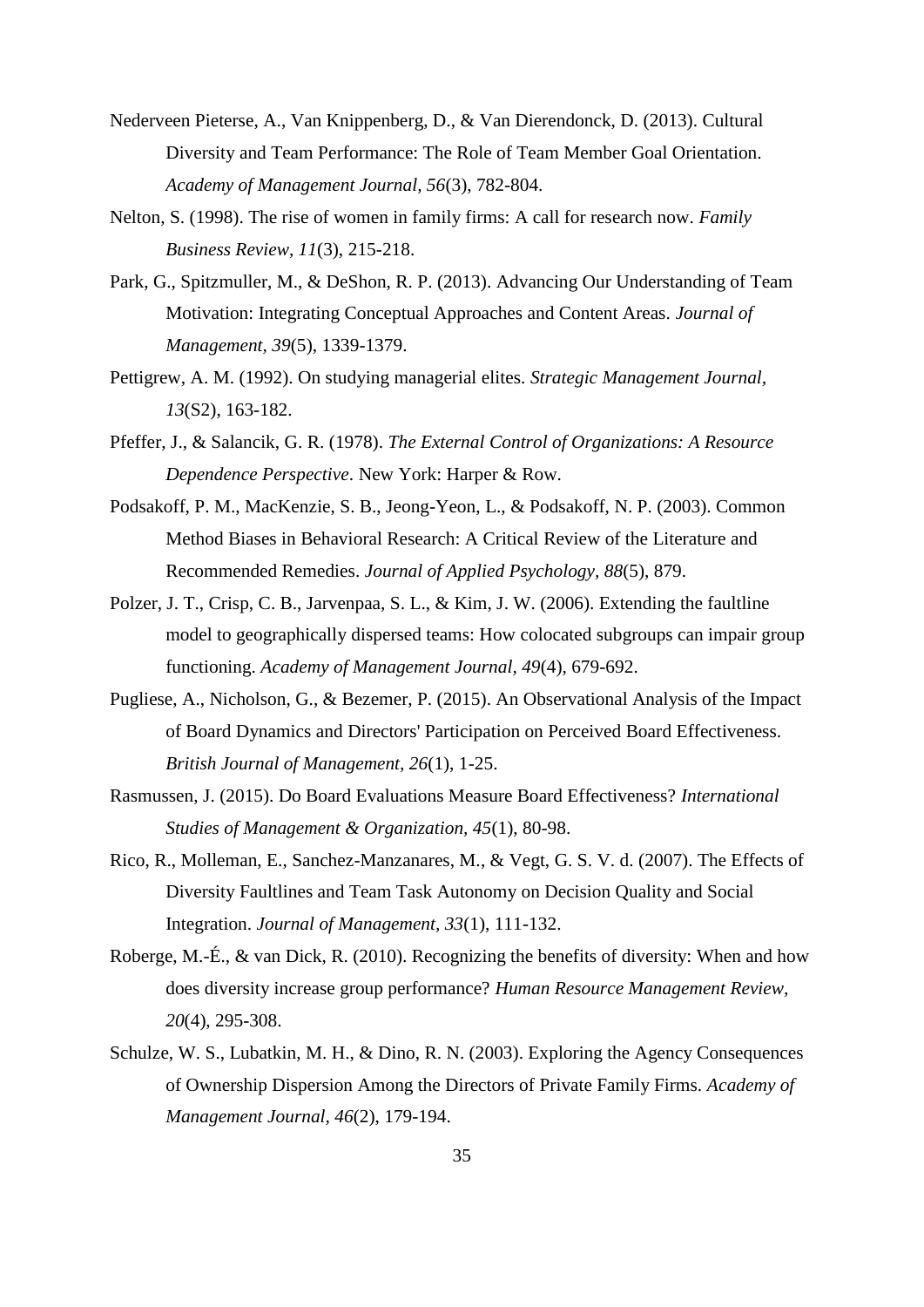- Shaw, J. B. (2004). The Development and Analysis of a Measure of Group Faultlines. *Organizational Research Methods, 7*(1), 66-100.
- Siemsen, E., Roth, A., & Oliveira, P. (2010). Common Method Bias in Regression Models With Linear, Quadratic, and Interaction Effects. *Organizational Research Methods, 13*(3), 456-476.
- Sirmon, D. G., & Hitt, M. A. (2003). Managing Resources: Linking Unique Resources, Management, and Wealth Creation in Family Firms. *Entrepreneurship: Theory & Practice, 27*(4), 339-358.
- Smith, K. G., & Hitt, M. A. (2005). *Great minds in management: The process of theory development*: Oxford University Press on Demand.
- Songini, L., & Gnan, L. (2009). Women, Glass Ceiling, and Professionalization in Family SMEs: A Missed Link. *Journal of Enterprising Culture, 17*(4), 497-525.
- Srikanth, K., Harvey, S., & Peterson, R. (2016). A Dynamic Perspective on Diverse Teams: Moving from the Dual-Process Model to a Dynamic Coordination-based Model of Diverse Team Performance. *The Academy of Management Annals, 10*(1), 453-493.
- Sundaramurthy, C., & Kreiner, G. E. (2008). Governing by Managing Identity Boundaries: The Case of Family Businesses. *Entrepreneurship: Theory & Practice, 32*(3), 415- 436.
- Sutton, R. I., & Staw, B. M. (1995). What theory is not. *Administrative Science Quarterly*, 371-384.
- Tagiuri, R., & Davis, J. (1996). Bivalent attributes of the family firm. *Family Business Review, 9*(2), 199-208.
- Tajfel, H., & Turner, J. C. (2004). The Social Identity Theory of Intergroup Behavior. In S. Worchel & W. G. Austin (Eds.), *The Psychology of Intergroup Relations* (pp. 7-24). Chicago: Nelson-Hall.
- Thatcher, S., Jehn, K., & Zanutto, E. (2003). Cracks in Diversity Research: The Effects of Diversity Faultlines on Conflict and Performance. *Group Decision & Negotiation, 12*(3), 217-241.
- Thatcher, S., & Patel, P. (2011). Demographic Faultlines: A Meta-Analysis of the Literature. *Journal of Applied Psychology, 96*(6), 1119-1139.
- Thatcher, S., & Patel, P. (2012). Group Faultlines: A Review, Integration, and Guide to Future Research. *Journal of Management, 38*(4), 969-1009.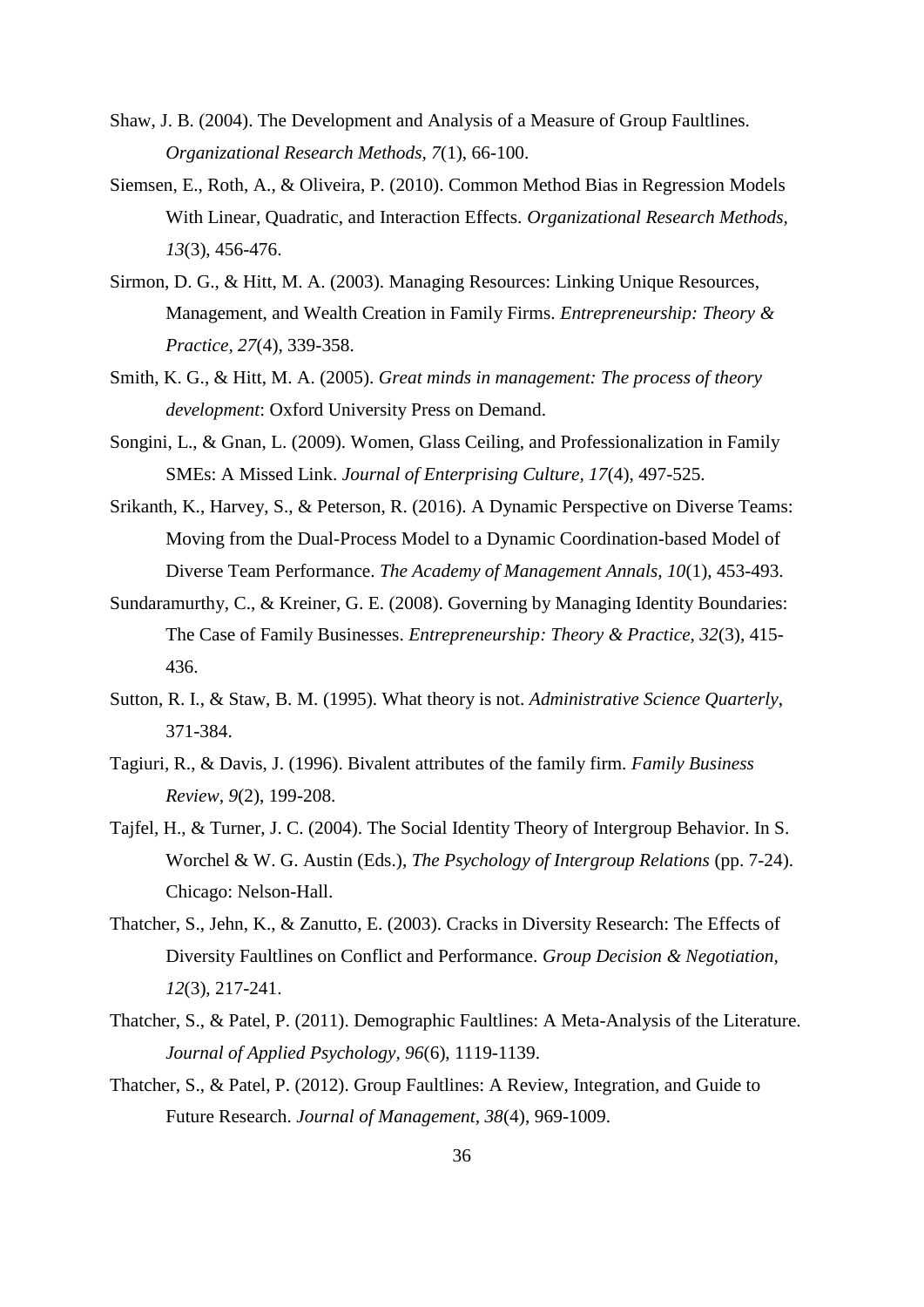- Uhlaner, L., Wright, M., & Huse, M. (2007). Private Firms and Corporate Governance: An Integrated Economic and Management Perspective. *Small Business Economics, 29*(3), 225-241.
- van den Heuvel, J., Van Gils, A., & Voordeckers, W. (2006). Board Roles in Small and Medium-Sized Family Businesses: performance and importance. *Corporate Governance: An International Review, 14*(5), 467-485.
- Van Der Vegt, G. S., & Bunderson, J. S. (2005). Learning and Performance in Multidisciplinary Teams: The Importance of Collective Team Identification. *Academy of Management Journal, 48*(3), 532-547.
- van Ees, H., Gabrielsson, J., & Huse, M. (2009). Toward a Behavioral Theory of Boards and Corporate Governance. *Corporate Governance: An International Review, 17*(3), 307- 319.
- van Knippenberg, D., Dawson, J. F., West, M. A., & Homan, A. C. (2011). Diversity faultlines, shared objectives, and top management team performance. *Human Relations, 64*(3), 307-336.
- Vandewaerde, M., Voordeckers, W., Lambrechts, F., & Bammens, Y. (2011). Board Team Leadership Revisited: A Conceptual Model of Shared Leadership in the Boardroom. *Journal of Business Ethics, 104*(3), 403-420.
- Vera, C. F., & Dean, M. A. (2005). An Examination of the Challenges Daughters Face in Family Business Succession. *Family Business Review, 18*(4), 321-345.
- West, M. A., Garrod, S., & Carletta, J. (1997). Group decision-making and effectiveness: Unexplored boundaries. In C. L. Cooper & S. E. Jackson (Eds.), *Creating tomorrow's organizations* (pp. 293-317). Chichester: Wiley.
- Westhead, P., & Howorth, C. (2006). Ownership and Management Issues Associated With Family Firm Performance and Company Objectives. *Family Business Review, 19*(4), 301-316.
- Westphal, J. D. (1999). Collaboration in the boardroom: Behavioral and performance consequences of CEO-board social ties. *Academy of Management Journal, 42*(1), 7- 24.
- Westphal, J. D., & Bednar, M. K. (2005). Pluralistic ignorance in corporate boards and firms' strategic persistence in response to low firm performance. *Administrative Science Quarterly, 50*(2), 262-298.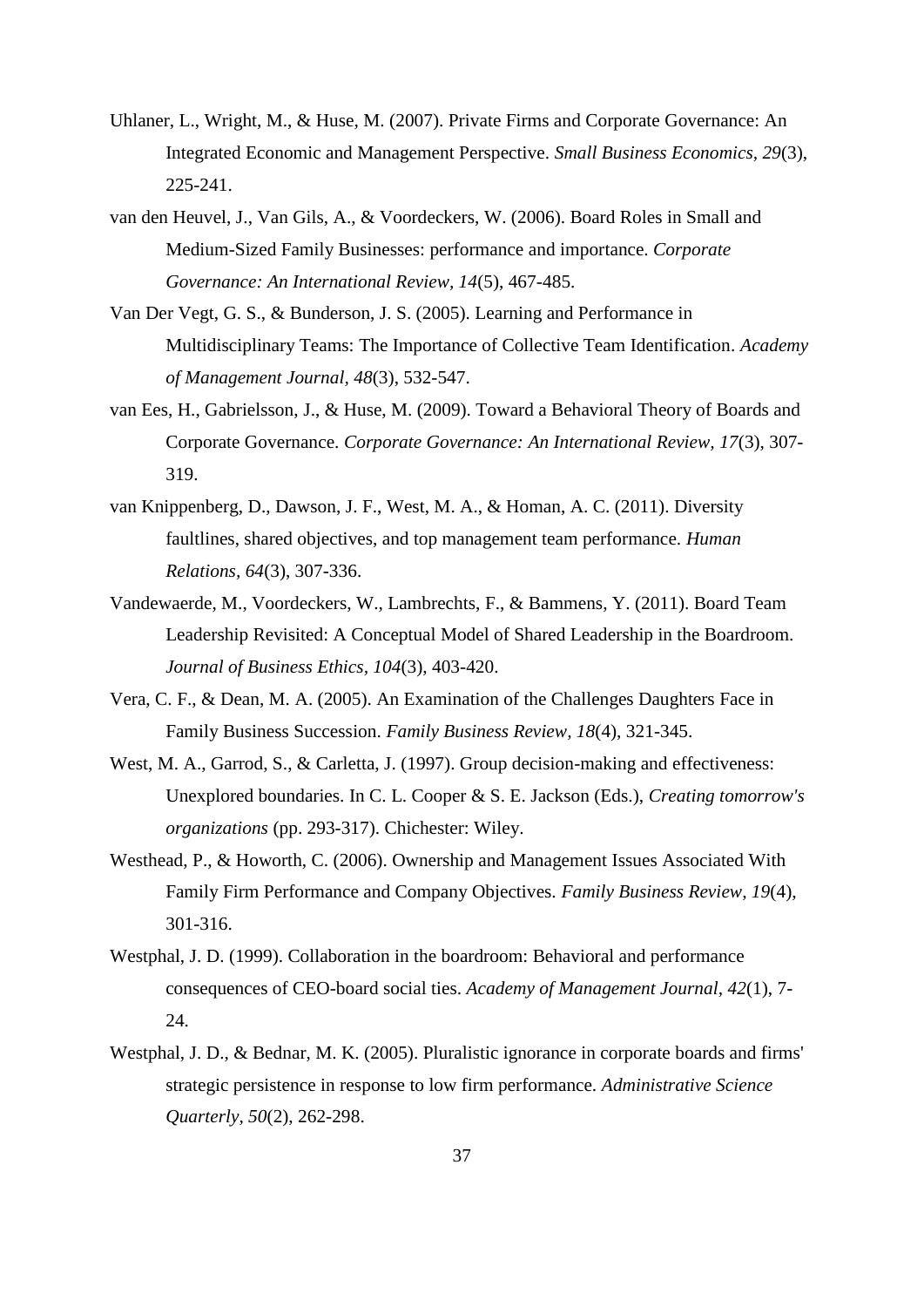- Westphal, J. D., & Zajac, E. J. (2013). A Behavioral Theory of Corporate Governance: Explicating the Mechanisms of Socially Situated and Socially Constituted Agency. *The Academy of Management Annals, 7*(1), 607-661.
- Zahra, S. A., & Pearce Ii, J. A. (1989). Boards of Directors and Corporate Financial Performance: A Review and Integrative Model. *Journal of Management, 15*(2), 291.
- Zattoni, A., Gnan, L., & Huse, M. (2015). Does Family Involvement Influence Firm Performance? Exploring the Mediating Effects of Board Processes and Tasks. *Journal of Management, 41*(4), 1214-1243.
- Zellweger, T. M., Eddleston, K. A., & Kellermanns, F. W. (2010). Exploring the concept of familiness: Introducing family firm identity. *Journal of Family Business Strategy, 1*(1), 54-63.
- Zhu, D. H. (2013). Group polarization on corporate boards: Theory and evidence on board decisions about acquisition premiums. *Strategic Management Journal, 34*(7), 800-822.
- Zona, F. (2015). Board ownership and processes in family firms. *Small Business Economics, 44*(1), 105-122.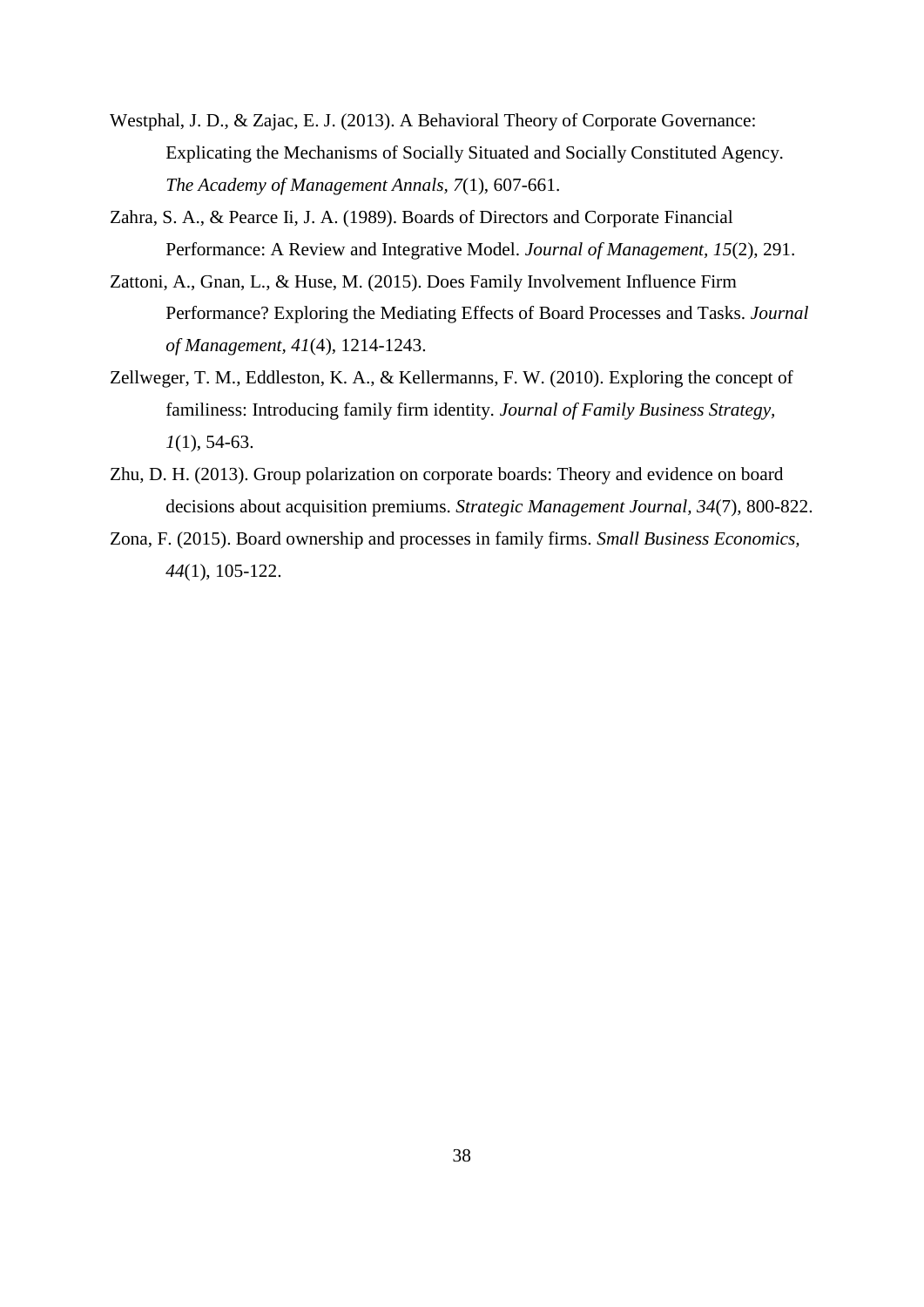# **TABLES AND FIGURES**

*Table 1. Distribution of respondents*

|                                                     |                  | Control role | Service Role     |      |
|-----------------------------------------------------|------------------|--------------|------------------|------|
|                                                     | $\boldsymbol{N}$ | $\%$         | $\boldsymbol{N}$ | $\%$ |
| <b>Firm characteristics</b>                         |                  |              |                  |      |
| Number of employees                                 |                  |              |                  |      |
| $0 - 50$                                            | 71               | 67           | 67               | 65.7 |
| 50-250                                              | 26               | 24.5         | 26               | 25.5 |
| >250                                                | 9                | 8.5          | 9                | 8.8  |
| Life-cycle stage                                    |                  |              |                  |      |
| Growth stage                                        | 36               | 34.0         | 36               | 35.3 |
| Maturity stage                                      | 57               | 53.8         | 52               | 51.0 |
| Consolidation stage                                 | 10               | 9.4          | 12               | 11.8 |
| Missing                                             | 3                | 2.8          | $\overline{2}$   | 2.0  |
| <b>Industry</b>                                     |                  |              |                  |      |
| Manufacturing                                       | 44               | 41.5         | 40               | 39.2 |
| Construction                                        | 11               | 10.4         | 11               | 10.8 |
| Wholesale                                           | 23               | 21.7         | 23               | 22.5 |
| Retail                                              | 13               | 12.3         | 13               | 12.7 |
| <b>Services</b>                                     | 15               | 14.2         | 15               | 14.7 |
| Type of CEO                                         |                  |              |                  |      |
| Entrepreneur of first generation                    | 27               | 25.5         | 27               | 26.5 |
| Family successor (i.e., second or later generation) | 72               | 67.9         | 68               | 66.7 |
| Nonfamily CEO                                       | $\tau$           | 6.6          | 7                | 6.9  |
| <b>Board characteristics</b>                        |                  |              |                  |      |
| Board size                                          |                  |              |                  |      |
| $3 - 5$                                             | 83               | 78.3         | 78               | 76.5 |
| $6 - 8$                                             | 19               | 17.9         | 19               | 18.6 |
| $9-12$                                              | $\overline{4}$   | 3.8          | 5                | 4.9  |
| Gender                                              |                  |              |                  |      |
| Male                                                | 372              | 77.6         | 347              | 76.9 |
| Female                                              | 107              | 22.3         | 104              | 23.1 |
| Number of formal board meetings                     |                  |              |                  |      |
| $2 - 4$                                             | 68               | 64.2         | 63               | 61.8 |
| $5 - 8$                                             | 19               | 17.9         | 20               | 19.6 |
| >9                                                  | 19               | 17.9         | 19               | 18.6 |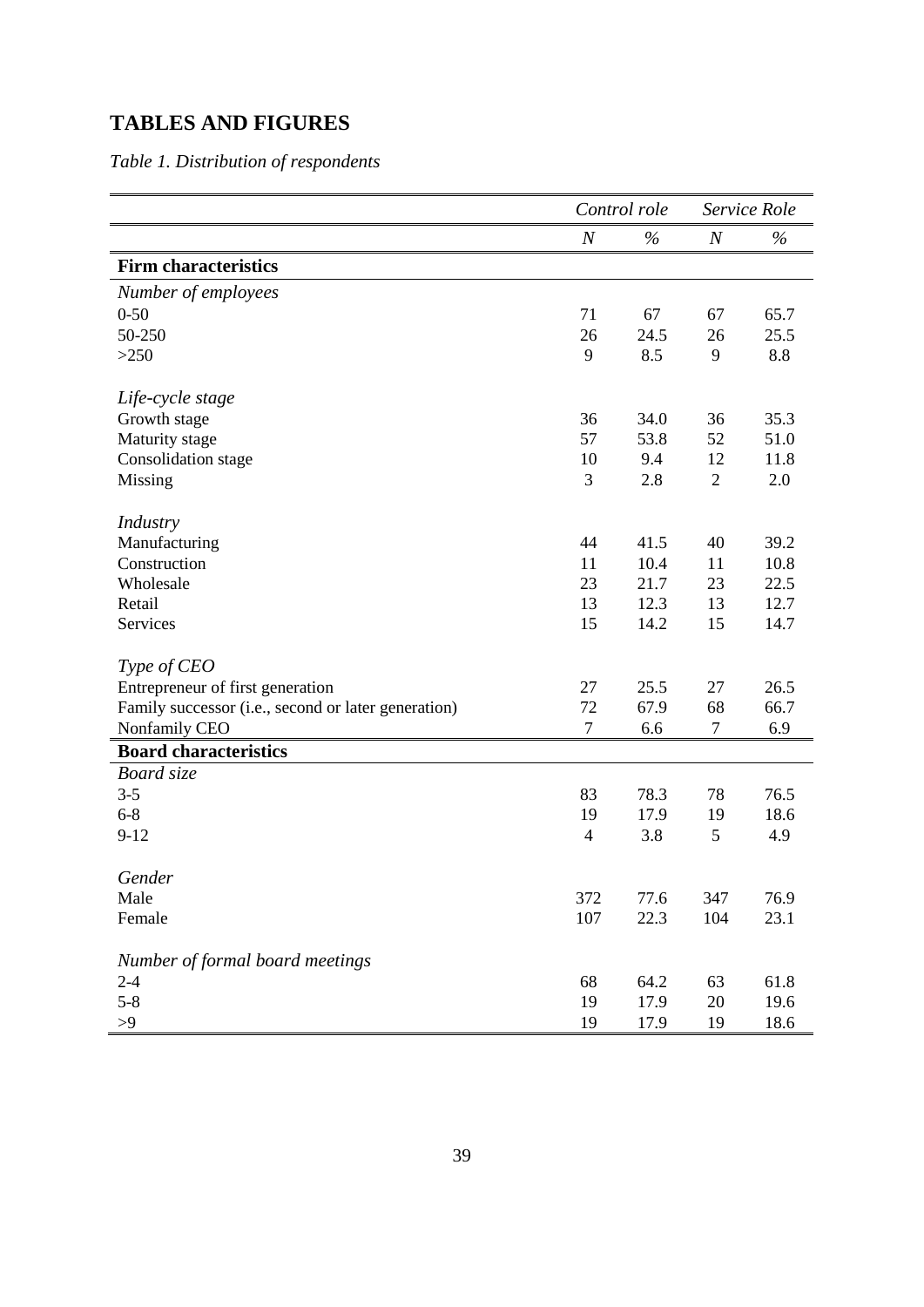|                                              | Mean  | <b>SD</b> |           | $\mathcal{D}_{\mathcal{L}}$ | 3         | 4           | 5    | 6    |
|----------------------------------------------|-------|-----------|-----------|-----------------------------|-----------|-------------|------|------|
| 1. Control Role                              | 2.92  | 0.86      |           |                             |           |             |      |      |
| 2. Service Role                              | 3.40  | 0.80      | $0.60**$  |                             |           |             |      |      |
| 3. Board Size                                | 4.50  | 2.05      | $-0.06$   | $-0.08$                     |           |             |      |      |
| 4. Firm Size                                 | 63.62 | 94.16     | $0.21^*$  | $-0.03$                     | $0.48***$ |             |      |      |
| 5. Independent                               | 0.10  | 0.18      | $-0.05$   | $-0.14$                     | $0.32***$ | $0.30^{**}$ |      |      |
| Director Ratio                               |       |           |           |                             |           |             |      |      |
| 6. Formal Board                              | 0.14  | 0.35      | $-0.06$   | 0.082<br>$-0.02$            |           | $-0.14$     | 0.03 |      |
| Evaluation                                   |       |           |           |                             |           |             |      |      |
| 7. Faultlines                                | 0.05  | 0.06      | $-0.23^*$ | $-0.22$ <sup>*</sup>        | $0.32***$ | $0.20^*$    | 0.13 | 0.07 |
| * $p < 0.1$ ; ** $p < 0.05$ , *** $p < 0.01$ |       |           |           |                             |           |             |      |      |

*Table 2. Descriptive statistics and correlation matrix*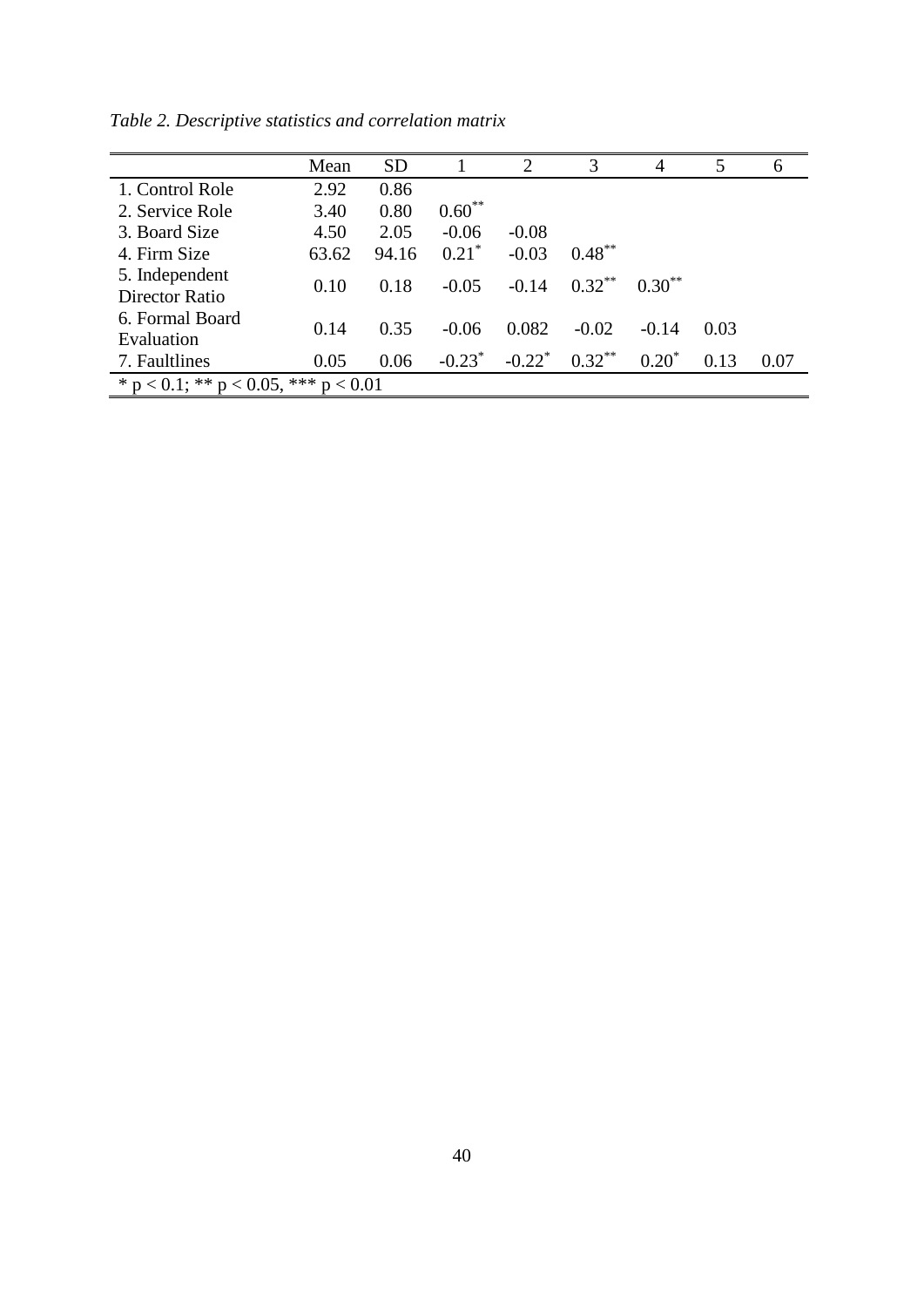| <b>Regressors</b>                                                                                   | <b>Model 1</b> | <b>Model 2</b> | <b>Model 3</b> | <b>Model 4</b> | <b>Model 5</b> |
|-----------------------------------------------------------------------------------------------------|----------------|----------------|----------------|----------------|----------------|
| Firm size                                                                                           | $0.00***$      | $0.00***$      | $0.00***$      |                |                |
|                                                                                                     | (0.00)         | (0.00)         | (0.00)         |                |                |
| Board size                                                                                          | $-0.08*$       | $-0.04$        | $-0.06$        |                |                |
|                                                                                                     | (0.05)         | (0.05)         | (0.05)         |                |                |
| Independent                                                                                         | $-0.37$        | $-0.37$        | $-0.36$        |                |                |
| director ratio                                                                                      | (0.47)         | (0.46)         | (0.45)         |                |                |
| Faultlines                                                                                          |                | $-3.85***$     | $-3.92***$     | $-3.54**$      | $-3.58**$      |
|                                                                                                     |                | (1.56)         | (1.54)         | (1.49)         | (1.48)         |
| <b>Formal Board Evaluation</b>                                                                      |                |                | $-0.05$        |                | $-0.16$        |
|                                                                                                     |                |                | (0.22)         |                | (0.22)         |
| <b>Faultlines x Formal Board</b>                                                                    |                |                | $9.50**$       |                | $8.11*$        |
| Evaluation                                                                                          |                |                | (4.00)         |                | (4.13)         |
|                                                                                                     |                |                |                |                |                |
| F-statistic                                                                                         | $3.10**$       | $3.96***$      | $3.68***$      | $5.64**$       | $3.26**$       |
| $R^2$                                                                                               | 0.08           | 0.14           | 0.18           | 0.05           | 0.09           |
| Adjusted $R^2$                                                                                      | 0.06           | 0.10           | 0.13           | 0.04           | 0.06           |
| $\Delta$ R <sup>2</sup>                                                                             | $0.08**$       | $0.05**$       | $0.05*$        | $0.05**$       | 0.04           |
| $\mathbf N$                                                                                         | 106            | 106            | 106            | 106            | 106            |
| $* p < 0.1$ ; ** $p < 0.05$ , *** $p < 0.0$ ; constant included; unstandardized coefficients; SE in |                |                |                |                |                |
| parentheses.                                                                                        |                |                |                |                |                |

*Table 3. Results of hierarchical regression analyses: control role performance*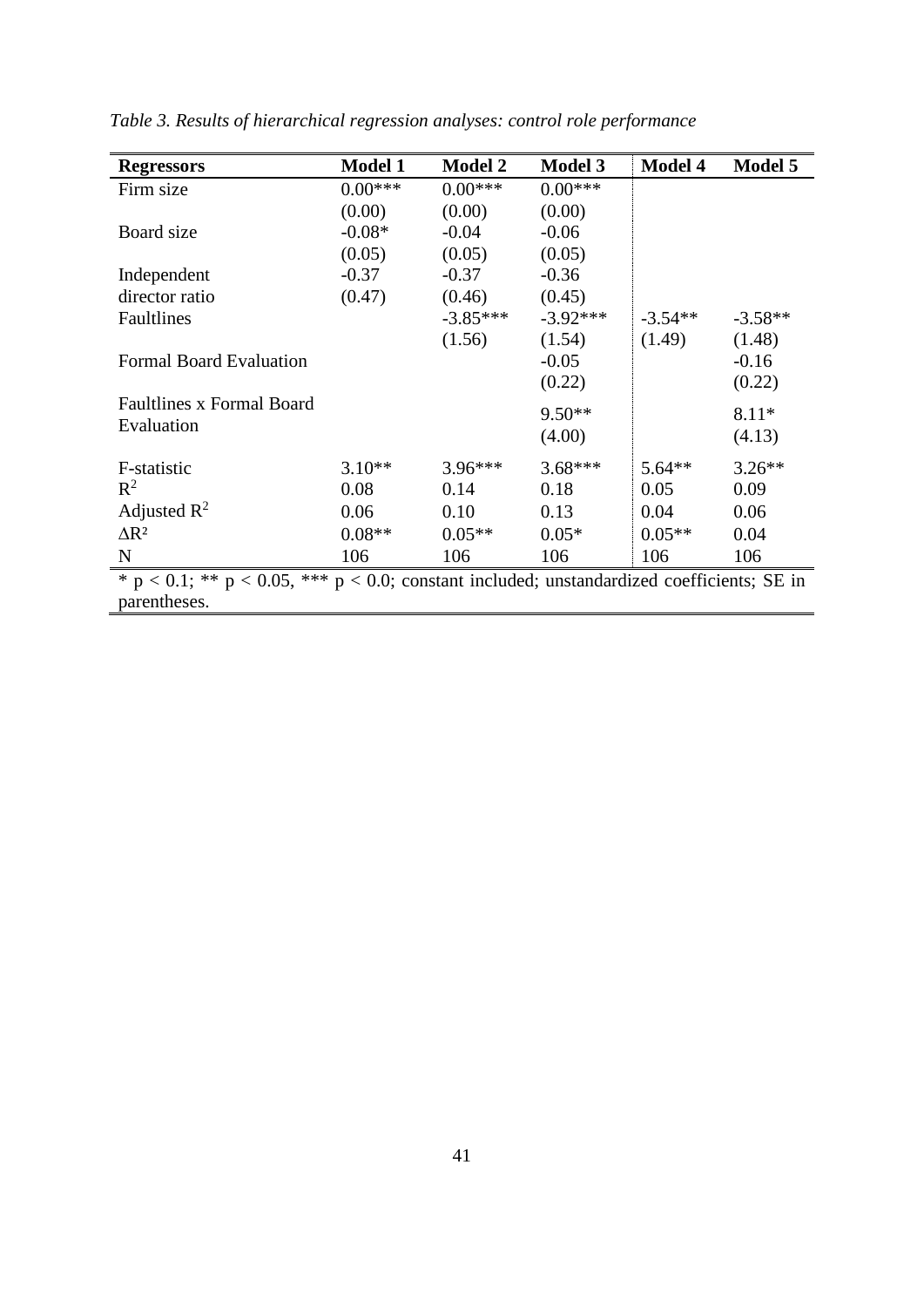| <b>Regressors</b>                                                                                   | <b>Model 1</b> | <b>Model 2</b> | <b>Model 3</b> | <b>Model 4</b> | Model 5   |
|-----------------------------------------------------------------------------------------------------|----------------|----------------|----------------|----------------|-----------|
| Firm size                                                                                           | 0.00           | 0.00           | 0.00           |                |           |
|                                                                                                     | (0.00)         | (0.00)         | (0.00)         |                |           |
| Board size                                                                                          | $-0.02$        | $-0.00$        | $-0.01$        |                |           |
|                                                                                                     | (0.04)         | (0.04)         | (0.04)         |                |           |
| Independent                                                                                         | $-0.6$         | $-0.54$        | $-0.56$        |                |           |
| director ratio                                                                                      | (0.46)         | (0.45)         | (0.45)         |                |           |
| Faultlines                                                                                          |                | $-3.12**$      | $-3.34**$      | $-3.19**$      | $-3.33**$ |
|                                                                                                     |                | (1.48)         | (1.60)         | (1.39)         | (1.40)    |
| <b>Formal Board Evaluation</b>                                                                      |                |                | 0.21           |                | 0.17      |
|                                                                                                     |                |                | (0.23)         |                | (0.23)    |
| <b>Faultlines x Formal Board</b>                                                                    |                |                | 5.09           |                | 4.98      |
| Evaluation                                                                                          |                |                | (4.12)         |                | (4.06)    |
|                                                                                                     |                |                |                |                |           |
| F-statistic                                                                                         | 0.73           | 1.68           | 1.64           | $5.25**$       | $2.65*$   |
| $R^2$                                                                                               | 0.02           | 0.07           | 0.09           | 0.05           | 0.08      |
| Adjusted $\mathbb{R}^2$                                                                             | $-0.01$        | 0.03           | 0.04           | 0.04           | 0.05      |
| $\Delta$ R <sup>2</sup>                                                                             | 0.02           | $0.04**$       | 0.03           | $0.05**$       | 0.03      |
| $\mathbf N$                                                                                         | 102            | 102            | 102            | 102            | 102       |
| $* p < 0.1$ ; ** $p < 0.05$ , *** $p < 0.0$ ; constant included; unstandardized coefficients; SE in |                |                |                |                |           |
| parentheses.                                                                                        |                |                |                |                |           |

*Table 4. Results of hierarchical regression analyses: service role performance*